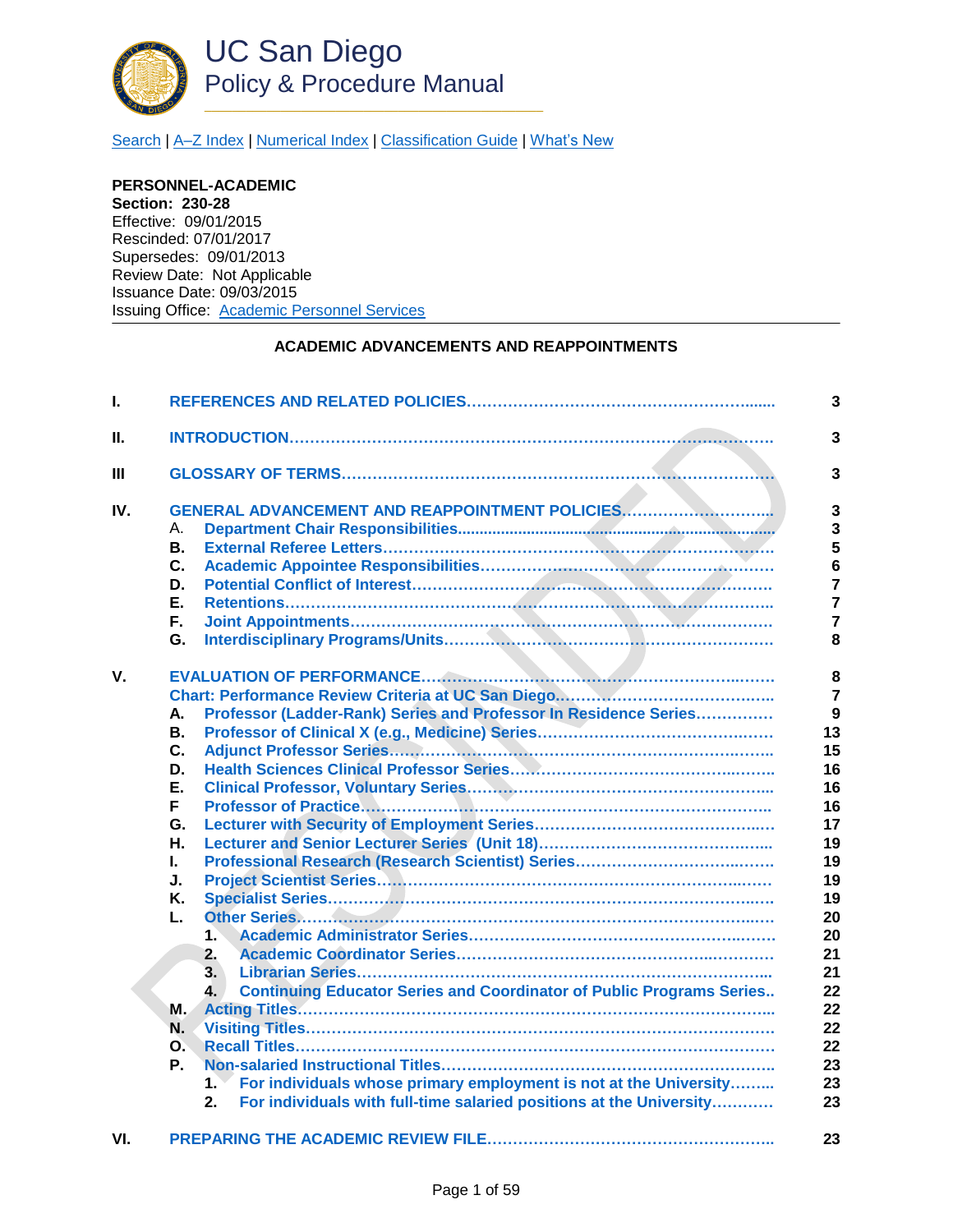| VII.  |    |                                                                                    | 24       |
|-------|----|------------------------------------------------------------------------------------|----------|
|       | А. | <b>Computation of Rank and Step to Determine Eligibility for Advancement</b>       | 24       |
|       |    | 1.                                                                                 | 24       |
|       |    | 2.                                                                                 | 26       |
|       | В. |                                                                                    | 26       |
|       |    | 1.<br>Appointee Not Recommended for Advancement (No Change)                        | 26<br>27 |
|       |    | 2.<br>Appointee Recommended for Merit Advancement or Promotion<br>3.               | 28       |
|       |    | Appointee Recommended for Accelerated Merit Advancement or<br>4.                   |          |
|       |    |                                                                                    | 28       |
|       |    | Appointee Recommended for an Off-Scale Salary Component<br>5.                      | 30       |
|       | С. |                                                                                    | 31       |
|       | D. |                                                                                    | 33       |
|       | Е. | <b>Evaluation of Non-Senate Assistant-Rank Appointees</b>                          | 39       |
|       |    |                                                                                    |          |
| VIII. |    |                                                                                    | 43       |
|       | А. |                                                                                    | 43       |
|       | В. |                                                                                    | 44       |
| IX.   |    | SUBMISSION OF ADVANCEMENT AND REAPPOINTMENT FILES                                  | 44       |
|       | А. |                                                                                    | 44       |
|       |    |                                                                                    |          |
| Χ.    |    |                                                                                    | 44       |
|       | А. | The Academic Senate Committee on Academic Personnel (CAP)                          | 44       |
|       | В. |                                                                                    | 44       |
|       |    |                                                                                    |          |
|       |    | Supplement I, Guidelines for the Professor of Clinical X (e.g., Medicine) Series   | 45       |
|       |    |                                                                                    |          |
|       |    | Supplement II, Guidelines for the Health Sciences Clinical Professor Series        | 51       |
|       |    | Supplement III, Guidelines for the Professor of Clinical X (i.e., Pharmacy) Series | 54       |
|       |    |                                                                                    |          |
|       |    |                                                                                    |          |
|       |    |                                                                                    |          |
|       |    |                                                                                    |          |
|       |    |                                                                                    |          |
|       |    |                                                                                    |          |
|       |    |                                                                                    |          |
|       |    |                                                                                    |          |
|       |    |                                                                                    |          |
|       |    |                                                                                    |          |
|       |    |                                                                                    |          |
|       |    |                                                                                    |          |
|       |    |                                                                                    |          |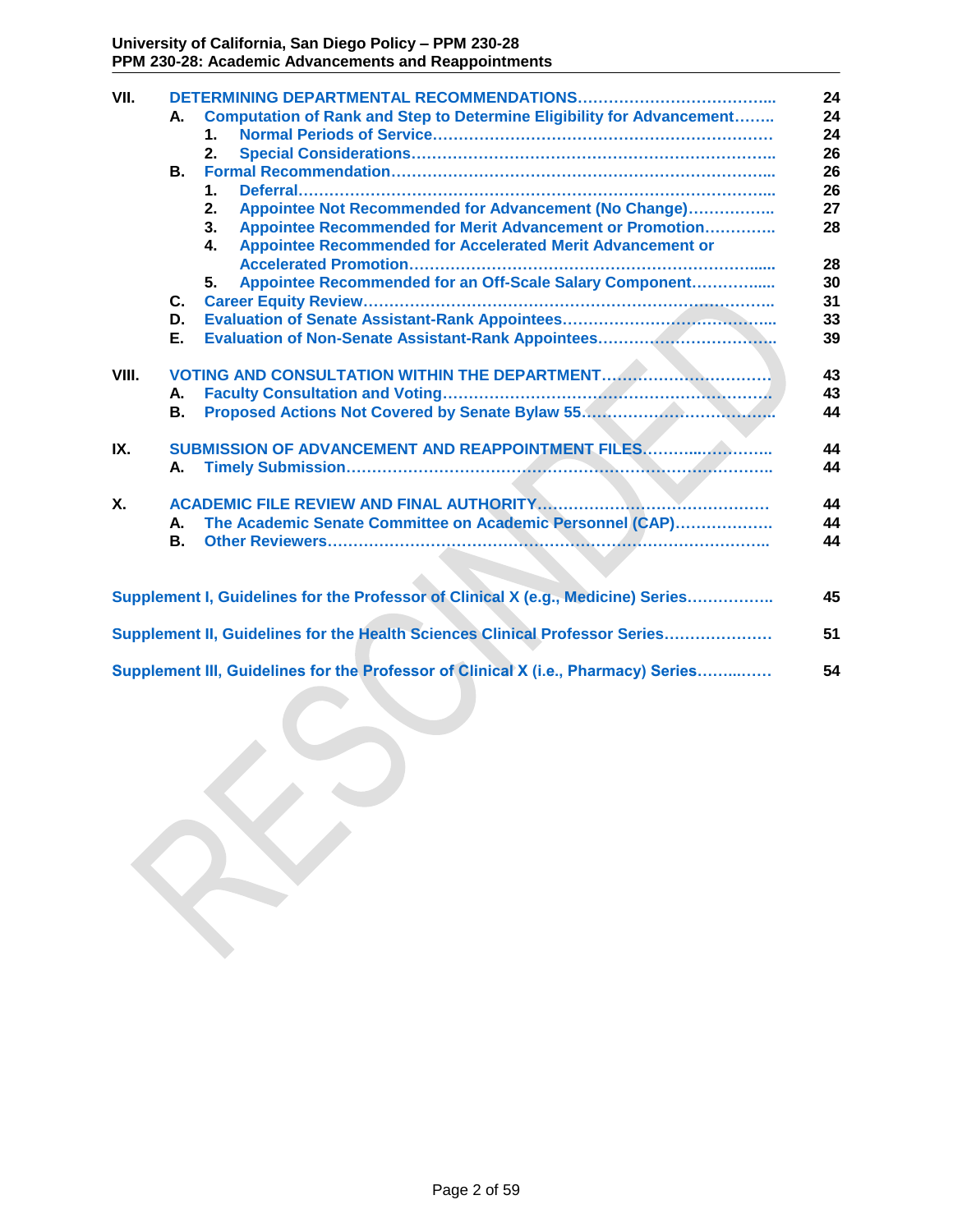# **ACADEMIC ADVANCEMENTS AND REAPPOINTMENTS**

### <span id="page-2-0"></span>**I. REFERENCES AND RELATED POLICIES**

[Academic Personnel Manual \(APM\)](http://www.ucop.edu/acadadv/acadpers/apm/)

UC San Diego [Policy and Procedure Manual \(PPM\), 230-20, Academic Appointments](http://adminrecords.ucsd.edu/PPM/docs/230-20.html)

UC San Diego Policy and Procedure Manual (PPM), [230-29, Policies and Procedures to Assure](http://adminrecords.ucsd.edu/ppm/docs/230-29.html)  [Fairness in the Academic Personnel Review Process](http://adminrecords.ucsd.edu/ppm/docs/230-29.html)

UC San Diego Policy and Procedure Manual (PPM), [230-11, Maintenance of, Access to, and](http://adminrecords.ucsd.edu/PPM/docs/230-11.pdf)  [Opportunity to Request Amendment of Academic Personnel Records](http://adminrecords.ucsd.edu/PPM/docs/230-11.pdf)

[Memorandum of Understanding, University of California and University Federation of Librarians](http://atyourservice.ucop.edu/employees/policies_employee_labor_relations/collective_bargaining_units/librarians_lib/agreement.html)  University Council – [American Federation of Teachers, Professional Librarian Unit](http://atyourservice.ucop.edu/employees/policies_employee_labor_relations/collective_bargaining_units/librarians_lib/agreement.html)

[Memorandum of Understanding, University of California and University Council –](http://atyourservice.ucop.edu/employees/policies_employee_labor_relations/collective_bargaining_units/nonsenateinstructional_nsi/agreement.html) American [Federation of Teachers, Non-Senate Instructional Unit](http://atyourservice.ucop.edu/employees/policies_employee_labor_relations/collective_bargaining_units/nonsenateinstructional_nsi/agreement.html)

# <span id="page-2-1"></span>**II. INTRODUCTION**

This section of the Policy and Procedure Manual (PPM) contains the campus policies and procedures pertaining to academic advancement actions and the reappointment of academic personnel at the University of California, San Diego.

This PPM section incorporates and implements provisions of the University of California Academic Personnel Manual (APM). For additional information, contact the appropriate divisional dean's office, or refer directly to the **Academic Personnel Manual**.

This PPM section is not applicable to appointees in series covered by a Memorandum of Understanding with an exclusive bargaining agreement, except when the Memorandum of Understanding specifically states that certain section(s) of the PPM apply.

# **III. GLOSSARY OF TERMS**

<span id="page-2-2"></span>A complete glossary of academic personnel terms is available on the [Academic Personnel](http://academicaffairs.ucsd.edu/_files/aps/docs/Glossary-AP-Terms.pdf)  [Services](http://academicaffairs.ucsd.edu/_files/aps/docs/Glossary-AP-Terms.pdf) Web site.

# **IV. GENERAL ADVANCEMENT AND REAPPOINTMENT POLICIES**

<span id="page-2-3"></span>**A. Department Chair Responsibilities**

### <span id="page-2-4"></span>**1. Annual Informal Assessment**

The department chair (or equivalent officer) is responsible for making certain that there is an annual informal assessment of the status and performance of each academic appointee in the department, unit, program, or division (hereafter referred to as department), including those who are not eligible for advancement. This annual assessment may include an interview with the academic appointee.

# **2. Submission of Academic Review Files**

The department chair should ensure that an academic review file is prepared and forwarded for review and approval for each appointee who is due for advancement consideration, and for each appointee with a specified ending date if reappointment with or without advancement is recommended by the department. Academic review files may also be submitted for appointees who are judged by the department as deserving of accelerated advancement.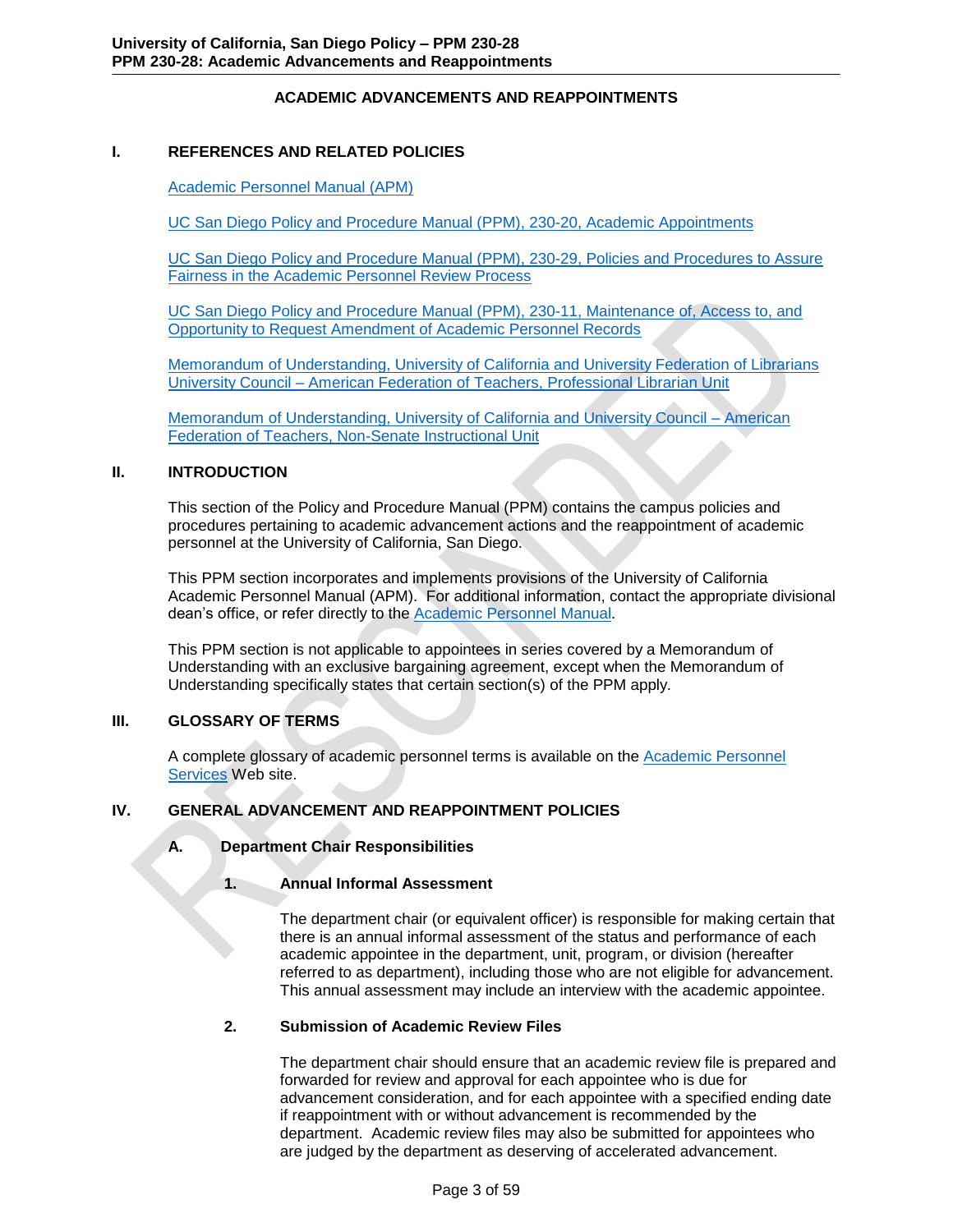If an appointee does not provide updated material for the academic review file, the department chair should proceed with the review based upon the information that is available to the department. In this case, the academic review file submitted should document the department's efforts to obtain file materials from the appointee (e.g., copies of written requests/reminders).

## **3. Deadlines**

The department chair may establish departmental deadlines for submission of academic review file materials as early as necessary to enable the department to submit files by the campus deadlines (set forth in the [Campus Deadlines](http://academicaffairs.ucsd.edu/aps/advance-train/file-deadlines.html) [Schedule\)](http://academicaffairs.ucsd.edu/aps/advance-train/file-deadlines.html). Departmental deadlines may not be later than October 15. An appointee may not add bibliographic or other documentation reflecting activities or accomplishments beyond October 15.

## **4. Policy to Ensure Fairness in the Academic Review Process**

Policy and Procedure Manual Section 230-29 sets forth the University's policies to ensure fairness in the academic review process. The department chair is responsible for ensuring compliance with the provisions of PPM 230-29 for each academic review file prepared.

# **5. Departmental Recommendation Letter**

The department chair is responsible for drafting the departmental recommendation letter, which is a presentation of the department's advancement and/or reappointment recommendation based upon an evaluation of the appointee by all eligible members of the department.

The letter should include:

- a. The proposed action, title, rank, step, salary, and proposed effective date.
- b. A statement specifying the degree of departmental consultation and any dissenting opinion. Academic Senate Bylaw 55 must be observed for all applicable cases.
- c. A statement regarding any conflicts of interest in the file.
- d. An evaluation of the appointee's performance and achievements in each area of responsibility to the University, as specified by the series criteria. The appointee's performance in each area should be evaluated in terms of the department's established performance norms and expectations, using established departmental evaluation methods.
- e. Justification for the award of bonus or market off-scale salary components.
- f. A statement regarding external referees' recommendations. External referee letters should be referenced by code only. Comments that might identify external referees must not appear in the department letter; excessive quotations from external referee letters are discouraged.

The department chair may also write a separate, confidential letter setting forth his or her personal recommendation, if desired.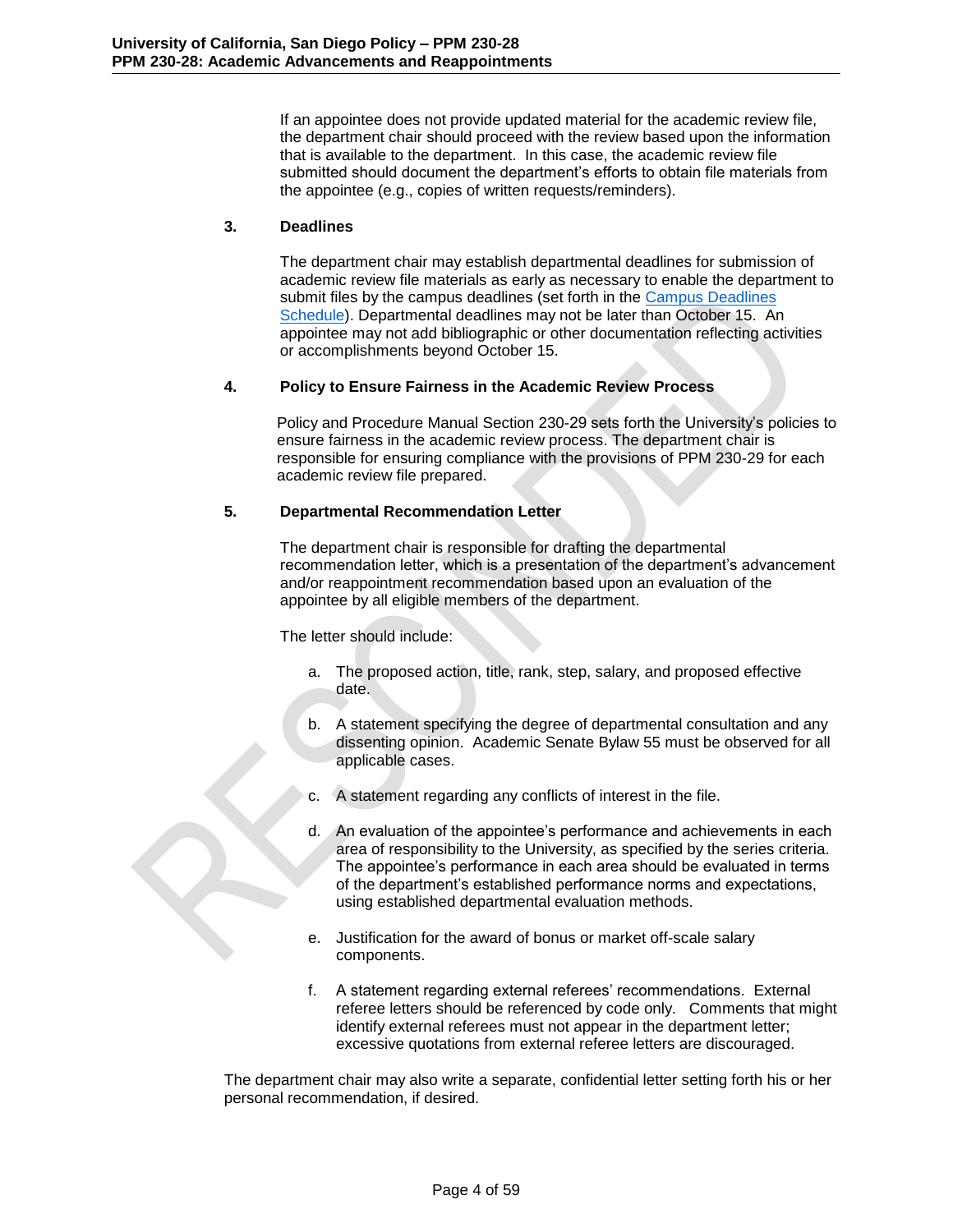# **B. External Referee Letters**

<span id="page-4-0"></span>External referee letters are required as follows:

- 1. Five (5) external referee letters are required for promotion to the Associate level.
- 2. Three (3) external referee letters are required for promotion to the Full level and advancement to Above Scale.

For advancement to Step VI, external referee letters are not required, but may be solicited at the department's discretion when they are needed to demonstrate evidence of nationally or internationally recognized and highly distinguished scholarship, highly meritorious service, or excellent teaching.

Depending on the discipline of the appointee under review, additional evidence provided in lieu of external letters may include, but is not limited to: published reviews of the candidate's work; Readers' Reports from publishers; or presentations of the research in competitive and prestigious venues.

In cases in which the department chooses not to solicit letters from external referees, campus reviewers may later recommend that the department do so.

In all other cases, external referee letters should not be solicited unless there is no department faculty member with sufficient expertise to evaluate the appointee.

[Sample solicitation letters](http://academicaffairs.ucsd.edu/aps/advance-train/forms.html) are provided on the Academic Personnel Services Web site.

External referees should be individuals who are independent of the appointee, who are expert in the appointee's field, and who are able to provide an objective appraisal of the appointee's work. Referees should be urged to provide an objective and analytical evaluation with specific comments about the appointee's abilities and accomplishments, rather than uncritical praise.

Use of external referees whom the reviewers may not regard as objective or independent evaluators, either because they are too close to the appointee professionally (e.g., collaborators, thesis supervisors, etc.) or because they have a personal relationship with the appointee, may be included if they shed light on collaborations. Non-independent letters do not count toward the minimum number of required external letters.

- 1. For advancement in the LPSOE/LSOE series, external evaluation letters must be solicited from individuals who are professionally independent from the appointee; however, additional evaluation letters may be solicited from referees from within UC San Diego as a tool to assist the effective evaluation of an appointee's contributions to pedagogy on campus.
- 2. For advancement in the Project Scientist and Specialist series, external evaluation letters may be solicited from individuals who are not professionally independent from the appointee; however, additional letters from more independent sources should be obtained if possible.

External referee letters should be solicited from senior scholars who are at the same rank as that proposed for the appointee, or higher.

If external referees are not senior scholars and/or are not sufficiently independent of the appointee, the department should explain why they were selected as the best-qualified referees. *This information should only appear on the Referee I.D. form.*

External referee letters may be solicited from academic appointees at other University of California campuses. Under special circumstances, evaluations by other department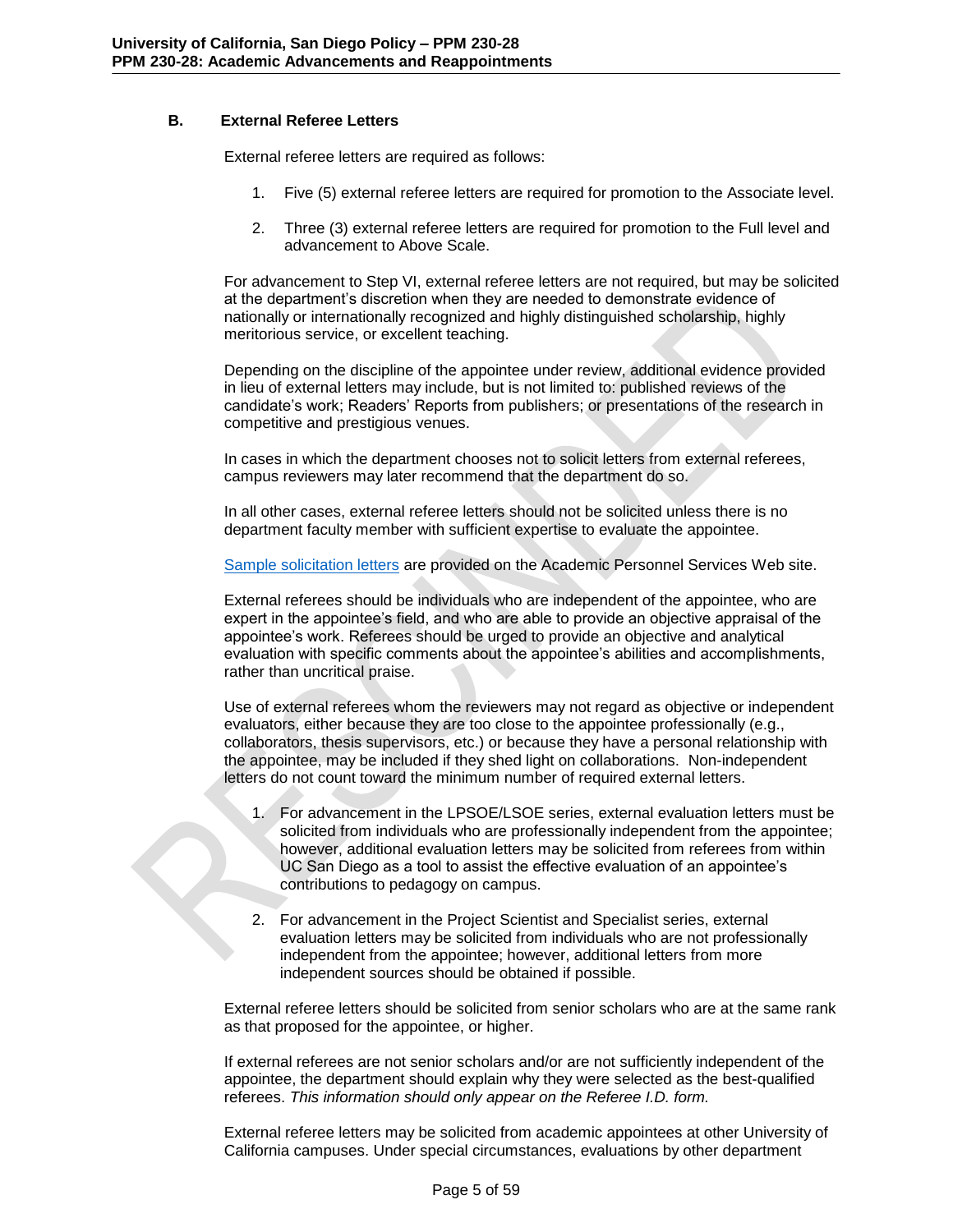members may be appropriate, but in general, external referee letters should not be solicited within the appointee's department. For advancement in the Project Scientist and Specialist series, evaluation letters may be solicited from within UC San Diego; however the majority of required letters should be obtained from individuals external to UC San Diego.

The department chair must give the appointee the opportunity to suggest names of persons to be solicited for letters of evaluation. Other names should be added to this list by the department chair in consultation with a departmental review committee. Normally, no more than one out of three external letters (when three are required for the file) or two out of five (when five are required for the file) should be from referees selected solely by the appointee. This number may be exceeded if the appointee's list includes all of the recognized experts in the field. Appointees may not solicit their own evaluation letters.

Solicitation letters must include appropriate wording describing the proposed action and explaining to external referees the nature of the proposed advancement. For advancement to any level for which external letters are required, the department chair should explain in the solicitation letter the significance of the advancement and note the degree of acceleration, if applicable, so that the referees may evaluate the appointee's achievements in relation to the University's criteria for advancement.

Solicitation letters must include the University's confidentiality statement.

External letters may be solicited and received electronically, but they must be submitted with an electronic cover letter from the referee as evidence of their authenticity.

All external referee letters received must be included in the file, regardless of the action ultimately proposed by the department.

### Unsolicited Letters of Evaluation

Unsolicited letters of evaluation that are added to the file by the appointee are not considered confidential.

Unsolicited letters received by the department but NOT added to the file by the appointee may be included in the file at the department chair's discretion. Before including an unsolicited letter in the appointment file, the department chair must send the University's confidentiality statement to the letter writer and obtain a signed or electronic authorization to use the unsolicited letter in the file. The authorization, the unsolicited letter, and the department chair's letter transmitting the confidentiality statement should be included in the file.

### **C. Academic Appointee Responsibilities**

<span id="page-5-0"></span>Academic appointees must provide evidence of achievement in each of the criteria specified for their series. Appointees are also responsible for meeting the department's deadlines for submission of academic review file materials.

Appointees are expected to submit (if applicable):

- An updated and signed UC San Diego Academic Biography and Bibliography Form (also referred to as the biobib form)
- Evidence of teaching effectiveness (syllabi, evaluations, testimonials, thank-you letters, etc.)
- Copies of publications from the review period
- Other items that the department chair may request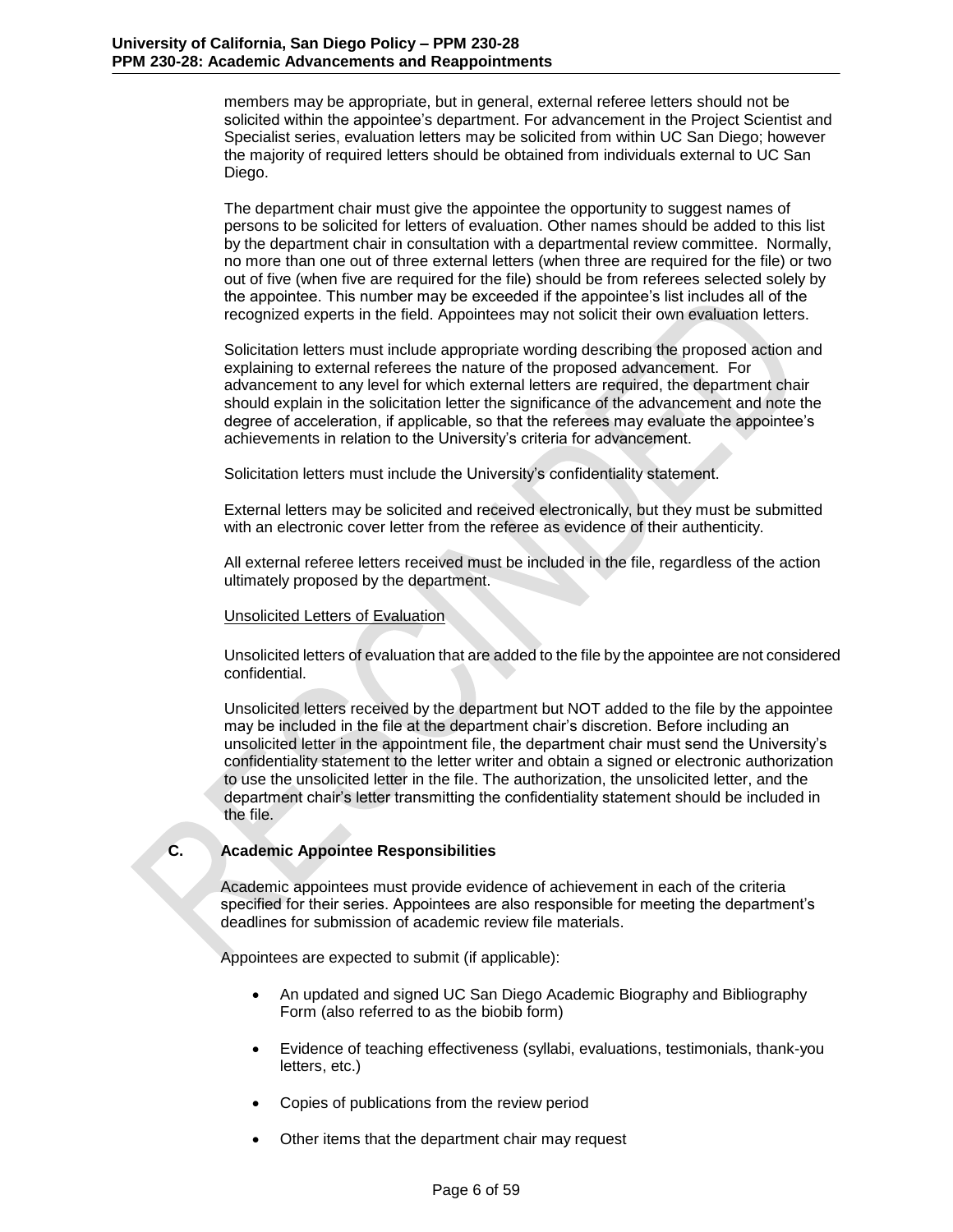Appointees are encouraged to provide a personal statement describing their research and creative activity, teaching, and service within the review period (which may include more detail than the biobib form). They may explain any extraordinary responsibilities and accomplishments and the significance of their research and creative activity and its impact on their field.

Appointees undergoing career reviews should include scholarly accomplishments since their last career review, as well as a description of significant work produced earlier in their academic careers.

Appointees with teaching responsibilities should provide information on the courses they have taught and graduate student mentoring. If the teaching involved the establishment of a new course, major revision of a course, new innovations in teaching, or other extraordinary efforts, these should be described. Appointees should also describe their service contributions, indicating whether they chaired any committees and detailing their committee responsibilities and workloads.

If eligible, appointees may initiate a Career Equity Review (CER). An appointee is responsible for requesting a CER at the time of his or her regular, on-cycle academic review (see section VIII.C.).

## **D. Potential Conflict of Interest**

<span id="page-6-0"></span>If the department chair and the appointee under review are close collaborators, the department chair should not prepare the academic review. The vice chair or another independent senior faculty member should oversee the academic review and prepare the departmental recommendation letter.

An academic appointee may not participate in any academic review affecting a near relative. (For the definition of "near relative," refer to **APM 520, Appointment of Near** [Relatives.](http://www.ucop.edu/academic-personnel/_files/apm/apm-520.pdf)) If an academic appointee would have participated in the review if the reviewee were not a near relative, the departmental recommendation letter should state that the academic appointee did not participate in the review.

If the department chair or any academic appointee in the department has a financial interest in a company employing an appointee under review, that information should be included in the academic review file, and such individuals should recuse themselves from participating in the academic review.

# **E. Retentions**

<span id="page-6-1"></span>A department may need to prepare a retention file for a faculty member who is being recruited by another institution. Retention files typically are urgent and may be submitted any time of year. Departments are encouraged to contact their divisional dean's office as soon as the need to submit a retention file arises to ensure its rapid review. The department must include a copy of the outside offer letter in the retention file.

### **F. Joint Appointments**

<span id="page-6-2"></span>When an appointee holds joint appointments in two or more departments, all departments should be involved in the appointee's academic review; however, only one academic review file should be submitted. One department should take the lead in preparing the file (i.e., gathering material from the appointee, soliciting external letters, gathering teaching evaluations, obtaining a completed and signed UC San Diego Academic Biography and Bibliography Form, gathering publications, etc.). Each department, however, should act independently in arriving at its recommendation for inclusion in the academic review file.

The determination as to which department takes the lead in preparing the academic review file is made as follows: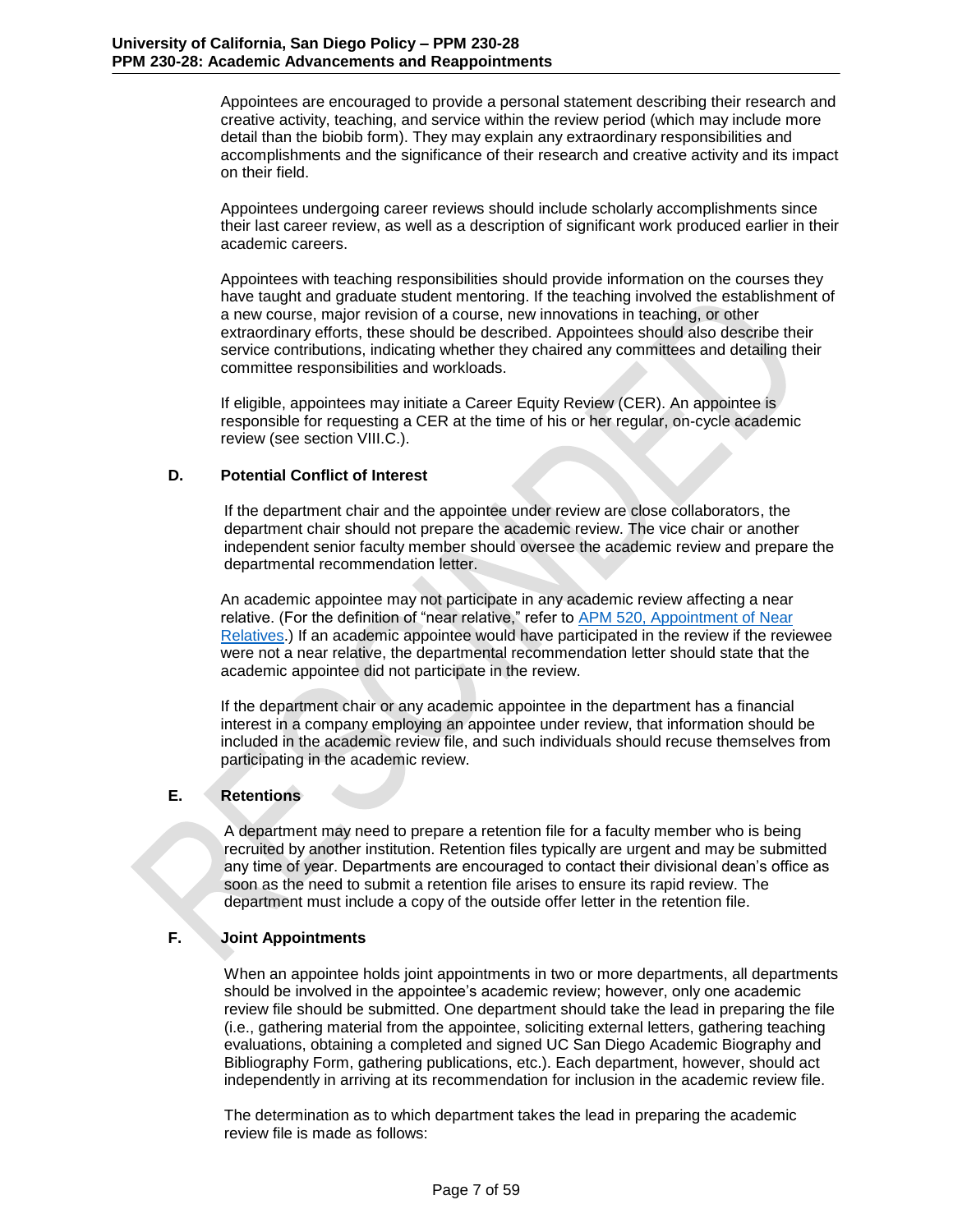- If the appointee holds an appointment in a salaried instructional title in one department and in a salaried research title in another, the department in which the teaching title is held should prepare the file.
- If the appointee holds salaried appointments in two departments, the department in which he or she has the greater percentage of appointment should prepare the file.
- If the appointee holds a salaried appointment in one department and a nonsalaried appointment in another, the department in which the appointee is salaried should prepare the file.
- If the joint appointments are split equally between the departments, the "home" department should prepare the file. This designation should be agreed upon by the academic units and appointee involved when the appointment is being proposed, and the home department should be reflected in the Payroll Personnel System.

Once it is determined which department will prepare the file, the chair of the preparing department initiates the secondary department's participation by soliciting from the other department chair the department's evaluation, recommendation, and, if applicable, faculty vote. The department preparing the academic review file should send the secondary department the basic file materials. After each department has made its decision, copies of the departmental recommendations should be exchanged by the departments.

## **G. Interdisciplinary Programs/Units**

<span id="page-7-0"></span>If an appointee has significant research, teaching, and/or service obligations in an interdisciplinary program or organized research unit (ORU), the chair of his or her department should ask the program coordinator or ORU director to evaluate the appointee's contributions in these areas. If the appointee is eligible for promotion and his or her primary research and creative activity falls within the interdisciplinary area, the department chair should also ask the program coordinator to suggest appropriate external referees. However, the department chair will make the final selection of referees.

# <span id="page-7-1"></span>**V. EVALUATION OF PERFORMANCE**

Advancement is contingent upon demonstration of achievement in each of the criteria specified for the appointee's series. A thorough assessment of the appointee's performance is required when formulating the departmental recommendation and must be documented in the departmental letter of recommendation.

Advancement of a part-time appointee in the Professor series will depend on the quality of performance, which should be at a level of distinction comparable to that expected of a full-time appointee, although, when circumstances warrant it, a lesser rate of scholarly accomplishment will be acceptable. Teaching assignments and departmental, committee, and other service are to be kept in proportion to the percentage of time of the appointment, but the same quality of performance is expected as for full-time appointees.

The four main performance criteria at UC San Diego are research and creative activity, teaching, professional competence and activity, and University and public service. The chart below indicates the specific criteria required for each series used at UC San Diego. Accomplishments in each of these areas, as well as other performance-related information, must be discussed in the departmental recommendation letter.

In addition to the information presented in this section, departments are encouraged to review [APM 210, Review and Appraisal Committees.](http://www.ucop.edu/academic-personnel/_files/apm/apm-210.pdf) This APM section sets forth the criteria and standards used by review committees when advising on actions concerning a number of academic series.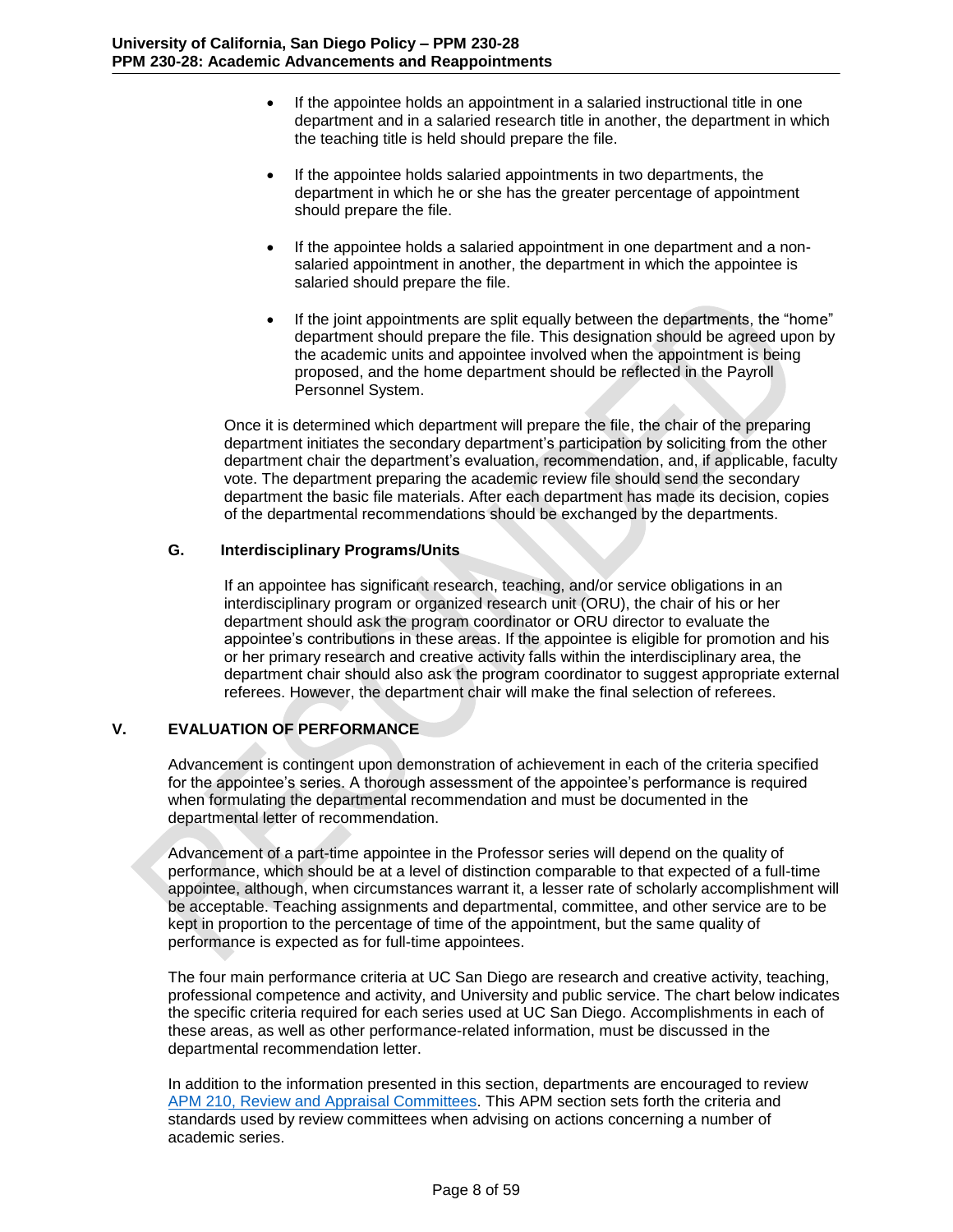The policies for evaluating Senate and non-Senate assistant-rank appointees are set forth in section VII. D. (Senate appointees), and E. (Non-Senate appointees).

<span id="page-8-0"></span>

| PERFORMANCE REVIEW CRITERIA AT UC SAN DIEGO                                       |                                        |                 |                                                                   |                                                            |
|-----------------------------------------------------------------------------------|----------------------------------------|-----------------|-------------------------------------------------------------------|------------------------------------------------------------|
|                                                                                   | Research &<br><b>Creative Activity</b> | <b>Teaching</b> | <b>Professional</b><br><b>Competence &amp;</b><br><b>Activity</b> | <b>University &amp;</b><br><b>Public</b><br><b>Service</b> |
| Professor (Ladder-Rank) Series                                                    | X                                      | X               | X                                                                 | X                                                          |
| Professor In Residence Series                                                     | X                                      | X               | X                                                                 | X                                                          |
| Professor of Clinical X Series                                                    | X                                      | X               | X                                                                 | $\overline{\mathsf{x}}$                                    |
| <b>Health Sciences Clinical</b><br><b>Professor Series</b>                        | X(a)                                   | X               | X                                                                 | X                                                          |
| <b>Adjunct Professor Series</b>                                                   | X                                      | X(b)            | X                                                                 | X                                                          |
| Professor of Practice                                                             | X                                      | X               | X                                                                 | $\mathsf{X}$                                               |
| Lecturers with Security of<br><b>Employment (SOE) Series</b>                      |                                        | X               | X                                                                 | X                                                          |
| <b>Professional Research</b><br>(Research Scientist) Series                       | X                                      |                 | X                                                                 | X(c)                                                       |
| <b>Project Scientist Series</b>                                                   | X                                      |                 | X                                                                 |                                                            |
| <b>Specialist Series</b>                                                          | X                                      |                 | X.                                                                |                                                            |
| <b>Academic Administrator Series</b><br>and Academic Coordinator<br><b>Series</b> | (d)                                    |                 | X                                                                 | X                                                          |
| <b>Librarian Series</b>                                                           | X                                      |                 | X                                                                 | X                                                          |
| Continuing Educator Series &<br><b>Program Coordinator Series</b>                 |                                        |                 | X                                                                 | X                                                          |

- a) Appointees in this series are expected to engage in *some* scholarly or creative activity appropriate to the clinical discipline.
- b) Equivalent to at least one course per year.
- c) Appointees at the Associate and Full level are expected to engage in University and/or public service in accordance with Section V.I.
- d) Although an Academic Administrator or Coordinator may oversee a program involving research, responsibility for engaging in research, while desirable, is not required for this series.

# **A. Professor (Ladder-Rank) Series and Professor In Residence Series**

<span id="page-8-1"></span>The criteria set forth below are intended to serve as guides for minimum standards in judging the appointee, not to set boundaries to exclude other elements of performance that may be considered.

The University of California is committed to excellence and equity in every facet of its mission. Teaching, research, and professional and public service contributions that promote diversity and equal opportunity are to be encouraged and given recognition in the evaluation of the appointee's qualifications. These contributions to diversity and equal opportunity can take a variety of forms, including efforts to advance equitable access to education, public service that addresses the needs of California's diverse population, or research in a scholar's area of expertise that highlights inequalities. Mentoring and advising of students or new faculty members are to be encouraged and given recognition in the teaching or service categories of academic personnel actions.

# **1. Research and Other Creative Activity**

Research publications and other creative accomplishments should be evaluated, not merely enumerated. There should be evidence that the appointee is continuously and effectively engaged in research and creative activity of high quality and significance.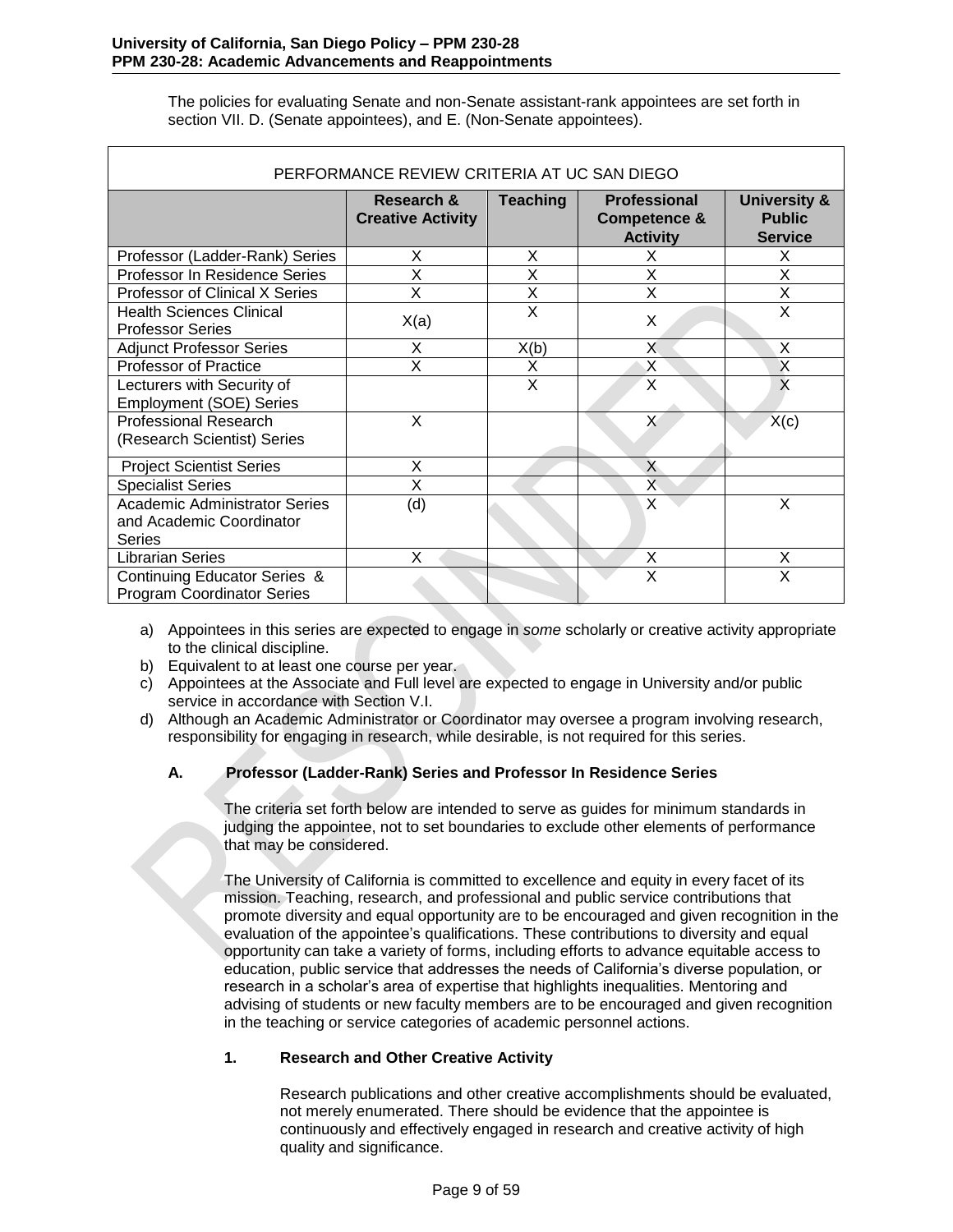- When published work of joint authorship (or any other product of joint effort) is presented as evidence, the department should describe the appointee's role in the joint effort. This is crucial for work judged most significant to the case, or when much of the work submitted is multi-authored. When the appointee's contributions to collaborative work are unclear, the department may:
	- o Request a personal statement from the appointee describing his or her individual contributions to collaborative research, and/or
	- o Solicit feedback from the appointee's collaborators regarding the nature and extent of the appointee's contributions to specific works.
- The type and quality of creative activity normally expected in the candidate's field should be specified.
- Textbooks, reports, and similar publications normally are considered evidence of teaching ability or public service. However, contributions by faculty members to the professional literature or to the advancement of professional practice or professional education, including contributions to the advancement of equitable access and diversity in education, should be regarded as creative work when they present new ideas or original scholarly research.
- In certain fields, such as art, dance, music, literature, and theater, distinguished creation should receive consideration equivalent to that accorded to distinction attained in research. In evaluating artistic creativity, the appointee's merit should be defined in the light of such criteria as originality, scope, richness, and depth of creative expression. It should be recognized that in music, theater, and dance, distinguished performance, including conducting and directing, is evidence of an appointee's creativity.
- Special cases of collaboration occur in the performing arts, and the contribution of a particular collaborator may not be readily discernible by those viewing the finished work. It is the responsibility of the department chair to provide an evaluation of the appointee's contribution to the work and to obtain outside opinions based on observation of the work while in progress.
- The departmental recommendation letter should indicate the standing of the journals in which publications have appeared; in particular, the letter should state whether the journals are refereed.
- Indices of the stature of journals (e.g., journal ratings by professional societies, acceptance/rejection rates, etc.) should be provided for key pieces of work, particularly if they are published in journals that are not likely to be familiar to campus reviewers.
- The appointee's success in obtaining support for research and other creative activity, including support for graduate students, should be addressed. The appointee's role on grants should be indicated (e.g., Principal Investigator, Co-Principal Investigator, or Co-Investigator, with the number of other coinvestigators specified). While evidence of successful grant funding may be an *indicator* of research productivity or impact, grants are not required as a measure of productivity or impact.
- Although Assistant-level faculty must demonstrate independence from earlycareer mentors or advisors in order to advance to the Associate level, evidence is not restricted to independent research papers, other independent creative accomplishments, or garnering sole-P.I. grants, particularly if the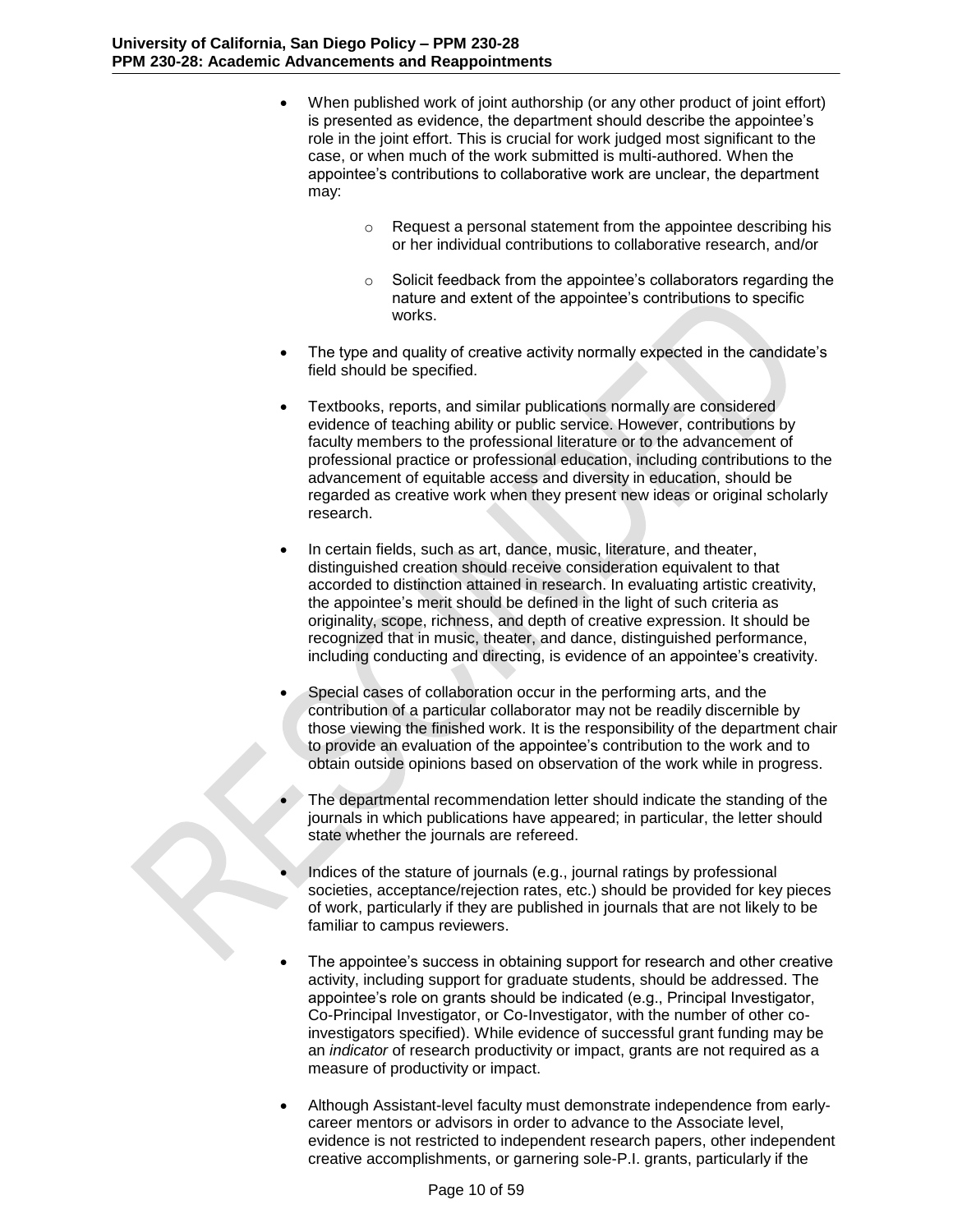faculty member's research or creative activity takes place in a large-scale, collaborative team. However, if a traditional demonstration of independence is absent, more substantial documentation is needed to explain and support the case that promotion to the Associate level is warranted. In such a case, letters from non-independent referees (e.g., research team members) may be provided in addition to the usual complement of independent letters.

If the department chair is not able to evaluate the appointee's research and other creative accomplishments, assistance should be secured from someone within the department or University, or from experts outside the University.

A mere listing of publications is inadequate; the work must be analyzed with regard to its nature, quality, importance, and impact on the appointee's field. Departmental recommendation letters for Health Sciences faculty should make clear whether clinical case reports are merely historical or whether they contain new ideas or results.

## **2. Teaching**

Clear evidence of high-quality teaching is required for advancement and promotion in the Professor and Professor in Residence series. Departments should develop appropriate procedures for evaluating the teaching performance of faculty at the undergraduate, graduate, and postdoctoral levels.

# a. **Definition of Teaching**

By its broadest definition, teaching is the transmission of knowledge. This embraces a wide range of activities, including classroom and laboratory training, mentoring students outside the classroom, directing or participating in graduate student dissertation work, directing reading groups, and overseeing clinical apprenticeships in Health Sciences. It also includes studio teaching, seminar and symposium presentations, tutorials, supervision and training of teaching assistants, and independent study endeavors, as well as the writing of textbooks and software.

# b. **Assessing Quality of Teaching**

In assessing the effectiveness of teaching, consideration should be given to the appointee's:

- (1) Command of the subject
- (2) Continuous growth in the subject field
- (3) Ability to effectively organize and present material
- (4) Capacity to awaken in students an awareness of the relationship of the subject to other fields of knowledge
- (5) Ability to foster student independence and capacity to reason
- (6) Spirit and enthusiasm, which vitalize the appointee's teaching
- (7) Ability to arouse curiosity in beginning students
- (8) Ability to encourage high standards
- (9) Ability to stimulate superior students to pursue graduate work
- (10) Personal attributes as they affect teaching and students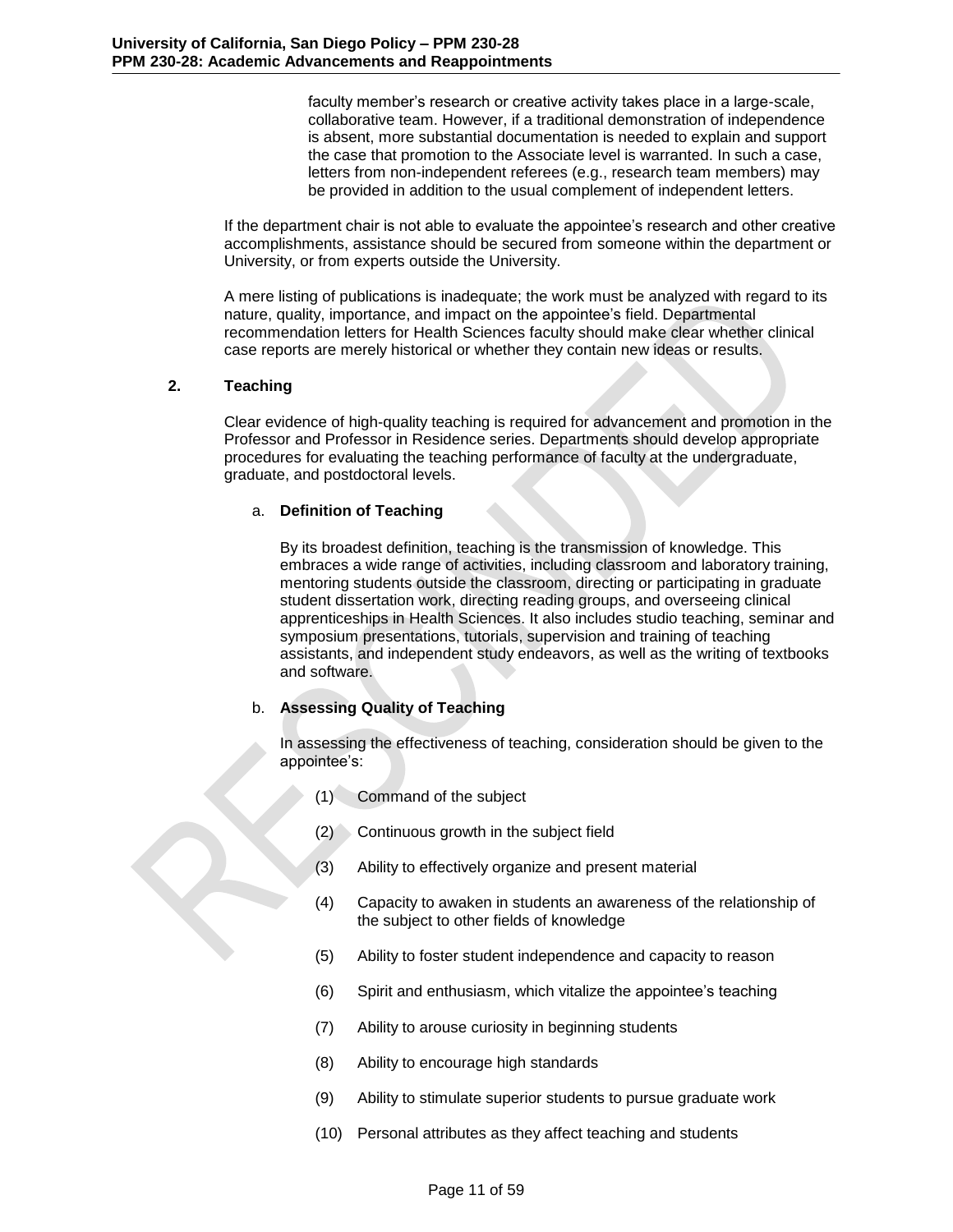- (11) Quality of participation in the general guidance, mentoring and advising of students
- (12) Effectiveness in creating an academic environment that is open and encouraging to all students, including development of particularly effective strategies for the educational advancement of students in various underrepresented groups.

The departmental recommendation letter should include a meaningful assessment of the candidate's teaching effectiveness at both the undergraduate and graduate levels of instruction, accompanied by a concise statement of the amount and type of undergraduate and graduate teaching done during each year of the review period, and a statement of whether this is a normal pattern of teaching for someone at that rank and step in that department. Any extraordinary effort or extenuating circumstances, such as the newness, difficulty, or popularity of the course or its content, also should be evaluated. If the teaching assignment appears unusually heavy or light, the letter should explain why. In Health Sciences, the departmental recommendation letter should indicate the number of students for each elective course offered by the appointee.

### c. **Evidence of Teaching Effectiveness**

At least one kind of evaluation each for undergraduate and graduate teaching, such as Course and Professor Evaluations (CAPE) reports, is required in each academic review file. More than one form of evaluation is encouraged and may be particularly critical in career reviews. In addition to evaluations, other significant evidence of teaching effectiveness includes:

- (1) Opinions of other faculty members knowledgeable in the appointee's field, particularly if based on class visits, on attendance at public lectures or lectures before professional societies given by the appointee, or on the performance of students taught by the appointee in courses that are prerequisite to those of the assessor.
- (2) Opinions of current graduate and undergraduate students (non-CAPE evaluations).
- (3) Opinions of graduates who have achieved notable professional success since leaving the University.
- (4) Creation of new and effective techniques of instruction, including techniques that meet the needs of students from groups that are underrepresented in the field of instruction.
- (5) Course materials such as the syllabus and reading lists, a description of the course and its goals, and a self-evaluation statement on the achievement of these goals by the appointee. The input of colleagues in team-teaching situations also would be valuable.
- (6) Documentation of any teaching awards received during the review period.

Note: Those who provide opinions on teaching should first be solicited and provided with the University's confidentiality statement.

In addition to an evaluation of regularly scheduled undergraduate and graduate classes, the departmental recommendation letter should include an assessment of the appointee's non-structured activities, which the appointee has documented on the biobib form, including discussion of: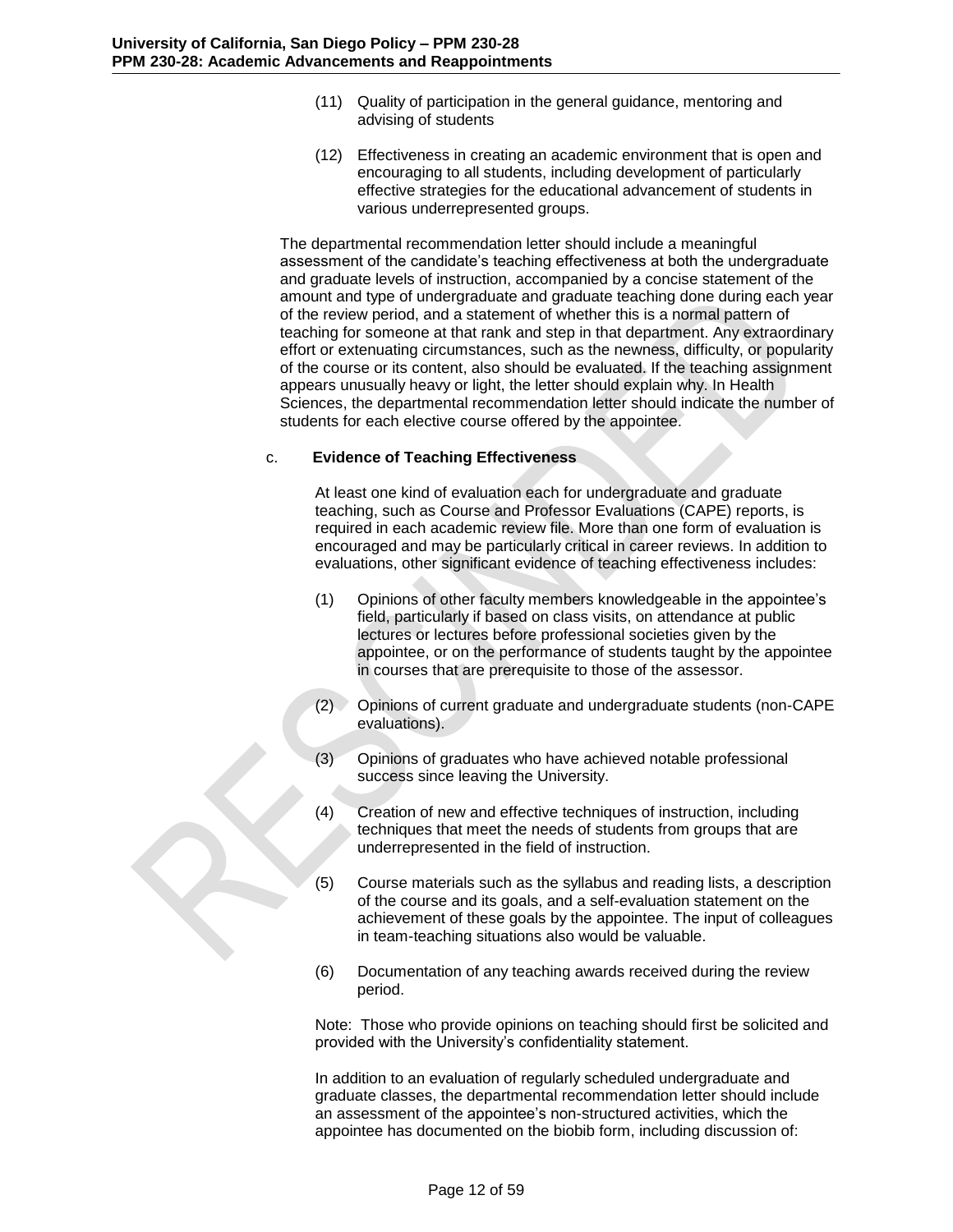- undergraduate research students, master's and doctoral candidates, postdoctoral or medical fellows, interns and residents, and any other students mentored outside of the structured classroom setting; and
- the appointee's role (e.g., thesis adviser, research adviser) for each student.

## **3. Professional Competence and Activity**

In the professional schools, such as Engineering, Health Sciences, etc., a demonstrated distinction in the special competencies appropriate to the field and its characteristic activities should be recognized as a criterion for advancement. The appointee's professional activities should be scrutinized for evidence of achievement and leadership in the field and of demonstrated progressiveness in the development or utilization of new approaches and techniques for the solution of professional problems, including those that specifically address the professional advancement of individuals in underrepresented groups in the appointee's field. It is the responsibility of the department chair to provide evidence of the appointee's achievements in this area.

In the Health Sciences, faculty at the Associate rank or above who have clinical responsibilities should be certified by one of the medical specialty boards or demonstrate equivalent achievement and recognition.

## **4. University and Public Service**

Academic appointees play an important role in the administration of the University and in the formulation of its policies. Recognition should therefore be given to scholars who prove themselves to be able administrators and who participate effectively and imaginatively in faculty government, University committees, and the formulation of departmental, college, divisional, school, and University policies.

Service by appointees to the community, state, and nation, both in their special capacities as scholars and in areas beyond those special capacities when the work done is at a sufficiently high level and of sufficiently high quality, should likewise be recognized as evidence for advancement. Academic service activities related to the improvement of elementary and secondary education represent one example of this kind of service. Similarly, contributions to student welfare through service on student– faculty committees and as advisors to student organizations should be recognized as evidence, as should contributions furthering diversity and equal opportunity within the University through participation in such activities as recruitment, retention, and mentoring of scholars and students. The departmental recommendation letter should also indicate whether the appointee holds appointed or elective office in professional organizations, on professional publications, or within community, state, national, or international organizations in which professional standing is a prime consideration for appointment.

The departmental recommendation letter should specify and evaluate the appointee's administrative service within the department, on the campus, and within the University of California.

# **B. Professor of Clinical X (e.g., Medicine) Series**

<span id="page-12-0"></span>The departmental recommendation letter must document the appointee's division of effort among the four areas of activity listed below and indicate the appropriateness of this division to the position. Clinical teaching, professional activity, and creative work may differ from standard professorial activities, but can be judged on the basis of professional competence, intellectual contribution, and originality.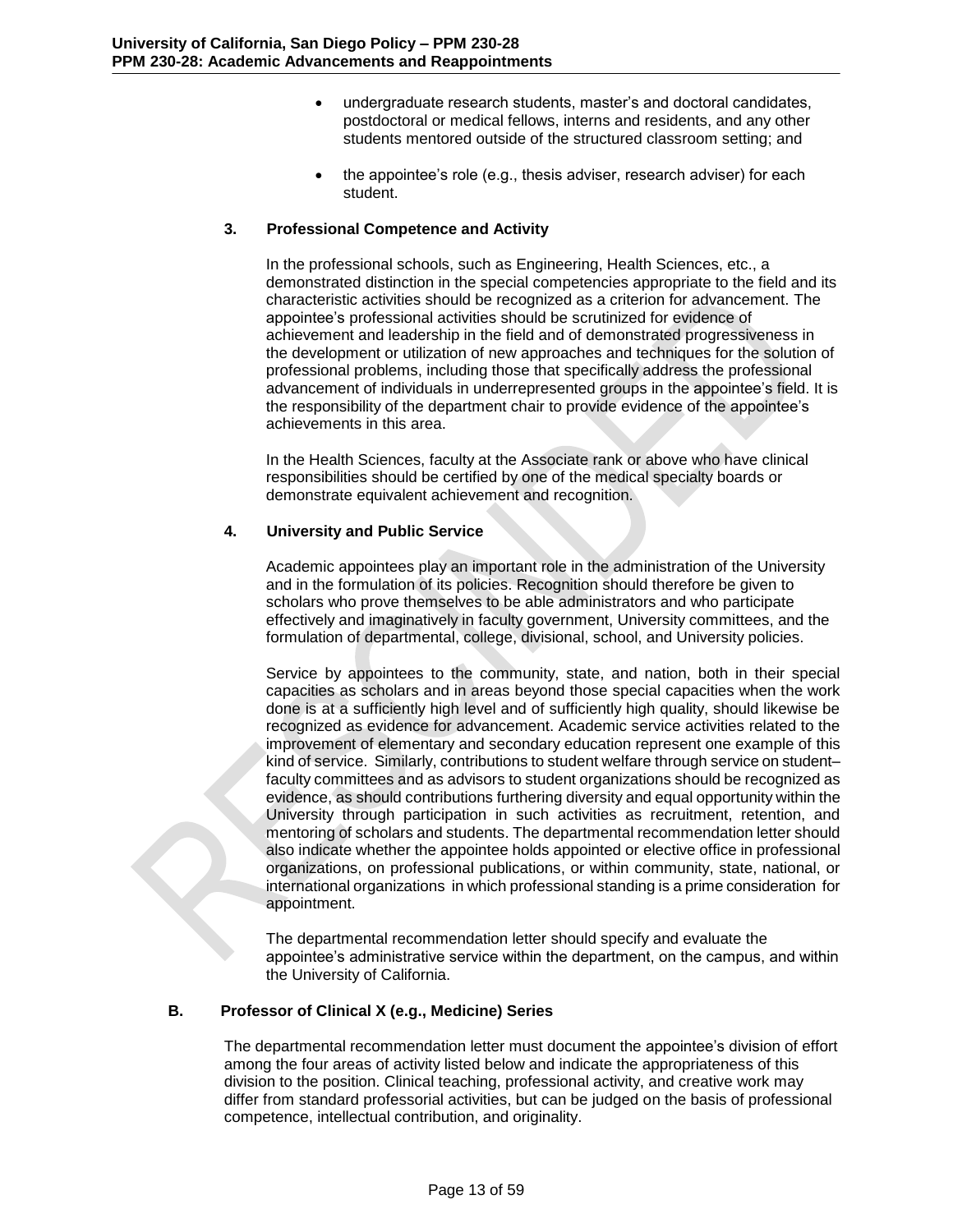### **1. Teaching**

Excellent teaching is an essential criterion for advancement. Clinical teaching is intensive tutorial instruction carried on amid the demands of patient care and is usually characterized by pressure on the teacher to cope with unpredictably varied problems, by patient-centered immediacy of the subject matter, and by the necessity of preparing the student to take action as a result of the interchange. Nevertheless, the teaching criteria listed for the regular professor series above are applicable.

In addition, the clinical teacher should be successful in applying knowledge of basic health science and clinical procedures to the diagnosis, treatment, and care of a patient in a manner that will not only assure the best educational opportunity for the student but also provide high-quality care for the patient.

For promotion to the Professor rank, the appointee should be recognized as an outstanding clinical teacher. Most appointees will have designed educational programs at a local level, and some will have designed such programs at a national level.

## **2. Professional Competence and Activity**

There must be appropriate recognition and evaluation of professional activity. Exemplary professional practice, organization of training programs for health professionals, and supervision of health care facilities and operations comprise a substantial proportion of the academic effort of many health sciences faculty. In decisions on academic advancement, these are essential contributions to the mission of the University and deserve critical consideration and weighting comparable to those for teaching and creative activity.

In the Health Sciences, faculty at the Associate rank or above who have clinical responsibilities should be certified by one of the medical specialty boards or demonstrate equivalent achievement and recognition.

### a. Standards for Promotion

For promotion to the Associate Professor rank, an appointee should be recognized at least in the local metropolitan health-care community as an authority within a clinical specialty. A clinician normally will have a regional reputation as a referral physician; another health professional normally will have a regional reputation as evidenced in such work as that of a consultant.

For promotion to the Professor rank, the appointee will have a national reputation for superior accomplishments within a clinical specialty and may have a leadership role in a department or medical center. The appointee may receive patients on referral from considerable distances, serve as a consultant on a nationwide basis, serve on specialty boards, or be a member or officer of clinical and/or professional societies.

b. Evaluation of Clinical Achievement

Evaluation of clinical achievement is both difficult and sensitive. In many cases, evidence will be testimonial in nature, and therefore its validity should be subject to critical scrutiny. The specificity and analytic nature of such evidence should be examined; the expertise and sincerity of the informant should be weighed.

Comparison of the individual with peers at the University of California and elsewhere should form part of the evidence provided. Letters from external authorities, when based on adequate knowledge of the individual and written to conform to the requirements cited above, are valuable contributions.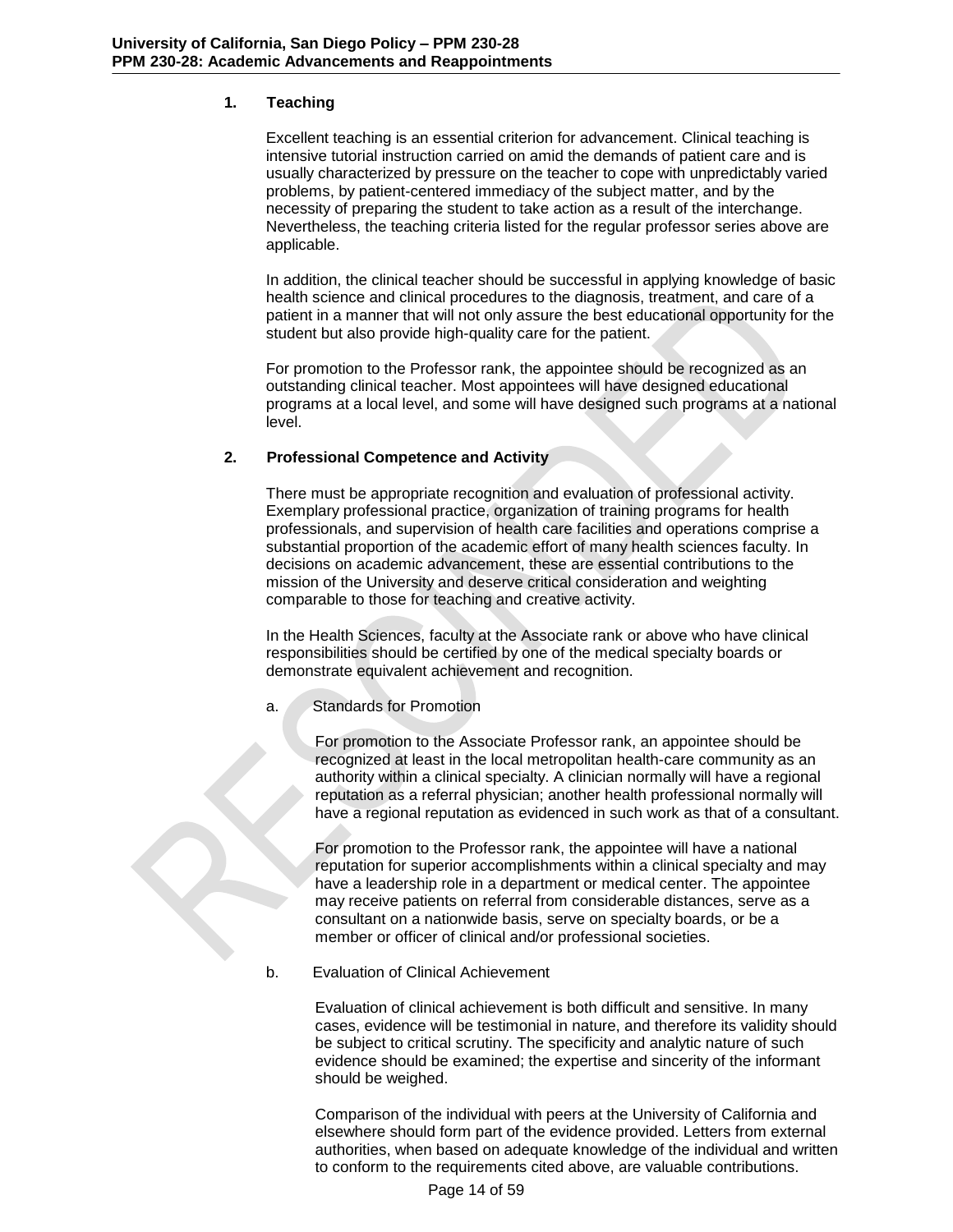External evaluation or review by peers within the institution is necessary; evaluation by departmental members is not considered an appropriate or acceptable substitute for external/independent evaluation. The department chair also should seek evaluations from advanced clinical students and former students in academic positions or clinical practice.

# **3. Creative Work**

Many faculty in the health sciences devote a great proportion of their time to the inseparable activities of teaching and clinical service and therefore have less time for formal creative work than most other scholars in the University. Some clinical faculty devote this limited time to academic research activities; others utilize their clinical experience as the basis of their creative work.

An appointee is expected to participate in investigation in basic, applied, or clinical sciences. In order to be promoted to the Associate or Full Professor rank, an appointee must have made a significant contribution to knowledge and/or practice in the field. The appointee's creative work must have been disseminated, for example, in a body of publications, in teaching materials used in other institutions, or in improvements or innovations in professional practice adopted elsewhere.

Evidence of achievement in this area may include clinical case reports. Clinical observations are an important contribution to the advancement of knowledge in the health sciences and should be judged by their accuracy, scholarship, and utility. Improvements in the practice of health care result from the development and evaluation of techniques and procedures by clinical investigators. In addition, creative achievement may be demonstrated by the development of innovative programs in health care itself or in transmitting knowledge associated with new fields or other professions.

Textbooks and similar publications, or contributions by appointees to the professional literature and the advancement of professional practice or of professional education, should be judged as creative work when they represent new ideas or incorporate scholarly research. The development of new or better ways of teaching the basic knowledge and skills required by students in the health sciences may be considered evidence of creative work.

The quantitative productivity level achieved by an appointee should be assessed with the knowledge of the time and institutional resources allotted to the individual for creative work.

# **4. University and Public Service**

Both the amount and the quality of the appointee's service to the department, the school, the campus, the University of California, and the public must be evaluated, paying particular attention to service that is directly related to the appointee's professional expertise and achievement. The departmental recommendation letter must provide both a list of service activities and an analysis of the quality of this service.

For more information on the Professor of Clinical X series, please see Supplement I, "Guidelines for the Professor of Clinical X (e.g., Medicine) Series."

# **C. Adjunct Professor Series**

<span id="page-14-0"></span>The performance criteria for the Adjunct Professor series are the same as for the Professor series (teaching, research and creative work, professional competence and activity, and university and public service). However, evaluation of the appointee with respect to these criteria will appropriately take into account the nature of the University assignment of duties and responsibilities, and the emphasis to be placed on each of the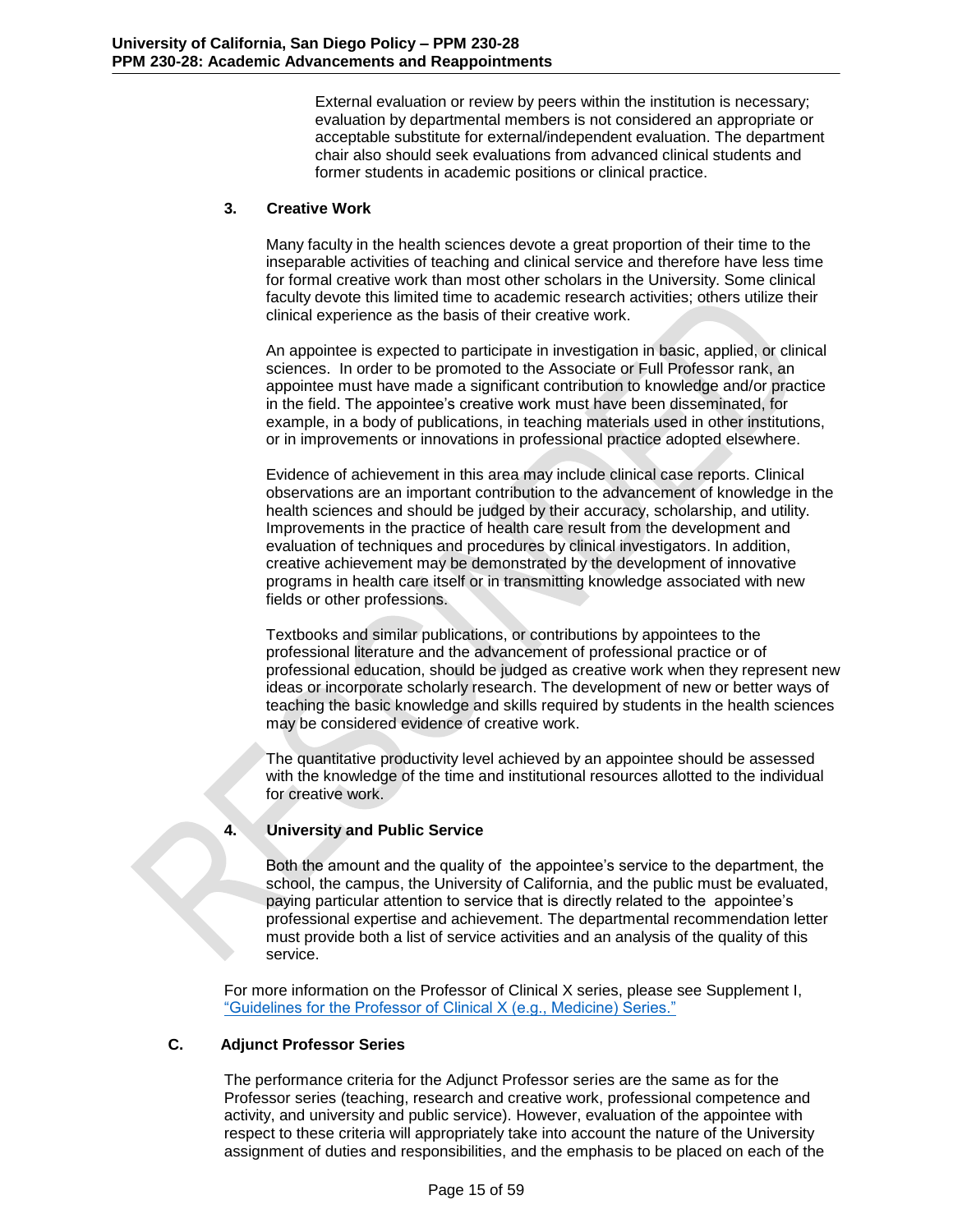criteria will be adjusted accordingly. For example, an appointee may have a heavy workload in research and a relatively light workload in teaching.

The departmental recommendation letter must describe and document clearly how the appointee has fulfilled each of the performance criteria.

The productivity rate expected for advancement and promotion is proportionate to the percentage of appointment, and the relative distribution of responsibilities among the four review criteria as defined for the individual at the time of appointment.

In accordance with PPM 230-20, for Adjunct Professors whose appointments are primarily based on their professional distinction, the continuing value of their professional distinction to the University's teaching mission may be considered in the evaluation of an appointee's research and creative work.

In the Health Sciences, faculty at the Associate rank or above who have clinical responsibilities should be certified by one of the medical specialty boards or demonstrate equivalent achievement and recognition.

# **D. Health Sciences Clinical Professor Series**

<span id="page-15-0"></span>The criteria for the Health Sciences Clinical Professor series and information on evaluating the criteria are detailed in Supplement II, "Guidelines for the Health Sciences Clinical Professor Series."

## **E. Clinical Professor, Voluntary Series**

<span id="page-15-1"></span>Clinical competence and excellence in teaching are the primary criteria for reappointment and promotion in this series.

# **F. Professor of Practice**

<span id="page-15-2"></span>Criteria for advancement and reappointment in this series are:

1. Professional competence and activity

The appointee's professional competence and activity and exemplary professional practice and leadership in the field should be evaluated by comparison to peers in the field and with regard to the viewpoints, skills, and experience the appointee brings to the teaching mission (including research training).

At the time of review, the department must demonstrate the appointee's continued trajectory of professional competence and activity, exemplary professional practice, and leadership in the field.

2. Teaching of truly exceptional quality and so specialized in character that it cannot be done with equal effectiveness by ladder-rank faculty members or by strictly temporary appointees.

The teaching requirements may be satisfied by meaningful engagement in and significant contributions to the graduate or undergraduate instructional program, including efforts in the research and professional training of students, and/or the development and instruction of specialized courses. Appointees in the Professor of Practice series teach primarily at the graduate level. Instruction at the undergraduate level is permissible when an appointee's individual expertise and professional skills warrant such a teaching assignment; however, it is not expected that Professors of Practice teach core courses at the undergraduate level.

- 3. Contributions to the research and/or creative mission of the University, with emphasis on professional practice and leadership contributions.
- 4. Service contributions

The departmental recommendation letter must provide a description of service activities and an analysis of the quality of this service, paying particular attention to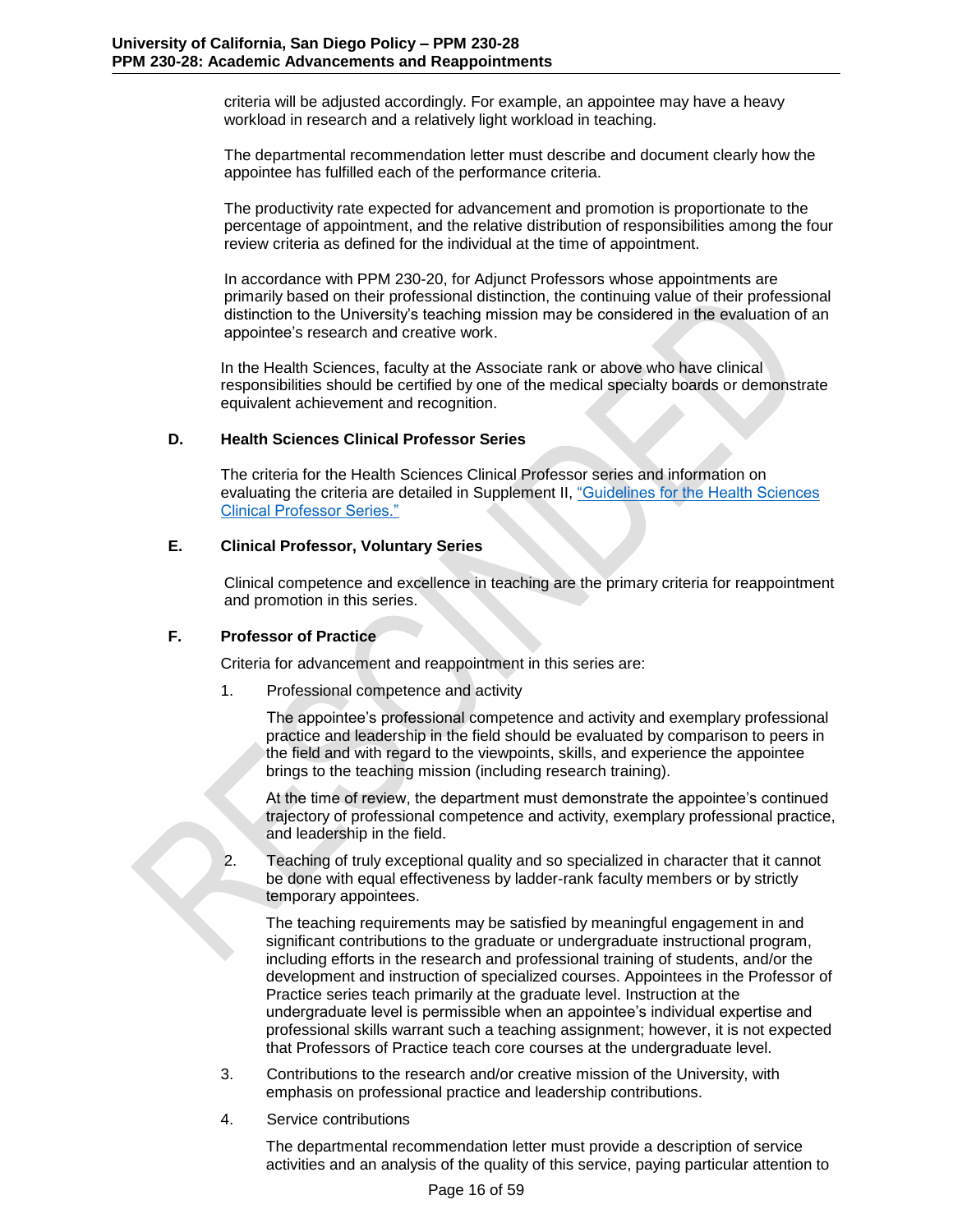that service which is directly related to the appointee's professional expertise and achievement.

Professional activity, teaching, and creative contributions may differ from standard ladderrank professorial activities, and can also be judged on the basis of professional competence, intellectual contribution, originality, and the total value of the appointee's engagement with the department. Evaluation of the candidate with respect to these criteria should take into account the nature of the University assignment of duties and responsibilities. Appointees in the Professor of Practice series may contribute predominantly to the University's instructional program, with lesser contributions to the University's research and/or creative programs; or, they may contribute primarily to the University's research and/or creative programs, and have limited responsibility in teaching. In all cases, however, successful reappointment and/or advancement in the Professor of Practice series is contingent upon documented contributions in all four criteria as listed above (professional competence and activity, teaching, research and/or creative activity, and service). At the time of review, the department must demonstrate that the appointee has maintained a significant presence in the department during all periods of active service. Active and meaningful participation and excellence with respect to the duties assigned upon appointment are essential for reappointment and eligibility for a merit increase. The department must fully document the appointee's contributions and demonstrate the quality of work performed and its impact on the department. A change of duties to a different mixture from those within the above categories may be requested as part of consideration for reappointment.

Upon successful performance as Professor of Practice, the appointee will be eligible for a standard salary increase of 5% of the current salary.

Visiting Professors of Practice may serve a maximum of two consecutive years and may not be reappointed.

## **G. Lecturer with Security of Employment (Teaching Professor) Series**

<span id="page-16-0"></span>The criteria for advancement in this series are:

- Teaching of truly exceptional quality and so specialized in character that it cannot be done with equal effectiveness by ladder-rank faculty members or by strictly temporary appointees
- Professional achievement and activity
- University and public service
- Educational leadership recognized beyond the campus and contributions to instruction-related activities (e.g., conducting teaching assistant training, supervision of student affairs, development of instructional materials)

Advancement of a part-time appointee in this series will depend on performance at a level of distinction comparable to that demanded of a full-time appointee; however, when circumstances warrant it, a lesser rate of professional achievement and activity will be acceptable. Teaching assignments and departmental, committee, and other service should be in proportion to the percentage of time of the position, but the same quality of performance is expected as for a full-time appointee.

a. Lecturer and Senior Lecturer with Potential for Security of Employment (LPSOE)

An appointee with the title of Lecturer or Senior Lecturer with Potential for Security of Employment (LPSOE or Senior LPSOE) is subject to and should be evaluated in accordance with the provisions of Section VII. D., Evaluation of Senate Assistant-Rank Appointees.

For merit advancements, there should be evidence of the professional achievement required for an equivalent salary in the Professor series.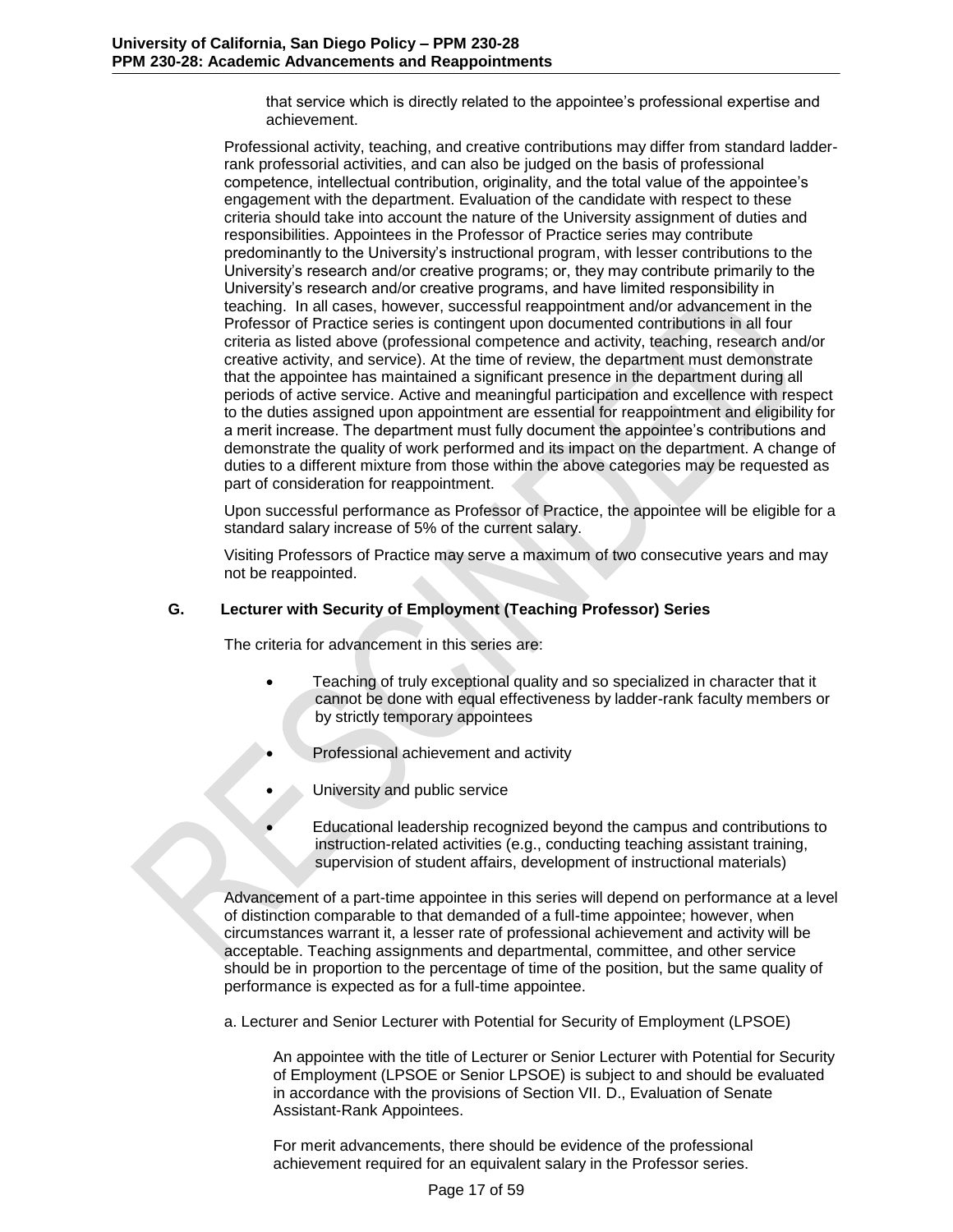For advancement to Senior LPSOE, the proposed salary must be equal to or above that of a Professor, Step I. The appointee's services must be of exceptional value to the University.

For promotion from Senior LPSOE to Senior Lecturer with Security of Employment, the appointee's services must be of exceptional value to the University, and the proposed salary must be at the Professor level. An appointee with the title of Lecturer with Potential for Security of Employment (LPSOE) may use the working title "Assistant Teaching Professor."

b. Lecturer with Security of Employment (LSOE)

Appointees with the title of Lecturer or Senior Lecturer with Security of Employment (LSOE or Senior LSOE) should be reviewed for salary advancement every two to four years, depending upon the normal period of service for the rank and step in the Professor series to which their current salaries correspond. For example, an LSOE paid a salary equivalent to that of an Associate Professor, Step II, should be reviewed for salary advancement every two years. An appointee with the title of Lecturer with Security of Employment (LSOE) may use the working title "Associate Teaching Professor."

c. Senior Lecturer with Security of Employment (Senior LSOE)

Promotion to Senior LSOE is not normally expected, but may occur when warranted. Review for promotion to the Senior LSOE title will normally occur only after a minimum of six years in the title of LSOE.

Senior LSOEs will be reviewed every three years for merit advancements, until the salary is equivalent to that of Professor, Step V. Service at that level and higher may be of indefinite duration, and review for advancement will not usually occur after less than four years. An appointee with the title of Senior Lecturer with Security of Employment (LSOE) may use the working title "Teaching Professor."

Advancement to a salary level equivalent to that of Professor, Step VI, may be granted on evidence of great distinction, recognized nationally or internationally, in the areas of professional achievement and educational leadership, teaching, and University and public service.

d. Senior Lecturer with Security of Employment Above Scale

Senior LSOEs of the highest distinction, whose work has been nationally or internationally acclaimed and who demonstrate a level of distinction equivalent to that required of Distinguished Professors, are eligible for salaries above the top of the range. Files for such actions must contain an analysis of the appointee's achievements throughout his or her career, as well as an assessment of recent achievements; evidence of documented and assessable work of the highest distinction that contributes to the development of the field and/or pedagogy; and letters from external referees. Mere length of service and continued good performance at the top of the salary range are not a justification for further salary advancement. The academic review file must reflect a critical career review.

Except in rare and compelling cases, advancement to a base salary above the top of the salary range should not occur after less than four years at the top of the salary range. Further, acceleration to this high level should be a rare event requiring evidence of extraordinary performance beyond the already exceptional standard required for advancement to the top of the range.

Files proposing a full merit advancement to a base salary above the top of the salary range, or a full merit advancement further above the top of the salary range, must demonstrate exemplary performance in all areas (teaching, service,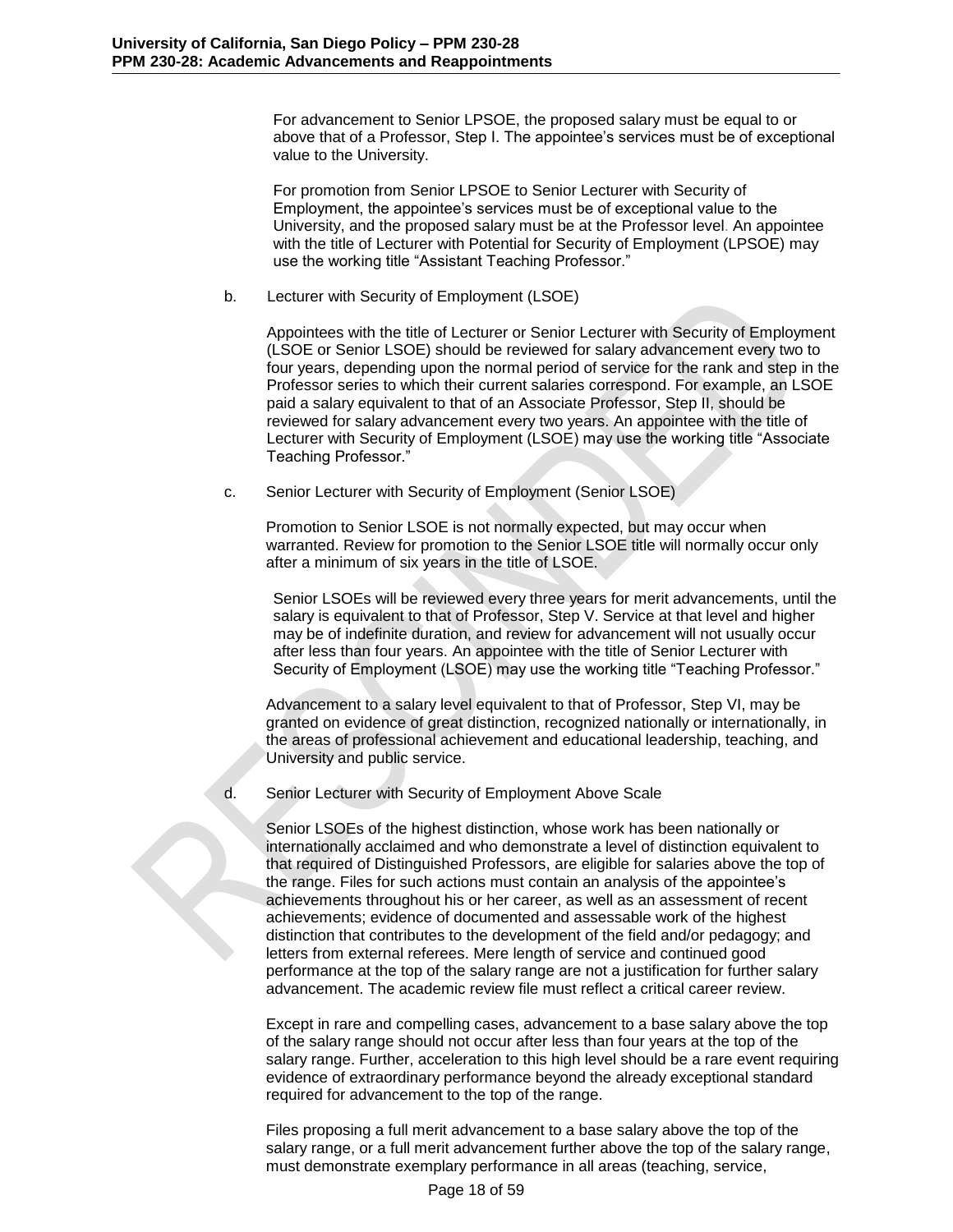educational development and professional competence and activity). Instructions for calculating salary increases for Senior LSOEs above the salary range are available on the [Academic Personnel Services w](http://academicaffairs.ucsd.edu/aps/)ebsite.

An appointee with the title of Senior Lecturer with Security of Employment with a base salary above the top of the salary range may use the working title "Distinguished Senior Lecturer with Security of Employment," or "Distinguished Teaching Professor."

## **H. Lecturer and Senior Lecturer Series (Unit 18)**

<span id="page-18-0"></span>The terms and conditions of appointment in the Lecturer and Senior Lecturer series are covered by a [Memorandum of Understanding](http://atyourservice.ucop.edu/employees/policies_employee_labor_relations/collective_bargaining_units/nonsenateinstructional_nsi/agreement.html) (MOU) entered into by the Regents of the University of California and the University Council, American Federation of Teachers (UC-AFT).

## **I. Professional Research (Research Scientist) Series**

<span id="page-18-1"></span>The performance criteria for the Professional Research (Research Scientist) series (hereafter referred to as the Research Scientist series) are the same as for the Professor (Ladder-Rank) series in the area of research and creative activity. The appointee must be continuously and effectively engaged in independent research and creative activity of high quality and significance, equivalent to that expected of the Professor series.

Associate and Full Research Scientists are expected to engage in University and/or professional service, within the constraints of the applicable funding source(s). This service requirement can be interpreted flexibly; service activities may be focused on the professional development of the appointee. If there are limitations on potential service contributions due to constraints imposed by a funding source, this should be discussed.

Assistant Research Scientists are not required to participate in service activities.

Departments and ORUs should establish voting procedures for academic review actions for Research Scientists.

# **J. Project Scientist Series**

<span id="page-18-2"></span>Criteria for advancement and reappointment in this series are demonstrated significant, original contributions to a research project or creative program. Appointees in this series need not demonstrate the same leadership ability, independence, or scholarly breadth as members of the Research Scientist or Professor series. University and public service are encouraged but not required.

At the time of academic review, the Project Scientist's supervisor (normally the principal investigator) should evaluate the Project Scientist and submit his or her written evaluation and recommendation to the department chair.

# **K. Specialist Series**

<span id="page-18-3"></span>Criteria for advancement and reappointment in this series are:

- Performance of research in specialized areas
- Professional competence and activity

At UC San Diego, advancement to Specialist, Above Scale, is reserved for Specialists with records of outstanding, distinguished performance, judged in an arena substantially broader than the particular research groups with which they are associated. Testimonials from outstanding extramural research groups in the same or related fields will be necessary in order to document the level of performance required for advancement to Specialist, Above Scale. In some instances, advancement to the Above Scale level may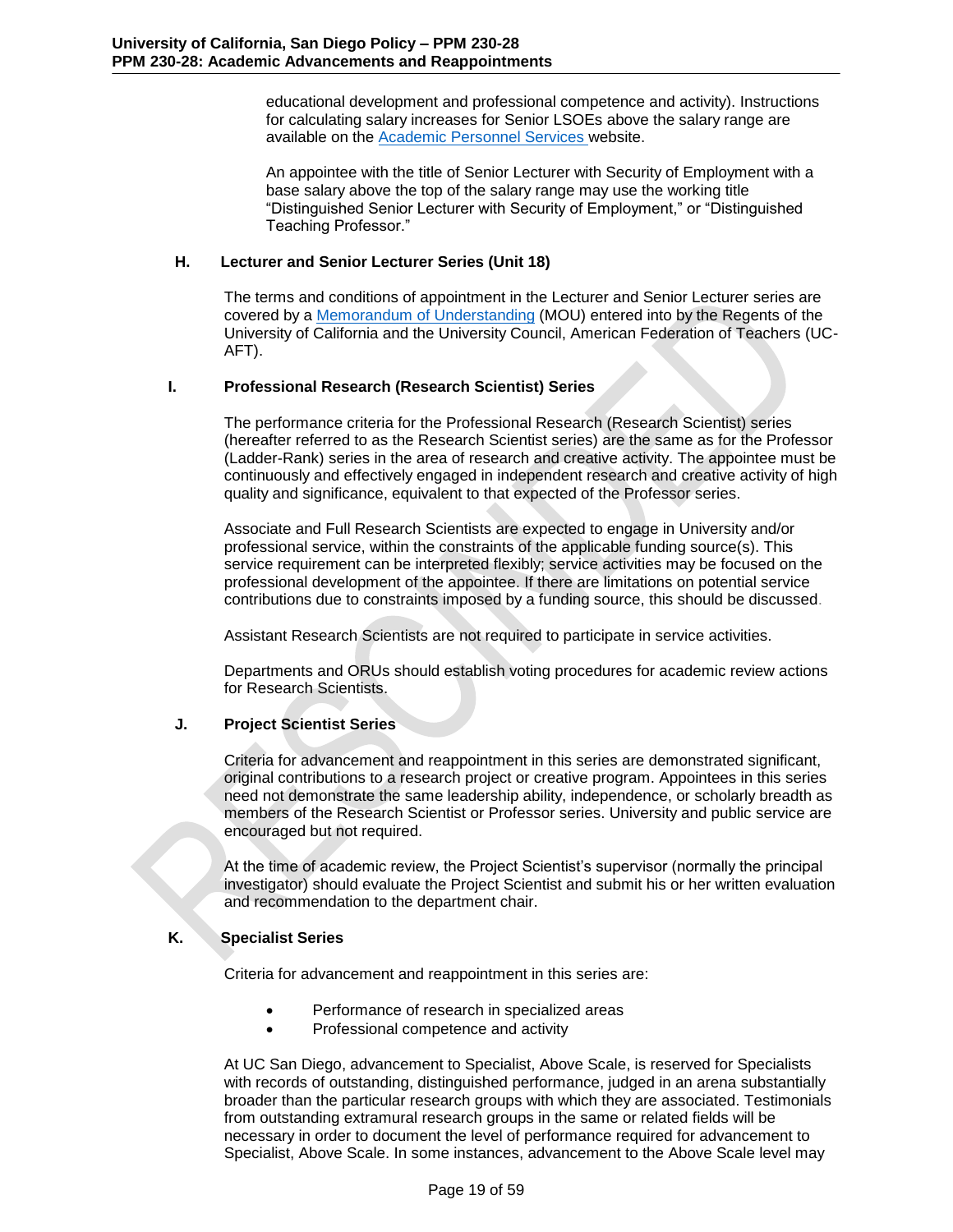be justified on the basis of the Specialist's publications, or on his or her own scientific, technical, or otherwise creative contributions (as compared to contributions to a group effort).

Mere length of service and continued meritorious performance at the top step of the Specialist series are not sufficient justification for further salary advancement. There must be demonstration of exceptional merit and distinction beyond the performance on which advancement to Step V was based. Advancement to Specialist, Above Scale, following service of less than three years as Specialist, Step V, will be considered an acceleration.

Once an appointee has been advanced to Above Scale, a merit advancement occurring at an interval of less than four years is considered an acceleration.

Appointees in the Specialist series are not eligible for off-scale salaries.

At the time of academic review, the Specialist's supervisor (normally the principal investigator) should evaluate the Specialist and submit his or her written evaluation and recommendation to the department chair.

The department chair must specify in the departmental recommendation letter the role of the Specialist in the research project.

## **L. Other Series**

### <span id="page-19-0"></span>**1. Academic Administrator Series**

<span id="page-19-1"></span>a. Criteria for Evaluating Performance

Merit advancements and promotions are based on administrative performance, professional competence and activity, and University and public service. Although the function of an Academic Administrator may include oversight of a program involving research, responsibility for engaging in research, while desirable, is not implied by appointment to this series. The Level of Administrative Responsibility form should be included in all Academic Administrator review files. A job description must be provided, along with an explanation of the appointee's role in the program and within a larger unit, if appropriate.

There are three separate title codes for this series with ascending levels of responsibility. Promotion from one title code to another within the series will not normally occur until the appointee has served at least six years in the lower title code, including at least two years at the top step for that title code. A performance review, in the absence of a merit advancement or promotion

review, must take place at least every four years. Formal review by the appropriate campus committee is required every six years.

b. Normal Periods of Service at Salary Steps

Recommendations for merits and advancements normally will be reviewed every second year until an appointee reaches the level of Academic Administrator IV, Step 5, after which review for merit advancement will take place every three years. Once the appointee reaches the level of Academic Administrator VI, Step 7.0, review for merit advancement will take place every four years. Service as Academic administrator VII, Step 8.0, may be of indefinite duration, and appointees at this step will be reviewed every four years for reappointment.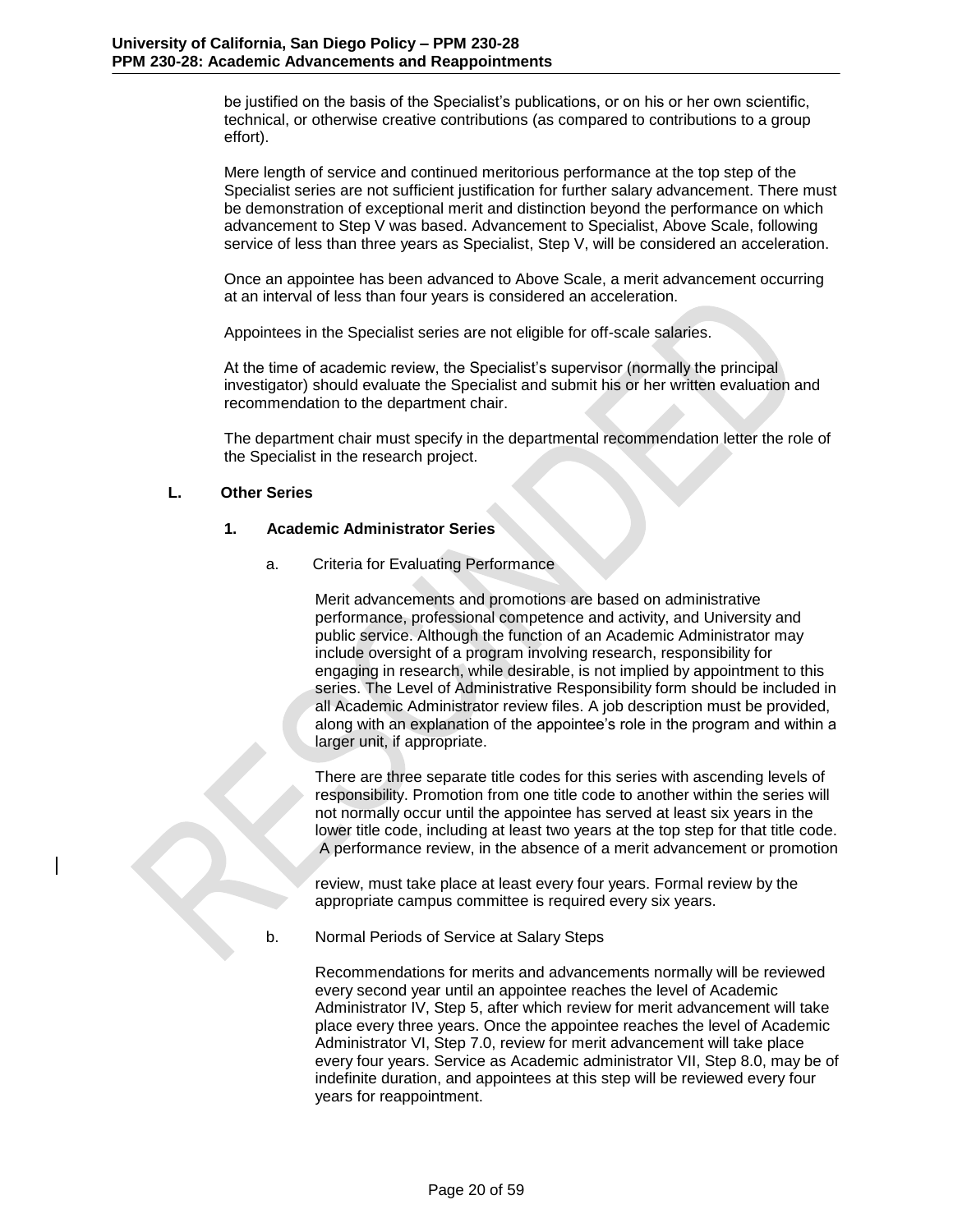# **2. Academic Coordinator Series**

<span id="page-20-0"></span>a. Criteria for Evaluating Performance

Merit advancements are based on administrative performance, professional competence and activity, and University and public service. Professional accomplishment and scholarly achievement should also be considered, if required by the position. The Level of Administrative Responsibility form should be included in all Academic Coordinator review files.

Materials submitted in support of merit advancement or a change in level must provide a comprehensive assessment of the appointee's qualifications and performance in the areas specified below. A job description must be provided, along with an explanation of the appointee's role in the program and within a larger unit, if appropriate.

(1) Coordination of Academic Programs

In most instances, Academic Coordinators will have primary responsibility for the administration and coordination of one or more programs. This may include academic program planning and development, assessment of program and constituency needs, evaluation of academic program activities and functions, development of proposals for extramural funding of campus programs and identification of support resources, serving as liaison with other agencies and institutions in the public and private sector, and supervision and leadership of other academic appointees or staff.

(2) Professional Competence

Academic Coordinators will provide intellectual leadership and scholarship to their programs.

(3) University and Public Service

Academic Coordinators will participate in the administration of their units and the University through appropriate roles in governance and policy formulation. In addition, they may represent the University in their special capacity as scholars during the discharge of their responsibilities.

b. Normal Periods of Service at Salary Steps

Temporary appointments of Academic Coordinators may be made for up to a one-year period and may not exceed a total of two consecutive years without formal campus review.

Recommendations for merit advancements will be reviewed every second year for an Academic Coordinator I or II, and every third year for an Academic Coordinator III. A performance review must precede any reappointment. There is no expectation of movement between levels without significant changes in the scope and complexity of the program being administered. Academic Coordinator appointments may be made for up to a three-year period (depending on the level) and may not exceed a total of two consecutive appointments/reappointments without formal campus review.

# **3. Librarian Series**

<span id="page-20-1"></span>The Executive Vice Chancellor for Academic Affairs has delegated responsibility for the Librarian Series to the University Librarian.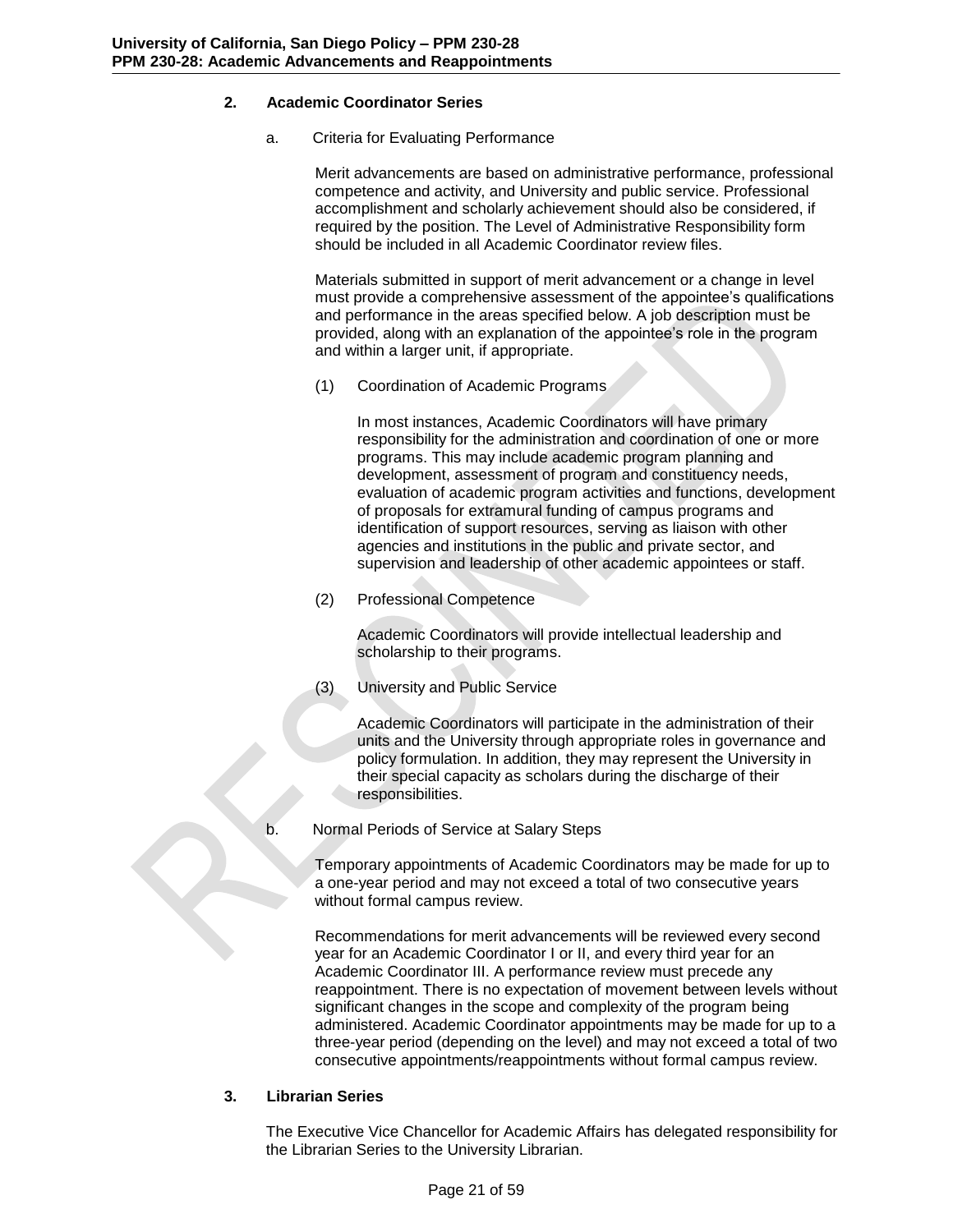Refer to [APM 360](http://www.ucop.edu/academic-personnel/_files/apm/apm-360.pdf) for the Librarian Series advancement and reappointment policies.

For those appointees in the Librarian series covered by the [Memorandum of](http://atyourservice.ucop.edu/employees/policies_employee_labor_relations/collective_bargaining_units/librarians_lib/agreement.html)  [Understanding](http://atyourservice.ucop.edu/employees/policies_employee_labor_relations/collective_bargaining_units/librarians_lib/agreement.html) (MOU) entered into by the Regents of the University of California and University Council, American Federation of Teachers (UC-AFT), the terms and conditions of appointment may be found in the MOU.

### **4. Continuing Educator Series and Coordinator of Public Programs Series**

<span id="page-21-0"></span>The Executive Vice Chancellor for Academic Affairs has delegated responsibility for the Continuing Educator Series and Coordinator of Public Programs Series to the Associate Vice Chancellor for Public Programs and Dean of University Extension.

Refer to **APM 340** for the Continuing Educator advancement and reappointment policies.

Information about the Continuing Educator series and Coordinator of Public Programs series may be obtained from Extended Studies and Public Programs.

### **5. Student Academic Series**

The Executive Vice Chancellor for Academic Affairs has delegated responsibility for student academic series to the Dean of Graduate Division.

Information about student academic series may be obtained from the [Graduate](http://grad.ucsd.edu/)  [Division.](http://grad.ucsd.edu/)

### **M. Acting Titles**

<span id="page-21-1"></span>An academic review file must be submitted in order to reappoint an individual to a new term under an Acting title.

Since the Acting prefix may be used only in the Professor (Ladder-Rank) series, the departmental recommendation letter should discuss the individual's performance based on the criteria for the Professor series.

### **N. Visiting Titles**

<span id="page-21-2"></span>An academic review file must be submitted to reappoint an individual to a new term under a Visiting title.

Although no steps are assigned to Visiting appointees, the departmental recommendation letter must justify the salary level recommended. Visiting appointments may be made for a period of up to one year; total service is limited to two consecutive years.

The criteria for evaluation of an appointee for reappointment in a Visiting title are the same as for the corresponding regular title. Because the appointment is temporary, reasonable flexibility may be employed in the application of these criteria.

The departmental recommendation letter should describe clearly the special expertise that the visitor brings to the campus and should clearly state that the individual will be returning to the home institution upon completion of the visiting appointment.

### **O. Recall Titles**

<span id="page-21-3"></span>The policies and procedures for recall appointments are set forth in [PPM 230-20,](http://adminrecords.ucsd.edu/PPM/docs/230-20.pdf)  [Appointment of Academic Personnel.](http://adminrecords.ucsd.edu/PPM/docs/230-20.pdf)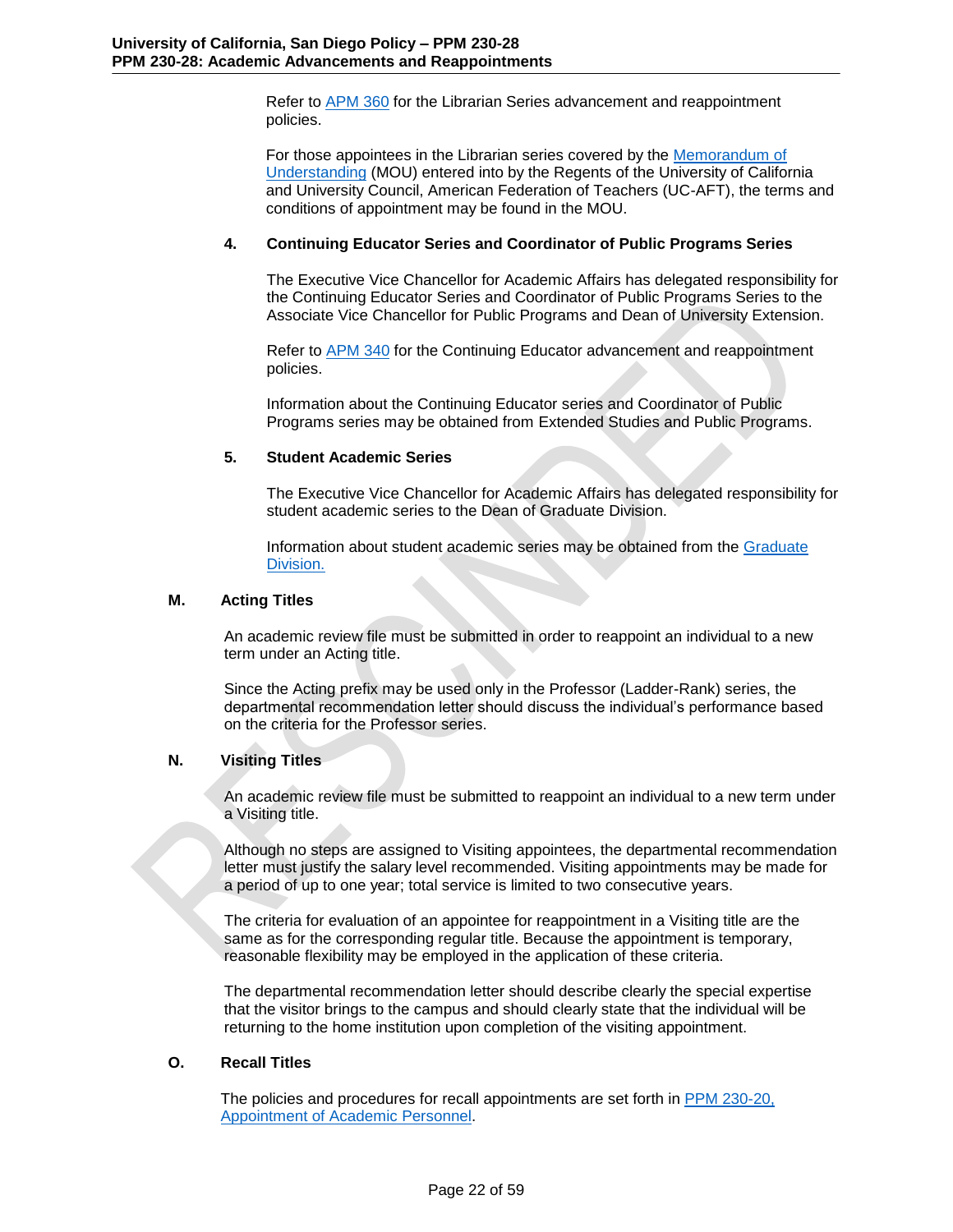# **P. Non-salaried Instructional Titles**

# <span id="page-22-0"></span>**1. For individuals whose primary employment is not at the University:**

- <span id="page-22-1"></span> Reappointment may be made for a period of two or three years, depending on the appointee's rank (e.g., two years for the Assistant rank).
- Reappointment files should include the same documentation required for salaried appointees in the title or series.

# **2. For individuals with full-time salaried positions at the University:**

<span id="page-22-2"></span>Reappointment may be made for two to three years, corresponding to the appointment period in the appointee's salaried title. In such instances, only one academic review file should be submitted for both the reappointment in the nonsalaried instructional title and the recommendation for action in the salaried title. The departmental recommendation letter must evaluate the service in each area and clearly outline the type and amount of teaching the appointee will do.

# **VI. PREPARING THE ACADEMIC REVIEW FILE**

<span id="page-22-3"></span>An academic review file is first prepared by the candidate and the department for departmental review. Once a decision regarding the departmental recommendation is reached, the file, with the department recommendation letter, is submitted for campus review and decision. The department is responsible for preparing the academic review file for department consideration, and for submitting the file for campus review. If the academic review file is not submitted for campus review by the established deadline, the academic review file will not be considered until the next academic review cycle.

The department chair is responsible for ensuring compliance with [PPM 230-29, Policies and](http://adminrecords.ucsd.edu/PPM/docs/230-29.pdf)  [Procedures to Assure Fairness in the Academic Personnel Review Process.](http://adminrecords.ucsd.edu/PPM/docs/230-29.pdf)

The required documentation (which varies depending upon the proposed action) is set forth in the chart below.

Detailed [instructions on preparing academic advancement and reappointment review files](http://academicaffairs.ucsd.edu/aps/advance-train/appt-rev-process.html) are available on the Academic Personnel Web site.

| <b>FILE DOCUMENTS</b>                                      | <b>REAPPOINTMENT</b>                                       | <b>MERIT</b> | <b>ACCELERATED</b><br><b>MERIT</b> | <b>PROMOTION/</b><br><b>CAREER REVIEW</b> |
|------------------------------------------------------------|------------------------------------------------------------|--------------|------------------------------------|-------------------------------------------|
| Academic<br>Recommendation<br>Summary                      | X                                                          | X            | X                                  | X                                         |
| <b>UC</b> Academic<br><b>Employment History</b>            | X                                                          | X            | X                                  | X                                         |
| Departmental<br>Recommendation<br>Letter                   | X                                                          | X            | X                                  | X                                         |
| Certification A/<br><b>Certification B</b>                 | X                                                          | X            | X                                  | X                                         |
| Departmental Ad Hoc<br>Report                              | To be submitted whenever a departmental ad hoc is convened |              |                                    |                                           |
| Appointee's Personal<br>Statement (if any)                 | Optional                                                   | Optional     | Optional                           | Optional                                  |
| <b>External Referee</b><br>Solicitation Letter (1<br>copy) |                                                            |              |                                    | X**                                       |
| Identification and                                         |                                                            |              |                                    |                                           |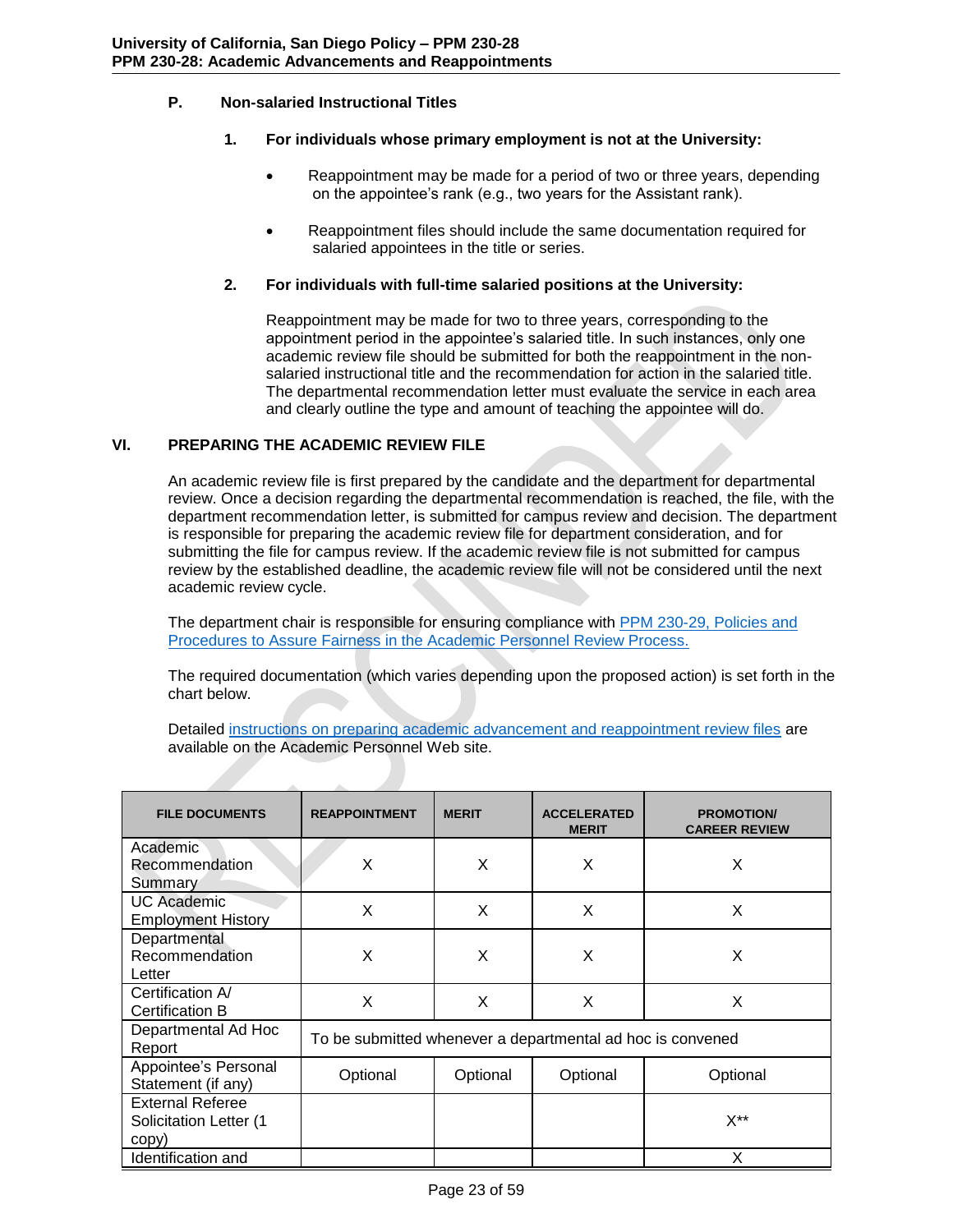| Qualifications of<br><b>External referees</b>           |                                                                          |   |    |                                                                                                                                            |
|---------------------------------------------------------|--------------------------------------------------------------------------|---|----|--------------------------------------------------------------------------------------------------------------------------------------------|
| Number of External<br><b>Referee Letters</b>            |                                                                          |   |    | 5 for promotion to<br>Associate<br>3 for promotion to Full<br>and advancement to<br>Above Scale; optional<br>for advancement to<br>Step VI |
| Course Load/<br>Case Load Form                          | $X^*$                                                                    | X | X  | X                                                                                                                                          |
| <b>Teaching Evaluations</b>                             | Required for all instructional titles                                    |   |    |                                                                                                                                            |
| Level of Administrative<br>Responsibility (LAR)<br>Form | Required for Academic Administrators and<br><b>Academic Coordinators</b> |   |    |                                                                                                                                            |
| <b>Updated Biography</b><br>and Bibliography Form       | X                                                                        | X | X. | X                                                                                                                                          |
| Sabbatical Leave<br>Report, if applicable               | $X^*$                                                                    | X | X  |                                                                                                                                            |
| Publications/<br>Reviews/Creative<br>Work               | $X^*$                                                                    | X | X  | X                                                                                                                                          |

\* Not required for temporary files

\*\* External referee letters are not required if the departmental recommendation is termination.

## **VII. DETERMINING DEPARTMENTAL RECOMMENDATIONS**

### <span id="page-23-0"></span>**A. Computation of Rank and Step to Determine Eligibility for Advancement**

<span id="page-23-1"></span>Normal periods of service are assigned to the various steps in the published academic salary schedules. When reviewing each academic appointee within a department, the department chair is responsible for computing the number of years the appointee has served at rank and step in order to determine whether he or she is eligible for normal advancement.

Every academic appointee must be reviewed at least every five years.

### **1. Normal Periods of Service**

<span id="page-23-2"></span>The normal period of service at each step in the Assistant Professor rank is two years, although it may be one year at steps V and VI. In most cases, promotion to the Associate level occurs following two years of service at step IV; however, when an Assistant-level appointee completing service at step IV is not ready for promotion, but is otherwise performing adequately, he or she may be considered for advancement to step V or step VI. In case of subsequent promotion to Associate Professor, previous service at steps V or VI and the conclusions of a career review are used to determine the entry step in the Associate rank. Service at Assistant, Step V, may be in lieu of service at Associate, Step I; service at Assistant, Step VI, may be in lieu of service at Associate, Step II.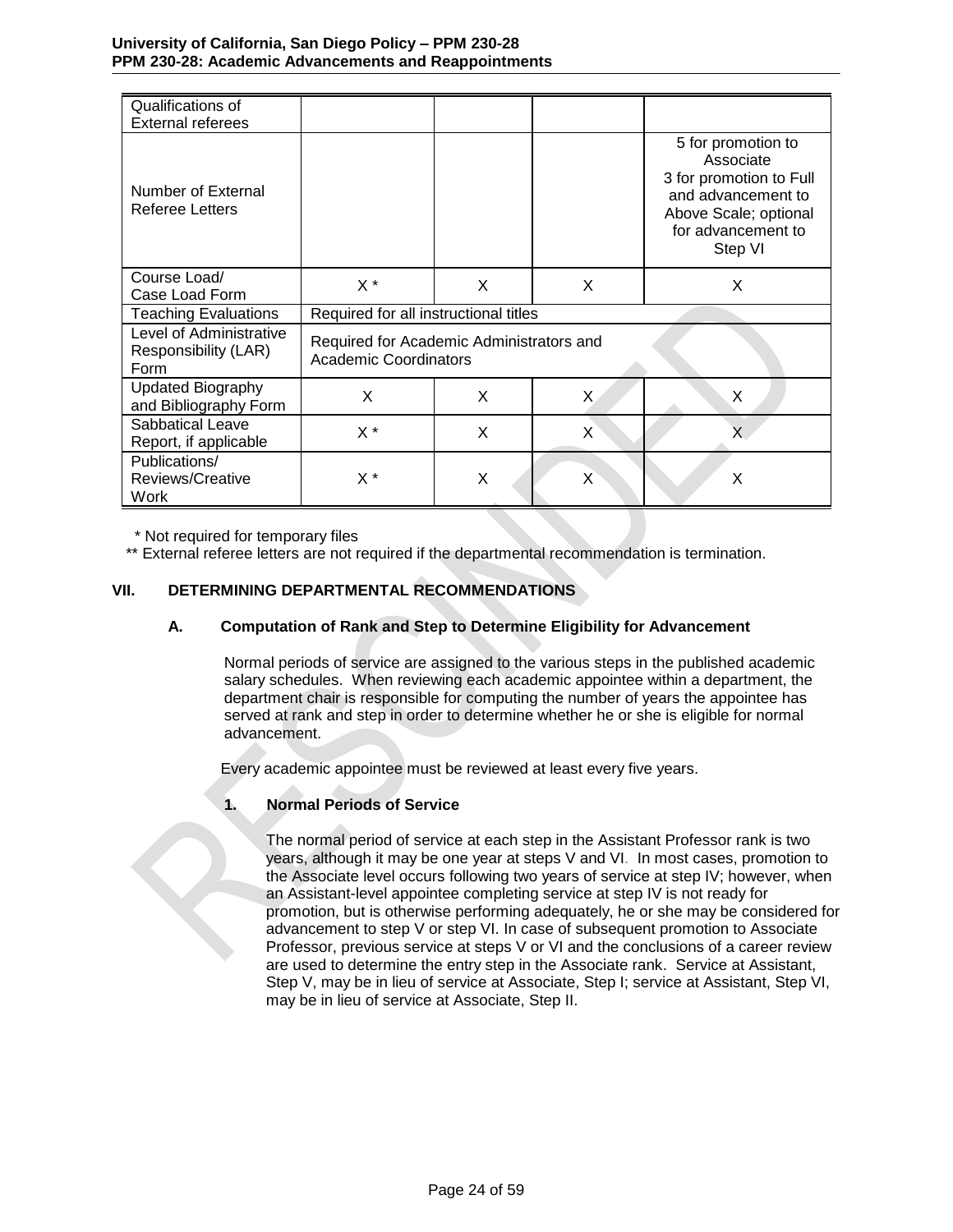The normal total period of service at the Associate rank is six years. The normal period of service at any of the first three steps in the Associate rank is two years. In most cases, promotion to the Full level occurs following two years of service at step III; however, when an Associate-level appointee completing service at step III is not ready for promotion, but is otherwise performing adequately, he or she may be considered for advancement to step IV or step V. The normal period of service at steps IV and V is three years. In case of subsequent promotion to the Full level, previous service at steps IV or V and the conclusions of a career review determine the entry step in the Full rank. Service at Associate, Step IV, may be in lieu of service at the Full level, Step I; service at Associate, Step V, may be in lieu of service at the Full level, Step II.

For the Full rank, the normal period of service is three years in each of the first eight steps. A career review is required for advancement beyond Step V. Service at Step V may be of indefinite duration, though a review must be conducted every three years. Advancement to Step VI usually will not occur after less than three years of service at Step V and will be granted on evidence of highly distinguished scholarship, highly meritorious service, and excellent University teaching. There must be evidence of continuing achievement in all areas at the prescribed level. Continuing great distinction in scholarly and creative achievement should be recognized nationally or internationally.

Advancement to Steps VII, VIII, and IX usually will not occur after less than three years of service at the previous step and only will be granted on evidence of continuing achievement at the level required for advancement to Step VI.

Advancement to Above Scale is reserved for scholars and teachers of the highest distinction whose work has been internationally recognized and acclaimed and whose performance in all areas is excellent. (The honorary title of Distinguished Professor will be conferred on those who advance to Above Scale in the Professor [Ladder-Rank] Series; the title "Distinguished Research Scientist" will be conferred on those who advance to Above Scale in the Research Scientist Series; and the title "Distinguished Senior Lecturer with Security of Employment" ("Distinguished Teaching Professor") will be conferred upon those who advance above the top of the salary range in the LSOE series.) Except in rare and compelling cases, advancement will not occur after less than four years at the top of the salary scale (Step IX in the Professor and Research Scientist Series). Moreover, mere length of service and continued good performance at the top of the salary scale are not a justification for further salary advancement. There must be demonstration of additional merit and distinction beyond the performance on which advancement to Step IX was based. The academic review file must reflect a critical career review.

A further merit increase in salary for a person already serving at an above-scale salary level must be justified by new evidence of merit and distinction. Continued good service is not adequate justification. Intervals between such salary increases may be indefinite, and only in the most superior cases where there is strong and compelling evidence will increases at intervals shorter than four years be approved.

The normal salary increase for a person in the Above Scale category is either 50% or 100% of the difference between the top two steps of the salary scale (i.e., 50% or 100% of the salary increase between Steps VIII and IX for the Professor and Research Scientist series.) Files proposing 100% of the difference between the top two steps must demonstrate exemplary performance in all areas (research and creative activity, teaching, service, and professional competence and activity). Files proposing more than 100% of the difference between the top two steps will be considered acceleration files.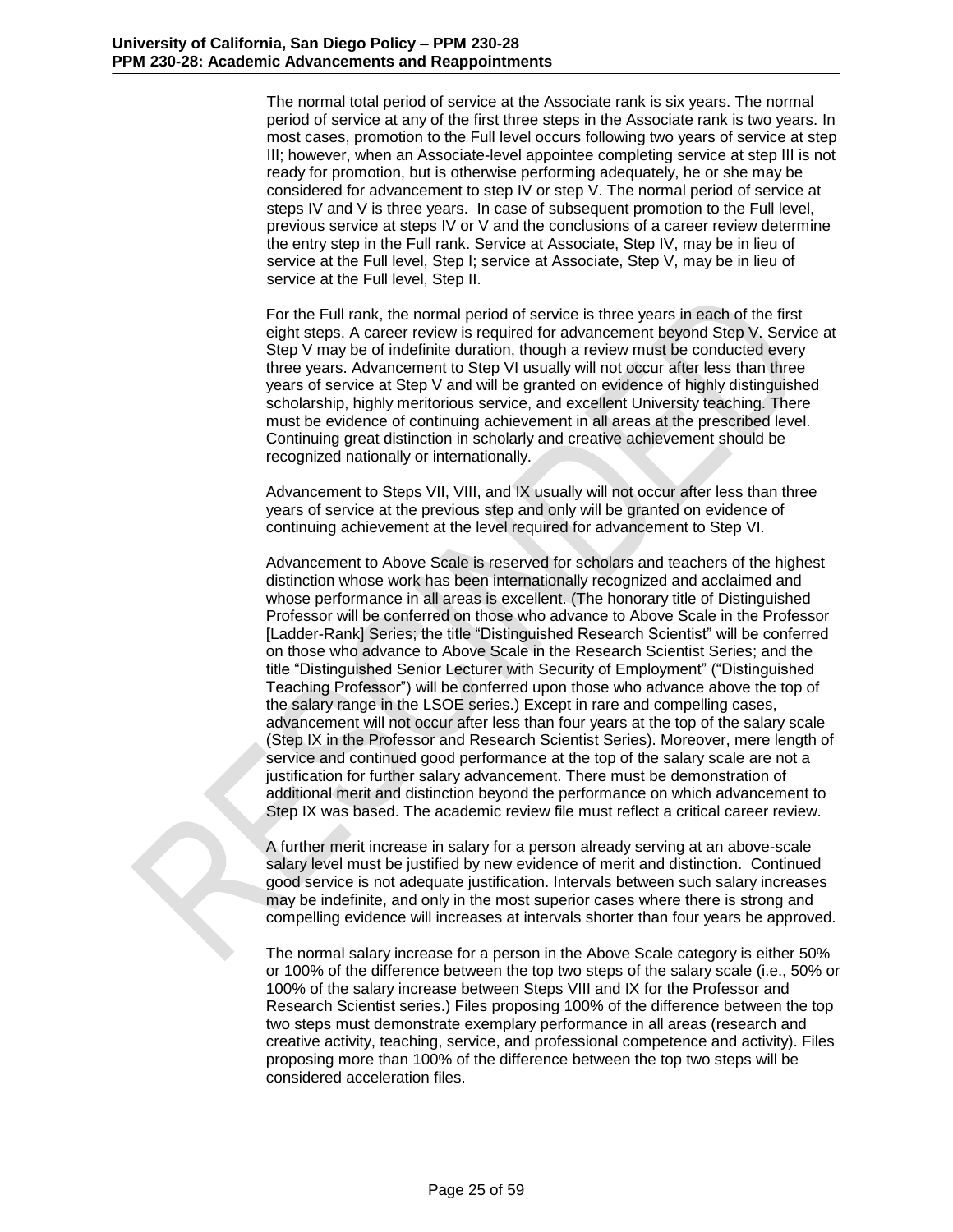| <b>Assistant Professor:</b> |                                               |
|-----------------------------|-----------------------------------------------|
| Assistant Professor I       |                                               |
| Assistant Professor II      | Two years at each step                        |
| Assistant Professor III     |                                               |
| Assistant Professor IV      |                                               |
| Assistant Professor V       | 1 or 2 years                                  |
| Assistant Professor VI      |                                               |
| <b>Associate Professor:</b> |                                               |
| Associate Professor I       |                                               |
| Associate Professor II      | Two years at each step                        |
| Associate Professor III     |                                               |
| Associate Professor IV      | 1, 2 or 3 years                               |
| Associate Professor V       |                                               |
| <b>Professor:</b>           |                                               |
| Professor I                 |                                               |
| Professor II                | Three years at step                           |
| Professor III               |                                               |
| Professor IV                |                                               |
| Professor V                 |                                               |
| Professor VI                | 3 years or indefinite                         |
| Professor VII               |                                               |
| Professor VIII              |                                               |
| Professor IX                | 4 years or indefinite                         |
| Professor, Above Scale      | 4 years at each salary level or<br>indefinite |

# **2. Special Considerations**

- <span id="page-25-0"></span>a. Academic year: An academic-year appointee who has served at least two full quarters in any fiscal year (July 1 through June 30) will receive credit for one year of service at rank and step. An academic-year appointee who has served just one quarter in any fiscal year (July 1 through June 30) will not receive credit for that year's service at rank and step.
- b. Fiscal year: A fiscal-year appointee who is appointed during the period July 1 through January 1 will receive credit for one year of service at rank and step. A fiscal-year appointee who is appointed during the period January 2 through June 30 will not receive credit for that year's service at rank and step.

Refer to [PPM 230-20](http://adminrecords.ucsd.edu/PPM/docs/230-20.pdf) for additional information on calculating years at rank and step.

# **B. Formal Recommendation**

<span id="page-25-1"></span>After determining the years at rank and step and complying with the requirement for consultation with other members of the faculty or with the principal investigator, etc., a department chair may recommend one of the following actions:

# **1. Deferral**

<span id="page-25-2"></span>With appropriate justification, an appointee may request that his or her regularly scheduled academic review be deferred. An appointee may request a maximum of two consecutive deferrals. Obtaining approval of a deferral request is the only alternative to recommending a no-change action.

An appointee may request a deferral of his or her academic review when:

1) there is evidence that work in progress will come to fruition within the year and that having the additional year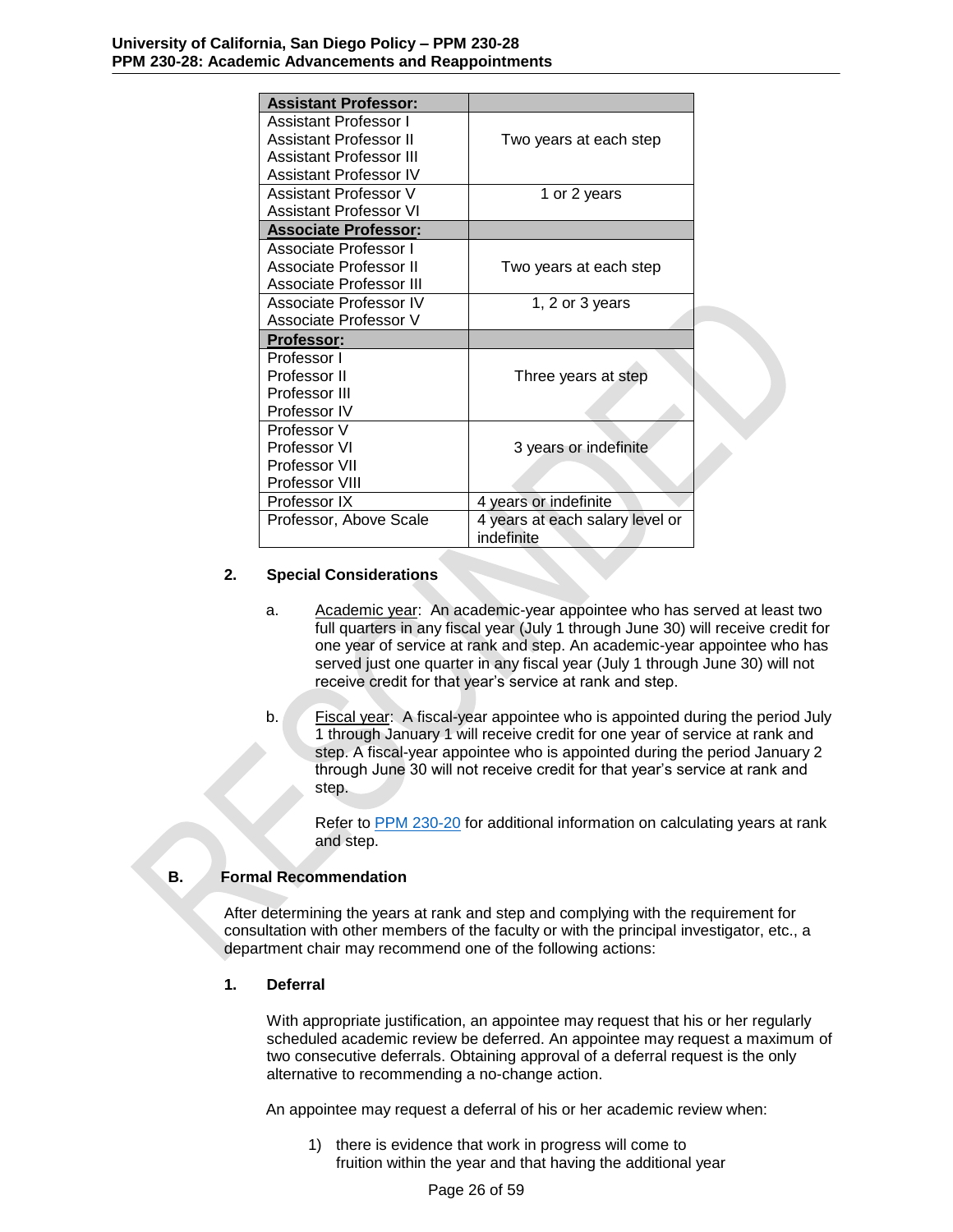will make a difference in the result of the next review; or

2) circumstances beyond the appointee's control have impacted his or her productivity (i.e., illness, family member's illness, etc.).

The appropriate dean has the authority to approve the first deferral request. The Executive Vice Chancellor must approve a second consecutive deferral request. In general, the following appointees are not eligible to defer academic reviews: Assistant-rank appointees (except when approved as a family accommodation; see [PPM 230-15, Family Accommodations\)](http://adminrecords.ucsd.edu/PPM/docs/230-15.pdf), non-salaried Adjunct Professors, and appointees with established ending dates (term appointments).

Deferral requests must be submitted to the appointee's department(s) no later than October 15.

## <span id="page-26-0"></span>**2. Appointee Not Recommended for Advancement (No Change)**

An academic review file must be prepared and submitted for review for an appointee serving in the final year of the normal period at step<sup>1</sup> , even if the appointee is not recommended for advancement. A department should propose a no-change action if productivity is not sufficient to justify advancement, or if the appointee is unresponsive to departmental requests to submit updated file materials. For appointees subject to [APM 137, Non-Senate Appointees/Term](http://www.ucop.edu/academic-personnel-programs/_files/apm/apm-137.pdf)  [Appointment,](http://www.ucop.edu/academic-personnel-programs/_files/apm/apm-137.pdf) the department may allow the appointment to expire instead of recommending a no-change action.

If the appointee has an off-scale salary, its disposition should be discussed in the departmental letter.

After a no-change action takes effect, the appointee's review cycle will be reset for the normal two-, three-, or four-year cycle. Should the department propose advancement prior to the end of the appointee's normal review cycle, this action will not be considered an acceleration.

The appropriate dean has the authority to approve the first no-change action.

### Consecutive No Change Actions

In cases in which an appointee is proposed for a consecutive no change action, the department must discuss the reasons for the no change action in the departmental letter. Potential reasons include:

a. Full Service at a Barrier Step

An appointee's failure to advance resulting from insufficient career accomplishments to pass through a barrier step, while continuing to provide full service to the University. For example, an appointee may continue to be productive in research and/or creative activities, teaching, and service at a level that would support normal merit advancement, but may not be sufficiently productive at a level that would support promotion, advancement to Step VI, or advancement to Above Scale.

### b. Extenuating Circumstances

An appointee's failure to advance resulting from extenuating circumstances, such as the appointee's own illness, the illness of a family member, or other significant event outside of his or her control that impacted productivity and/or performance.

c. Insufficient Contributions

l <sup>1</sup> For appointees subject to APM 137, this applies only if the appointee is to be reappointed.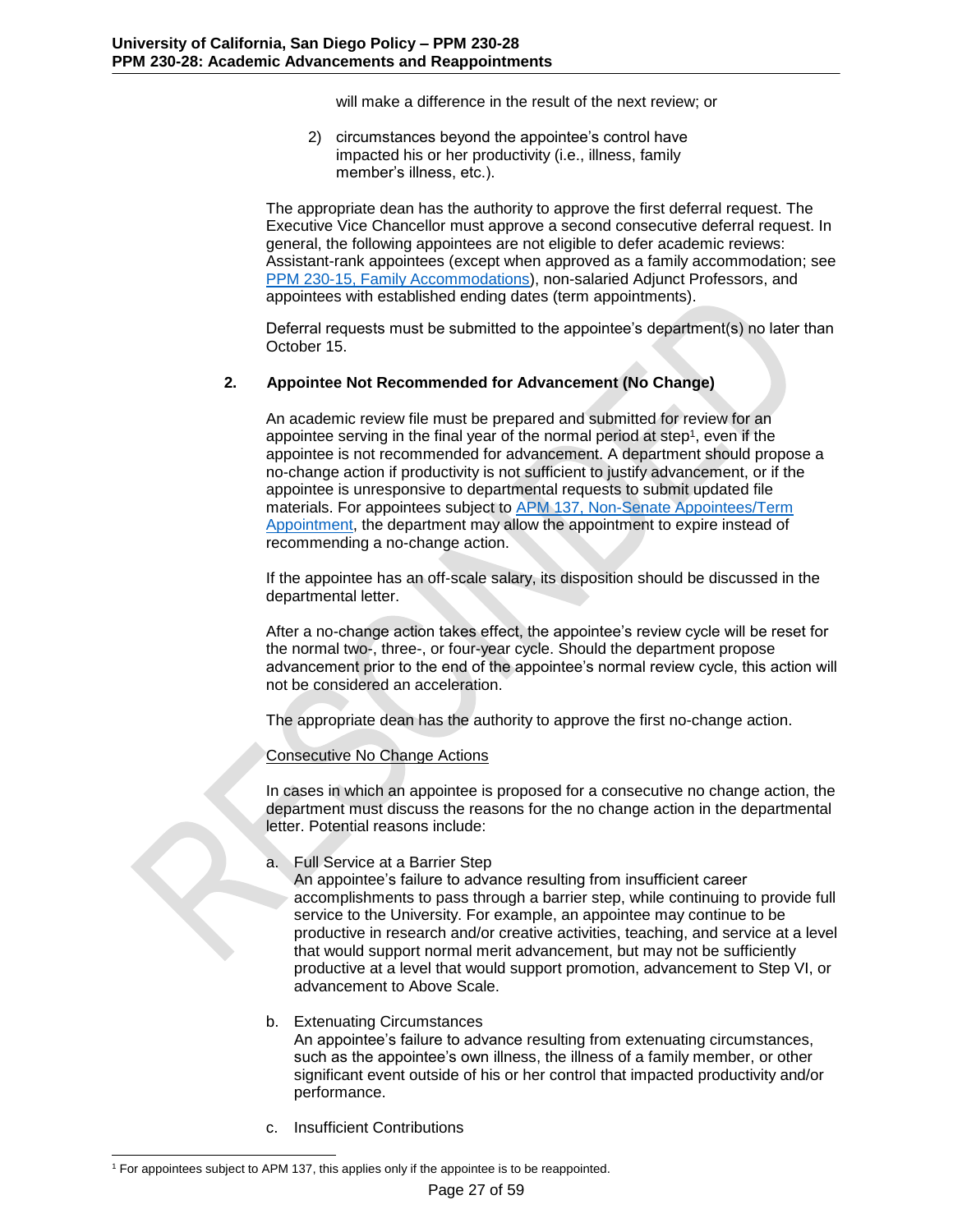In the absence of extenuating circumstances, an appointee's failure to advance resulting from contributions which are insufficient in quality and/or quantity to support normal advancement.

- i. When an appointee is proposed for a consecutive no change action due to insufficient contributions, the department or subsequent reviewers may propose the reduction or elimination of a market offscale salary component at the time of future range adjustment actions. See PPM 230-28.VII.B.5.
- ii In cases in which an appointee receives a second consecutive no change action due to insufficient contributions:
	- The department chair, in consultation with the dean, must meet with the appointee to develop a plan to correct the deficiencies in the record contributing to the lack of advancement. This plan must be included in the next academic review file.
	- The appointee is ineligible to defer a regularly scheduled review until deficiencies in the record are corrected and the appointee advances.

Proposals for consecutive no change actions generally require committee review. See the UC San Diego [Authority and Review Chart](http://academicaffairs.ucsd.edu/_files/aps/docs/AuthRevChart.pdf) for complete information.

# **3. Appointee Recommended for Merit Advancement or Promotion**

<span id="page-27-0"></span>If an appointee is serving in the final year of the normal period at step, he or she is eligible for a merit advancement (or promotion, if applicable and if the appointee has met the criteria) on the following July 1.

A merit advancement is an advancement in step and salary rate (or advancement to a further-above-scale salary) without a change in title or rank. Normal years at rank and step are outlined above and in the Academic Salary Scales located on the [Academic Personnel Services](http://academicaffairs.ucsd.edu/aps/compensation/salary-scales.html) Web site.

A promotion is an advancement from one rank to a higher rank within a series and requires a full career review. Other advancements that require career reviews include advancement to and through Professor, Step VI (and comparable titles), and to Above Scale.

# <span id="page-27-1"></span>**4. Appointee Recommended for Accelerated Merit Advancement or Accelerated Promotion**

Accelerated advancement is early advancement to a higher step and/or rank. For series lacking established ranks and/or steps, accelerated advancement is an early increase in salary, or an increase greater than is expected based on the time since the appointee's last review.

# Criteria for Accelerated Advancement

An appointee whose performance is at an exceptional level over a period may be considered for accelerated advancement. Exceptional performance is defined as work that significantly exceeds the normal departmental expectations in one or more of the areas of review: research and other creative activities, teaching, professional competence and activities, and university and public service. The candidate for acceleration must also meet the departmental criteria for advancement in every area of review. Acceleration proposals should not be made if there is any evident weakness in the case.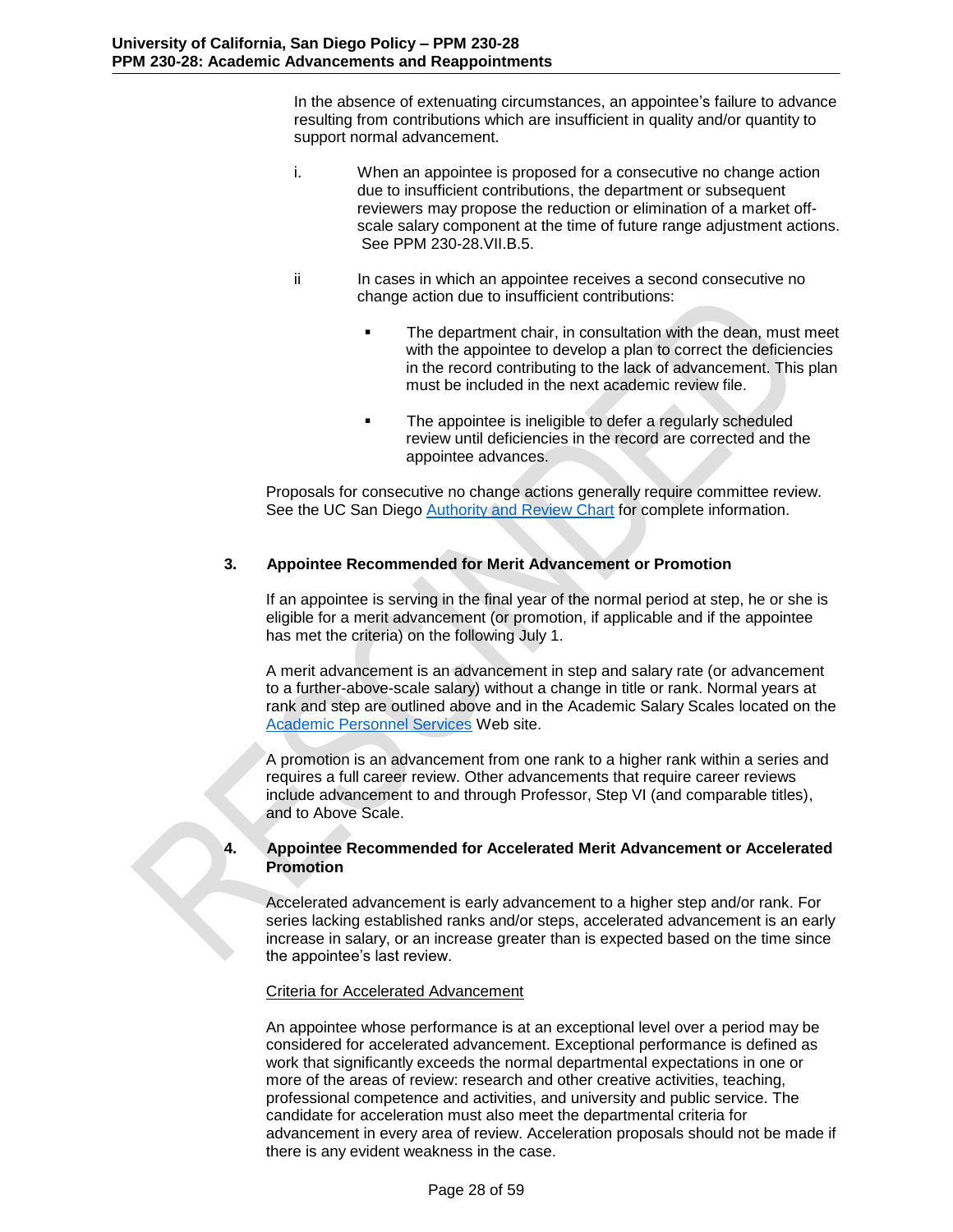Acceleration proposals must address the department standards for normal merit advancement and articulate the manner in which the candidate's performance is exceptional. In parallel with normal merit advancement progress, the criteria for both good and exceptional performance become more rigorous with rank and step.

a. Series requiring research and/or creative activity:

For series in which research and/or creative activity is among the performance criteria, above-average research and/or creative activity is a prerequisite to accelerated advancement.

Evidence that a candidate's productivity is double that which is expected for normal advancement in the review period is typically sufficient to demonstrate a candidate's performance is exceptional for purposes of a one-step acceleration. In cases in which research productivity is greater than that required for normal advancement, but falls short of twice the expected rate, extraordinary achievements in additional performance criteria are necessary to justify accelerated advancement.

An acceleration case based on exceptional productivity in research must be documented with evidence of the appointee's contributions and their impact using norms appropriate to the research field. The department recommendation should articulate the grounds for acceleration beyond simple numerical tabulation of papers and citations; for example, demonstration of the special impact of research, the quality of publications, the awarding of prizes or election to national or international learned academies.

b. Other series:

An acceleration proposal based primarily on the quality and quantity of contributions other than research and/or creative activity must contain documentation and evidence of these extraordinary achievements and of their impact characterizing their exceptional nature of effort and outcomes. Documentation substantiating the significant and extraordinary nature of the achievements and their impact is needed; for example, the awarding of prizes, exceptional service of significant duration and/or importance (not otherwise rewarded or compensated), or professional recognition of contributions.

### Timing of Accelerated Advancement

Except in remarkable circumstances (such as in the case of the appointee's receipt of an extraordinary award during the review period, or in the case of a parallel retention review) accelerated advancement should be proposed only at the time of the regularly scheduled review.

Normally, the activities considered for acceleration pertain to the complete review period only. Acceleration proposals occurring before the normal time for a merit review are discouraged unless extraordinary circumstances, such as the awarding of a major prize or an off-cycle review due to retention, warrant their consideration.

Accelerations may also be proposed as part of a case for recalibration of rank and step at the time of career review; e.g., tenure, promotion, or advancement to Step VI. Such a case requires documentation of activity and impact spanning the expanded review period and must contain evidence supporting the case for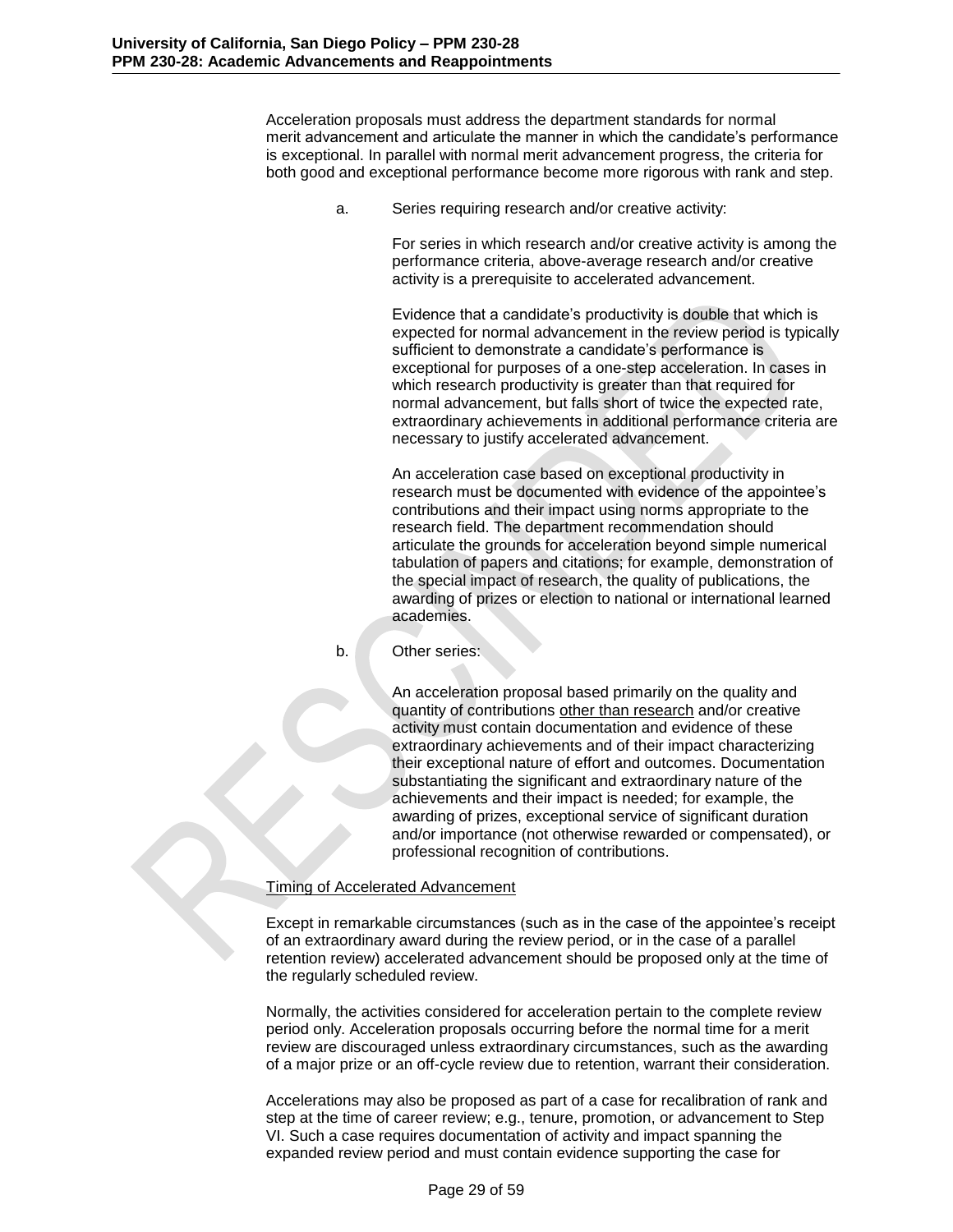### acceleration.

Normally, either the candidate or the department will propose accelerated advancement. When a candidate requests to be considered for acceleration, this must be stated in the departmental recommendation letter. In addition, any campus reviewer may propose acceleration and all subsequent campus reviewers must provide comment on this proposal with regard to these acceleration criteria.

### General Considerations

The previous award of bonus off-scale salary is immaterial to the consideration of any acceleration proposal.

Acceleration proposals based on unpublished work or work yet to be evaluated by scholarly review are inappropriate.

Acceleration is an inappropriate mechanism to address purely salary-related issues. Promotion from the Assistant level to the Associate level, regardless of when proposed, is not considered an acceleration. Assistant-level appointees should be proposed for promotion whenever they are deemed ready for such advancement. However, a promotion to a higher-than-normal step at the Associate level is considered an acceleration.

If an Associate Professor is promoted to Professor after two years at Step III, it is considered a normal promotion even if the individual has not spent six years as Associate Professor.

For Professors at Step IX and Above Scale, a merit advancement is an acceleration if it becomes effective after the individual has spent less than four years at the current step. There must be rare and compelling reasons for accelerated advancement to or as Professor, Above Scale, and departments must address the rare and compelling reasons when proposing such advancement.

### **5. Appointee Recommended for a Bonus or Market Off-Scale**

<span id="page-29-0"></span>Salaries should be on scale to the greatest extent feasible. Nevertheless, off-scale salaries are a necessary component of the University of California salary structure, as they allow flexibility in recruiting and retaining faculty and rewarding outstanding performance. Appointees in all academic series covered by PPM 230-28 are eligible for off-scale salary components, except as excluded in PPM230-28.II.

### Bonus Off-Scale

A bonus off-scale is a temporary increase in salary which is generally awarded in recognition of outstanding achievements exceeding what is required for normal merit advancement, but insufficient to support accelerated advancement. [See PPM 230-28.VII.B.4]. In limited circumstances, a bonus off-scale may be awarded in conjunction with a no change action, when an appointee's achievements in the review period demonstrate both full service to the University and progress in all series criteria, but fall short of what is required for advancement.

Bonus off-scale proposals must address the department's standards for normal merit advancement and articulate the manner in which the appointee's achievements warrant the award of a bonus off-scale salary component.

Bonus off-scales are equivalent to half of the amount of the salary increase associated with normal advancement to the next higher step (or equivalent in series without formal steps). Bonus off-scales are paid over a single review period. Payments occur monthly for each year of the review period, and end on the effective date of the next review.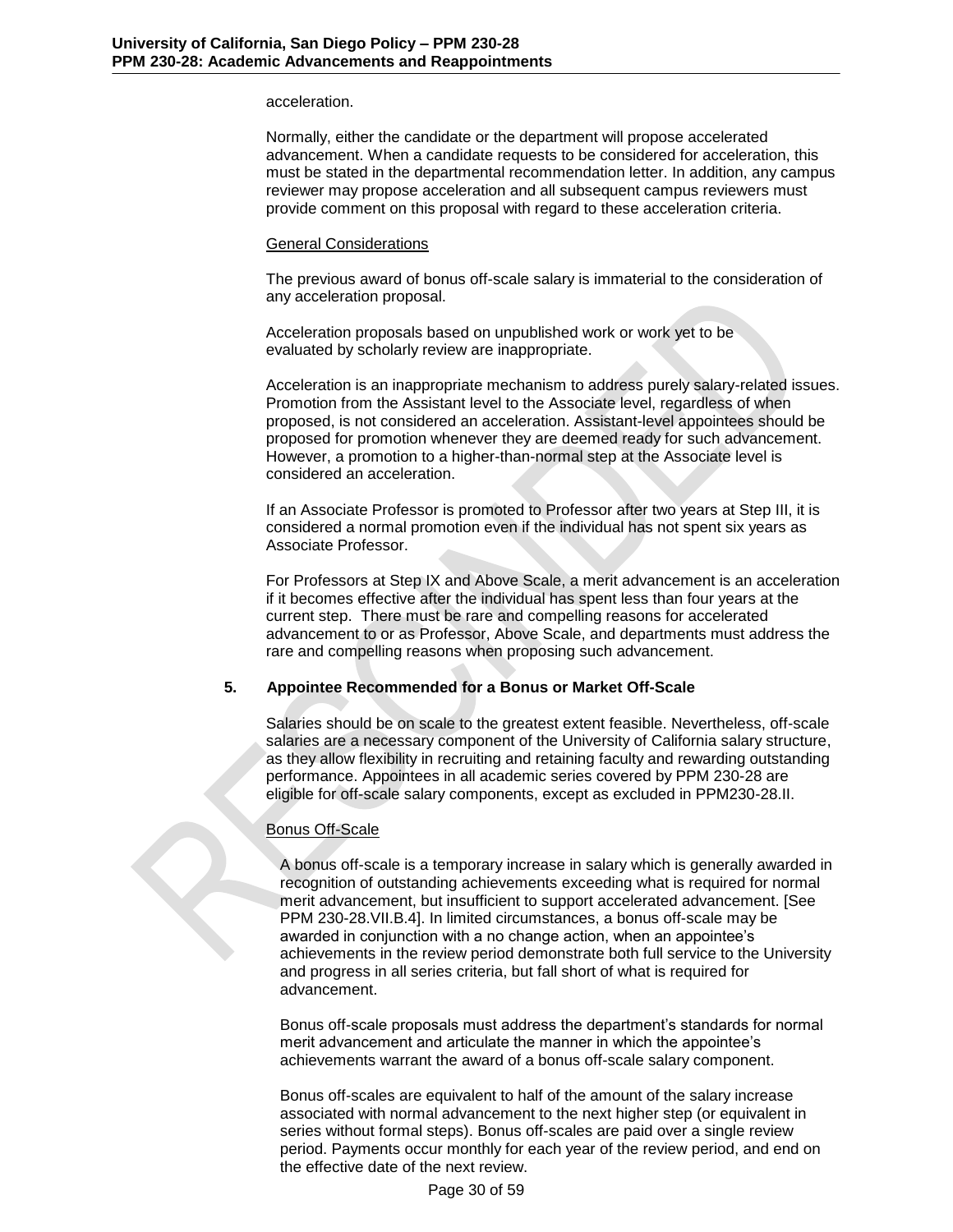- For bonus off-scale salary components awarded 7/1/15 or earlier, if an appointee is not advanced at the next review, the bonus off-scale will be reduced at the time of annual salary range adjustments and/or future advancements until it is eliminated.
- For bonus off-scale components awarded 7/1/2016 or later, if an appointee is not advanced at the next review, the bonus off-scale will end as scheduled, which may result in a reduction in salary.

Information regarding the calculation and implementation of off-scale salary components may be found on the [Academic Personnel Services](http://academicaffairs.ucsd.edu/aps/useful-links-staff.html) website.

### Market Off-Scale

A *market off-scale* may be proposed for an existing appointee when marketplace conditions necessitate such measures to keep UC San Diego salaries competitive.

- Departments may propose a market off-scale when an academic appointee receives a competing offer from a peer academic institution for appointment in a similar position. Departments should specifically address how the competing institution compares to UC San Diego and take this information into consideration when determining the proposed value of a market off-scale salary component. Whenever possible, departments should discuss the ranking of the department of the competing institution relative to their own ranking. [See PPM 230-28.IV.E.]
- Market considerations within a specific discipline may also justify an off-scale salary. Supporting information may include salary data from academic institutions of comparable stature and/or discipline-based salary studies by national organizations.

Market off-scale salary components are typically maintained indefinitely and do not require rejustification following the initial award; however, when there is evidence that an academic appointee with a market off-scale salary component has failed to sustain his or her career trajectory or stature in the field, the department or subsequent reviewers may propose reduction or elimination of the market off-scale salary component. [See PPM 230-28.VII.B.2.]

When an appointee whose salary includes a market off-scale salary component advances to Above Scale, the market off-scale salary component is folded into the new above-scale salary.

An off-scale salary must be a multiple of \$100 when the scale salaries of the relevant title series are multiples of \$100. A market off-scale salary may not be the same as any salary on the published salary scale for the particular title or series. Information regarding the calculation and implementation of off-scale salary components, including information regarding proposals to reduce or eliminate a market off-scale may be found on the [Academic Personnel Services](http://academicaffairs.ucsd.edu/aps/useful-links-staff.html) website.

# **C. Career Equity Review**

<span id="page-30-0"></span>A Career Equity Review (CER) is an evaluation to determine whether a faculty member's rank and step are correctly calibrated It is not a means of appeal for or expression of disagreement with a single personnel decision. The CER process examines cases in which normal personnel actions, from the initial hiring onward, may have resulted in an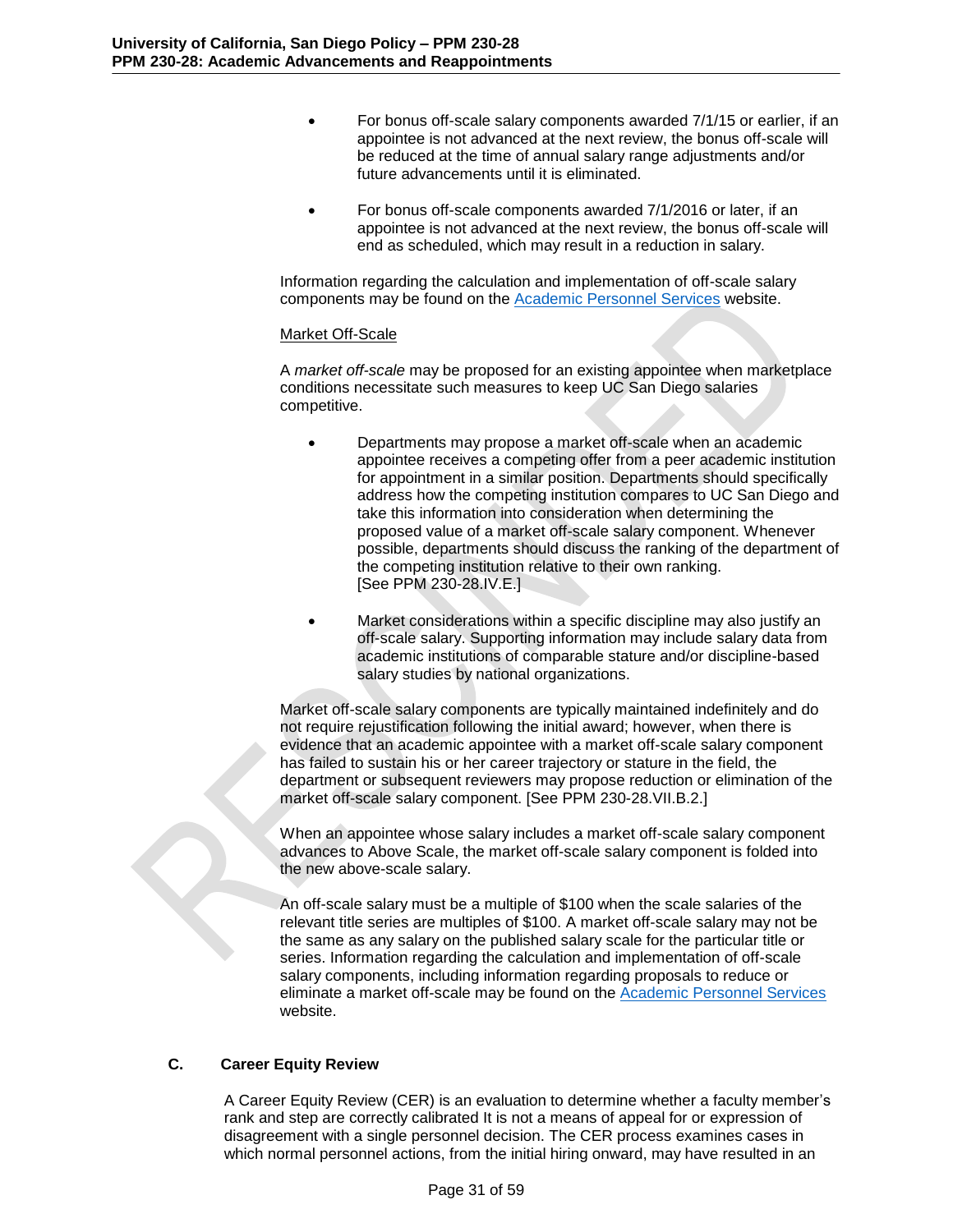inaccurate rank and/or step designation. When warranted, a CER review may result in the recalibration of the faculty member to a higher rank and step consistent with prevailing UC San Diego standards.

A CER is available to Senate faculty members (excluding those at the LPSOE, Assistant, or Above Scale levels). A CER may be requested only once while the faculty member is at the Associate Professor level, once while at the Full Professor level prior to advancement to Professor, Step VI, and once after advancement to Professor, Step VI, prior to advancement to Above Scale.

The decision to initiate a CER rests solely with the faculty member. A CER may be initiated by a faculty member only at the time of his or her regular on-cycle academic review by submitting a written request to the department chair or to the appropriate dean. If the request is submitted to the department chair, a copy should also be submitted to the dean.

A request for a CER must contain the specific rank and step desired and justification for the recalibration. Possible justification may include, but is not limited to, the following assessments: 1) the cumulative record warrants an acceleration, even though no one review period did; 2) the rank/step was low at the time of initial appointment; 3) particular work and contributions should be reevaluated by the department and/or other reviewing bodies.

The faculty member must identify the specific area(s) of the record that he or she believes

should be reevaluated. The faculty member may submit selected publications from earlier review periods that he or she considers relevant to the CER request.

The CER is conducted in parallel with the regularly scheduled academic review. The department chair should compile an academic review file that addresses the appointee's entire academic record for the purposes of the CER, as well as the regular action for the current review period. If the CER request involves advancement to or through a "barrier" step (promotion to Full Professor or advancement to Professor, Step VI, or to Professor, Above Scale), the department must seek external referee letters addressing the barrier step advancement for inclusion in the file. The academic review file must include the faculty member's request for the CER.

The department should assess the appointee's accomplishments during the review period and determine its recommendation regarding the regular action (e.g., merit advancement). This should be done by a vote of the eligible faculty, if this is the normal department practice. The department should then determine its recommendation regarding recalibration on the basis of a CER, and this must be determined by a vote of eligible faculty. This recommendation should be based upon the appointee's overall record and the University's established criteria for the requested rank and step, with one exception: If a significantly higher rank or step is requested, the case will not require demonstration of the basis for an accelerated advancement. The purpose of the CER is to assess rank and step, and therefore recommendation of a bonus off-scale salary award in lieu of recalibration is not appropriate.

Regardless of the department's recommendation, both review processes should be discussed in the departmental recommendation letter, and the vote(s) should be recorded on the Academic Recommendation Summary. The letter should also state what materials were evaluated in order to arrive at the recommendation regarding the CER. The summary should clearly indicate that the file is both a review for the regular action for the current review period and a career equity review.

If recalibration is approved, the effective date will be the same as that which would have applied to the regular action.

CERs are intended to supplement regular academic reviews, and they neither replace nor affect existing procedures for regular reviews.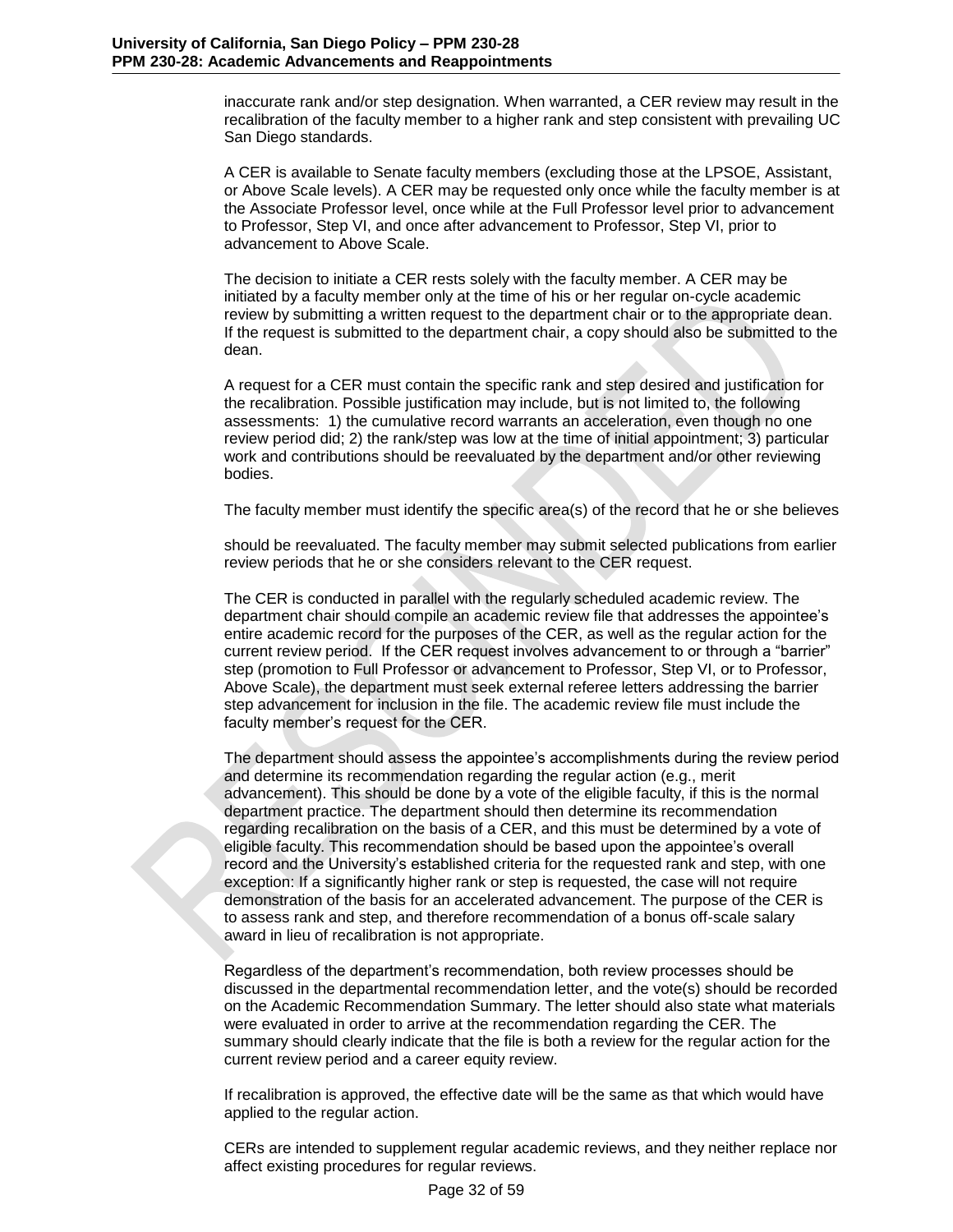The Executive Vice Chancellor's decision on the CER is not subject to appeal and is not retroactive.

## **D. Evaluation of Senate Assistant-Rank Appointees**

<span id="page-32-0"></span>This section applies to appointees in the Professor (Ladder-Rank), Professor In Residence, and Professor of Clinical X series.

## **1. Probationary Period**

At UC San Diego, promotion consideration typically occurs in the sixth year of appointment at the Assistant rank. The period of time prior to consideration for promotion is referred to as the probationary period. During the probationary period, Assistant-rank appointees are expected to produce work sufficient to justify promotion.

There are limited circumstances in which the probationary period may be extended, most commonly as a family accommodation (see PPM 230-15, Family [Accommodations Policy\)](http://adminrecords.ucsd.edu/ppm/docs/230-15.pdf).

# **2. Procedural Safeguards**

PPM 230-29, Policies and Procedures to Assure Fairness in the Academic Personnel Review Process, sets forth procedural safeguards to ensure the academic review process is fair and consistent. When conducting an evaluation of a Senate Assistant-rank appointee, particular attention should be paid to PPM 230-29 Section III. D. (procedural safeguards) and Section III. E. (additional safeguards for Assistant-level appointees).

# **3. Terms of Service**

Each reappointment at the Assistant rank is limited to a maximum term of two years. Reappointment may be for a period of less than two years only under the following circumstances:

- a. An appointment or reappointment with an effective date other than July 1 must end on the second June 30 following the appointment date.
- b. A promotion or merit advancement may become effective before the end of a two-year term and will mark the beginning of a new term of appointment.
- c. When the status of an Acting or Visiting Assistant Professor is changed to Assistant Professor, the new appointment will normally end on the second June 30 following the effective date of the Acting or Visiting appointment. The combined initial period of service in the Acting or Visiting Assistant Professor title and the Assistant Professor title should not exceed two years.
- d. A reappointment to a terminal period of service may be for a term of less than two years, provided adequate notice is provided (see Section 9 below).

There is no assurance of reappointment, merit advancement, or eventual promotion. Decisions about reappointment and advancement are based upon careful reviews of an appointee's achievements and promise for continued progress, in accordance with the UC San Diego [Authority and Review Chart.](http://academicaffairs.ucsd.edu/_files/aps/docs/AuthRevChart.pdf)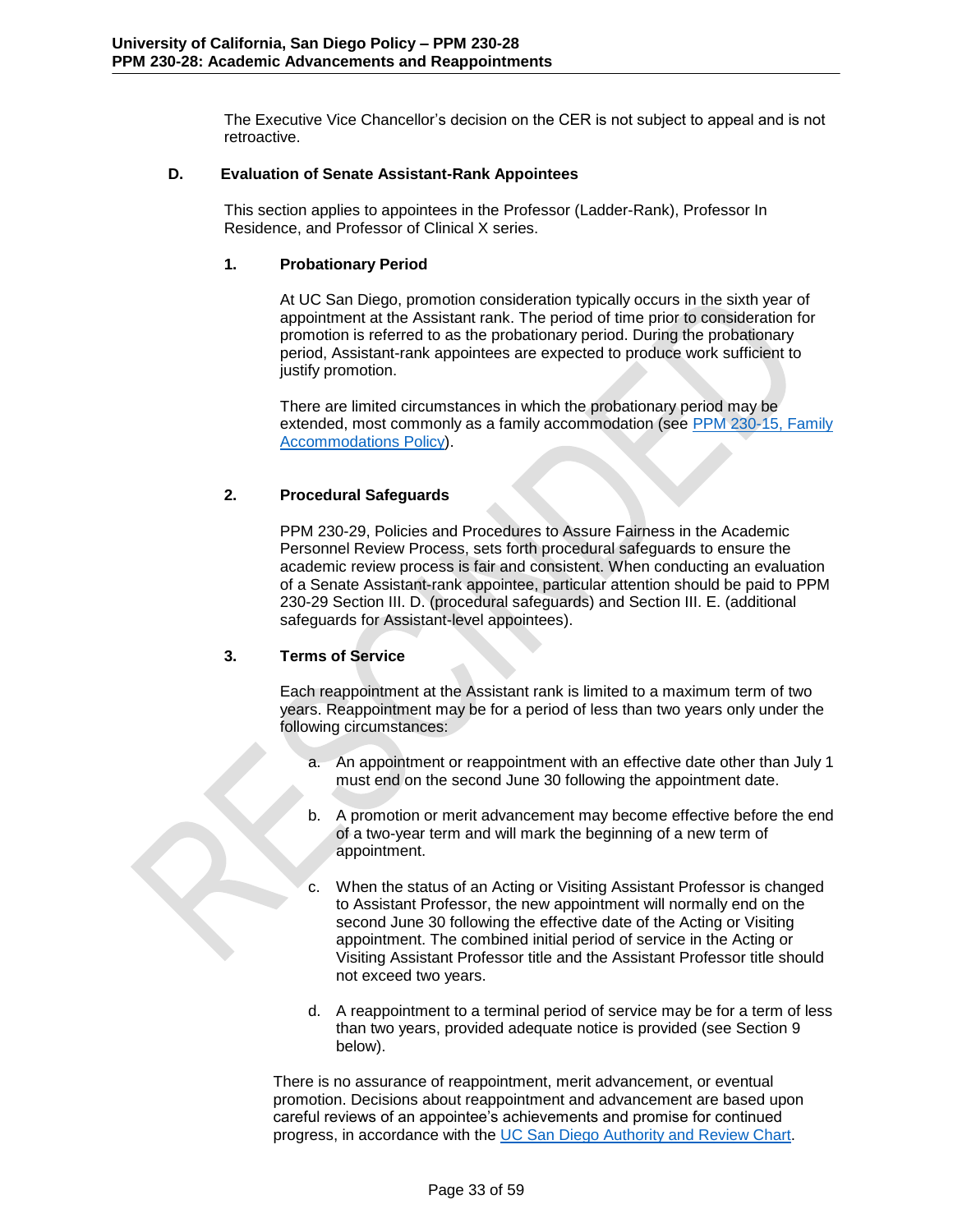# **4. First Reappointment/Merit Review**

The first reappointment/merit review of an Assistant-rank appointee normally occurs during the second year of appointment. As a result of the first reappointment/merit review, the department should submit one of the following recommendations:

### *Reappointment with Merit Advancement*

If an appointee's performance is satisfactory, the department may recommend a two-year reappointment with merit advancement.

### *Reappointment without Merit Advancement*

If an appointee's performance does not justify merit advancement, the department may recommend a two-year reappointment with no merit advancement.

## *Non-Reappointment*

If an appointee is not making acceptable progress, the eligible department faculty<sup>2</sup> may vote to recommend non-reappointment at the end of the first two-year appointment period.

When appointment at the Assistant rank is not to be renewed, an appointee must receive written notice from the Executive Vice Chancellor in advance of the expiration date in accordance with the following schedule:

> (1) An appointee who will have accrued less than one year of University service by the end of the current appointment must receive four months' notice.

(2) An appointee who will have accrued at least one complete year but not more than two years of University service by the end of the current appointment period must receive six months' notice.

The Committee on Academic Personnel must review a recommendation of non-reappointment for Senate faculty. The Executive Vice Chancellor has final authority to approve a recommendation of non-reappointment.

l

### **5. Second Reappointment/Merit Review**

The second reappointment/merit review of an Assistant-rank appointee normally occurs in the fourth year of appointment. The second reappointment/merit review is usually combined with an appraisal (see Section 6 below).

As a result of the second reappointment/merit review, the department should submit one of the following recommendations:

### *Reappointment with Merit Advancement*

If an appointee's performance is satisfactory, the department may recommend a two-year reappointment with merit advancement.

*Reappointment without Merit Advancement*

<sup>&</sup>lt;sup>2</sup> Department faculty voting rights are set forth in University of California Academic Senate Bylaw 55.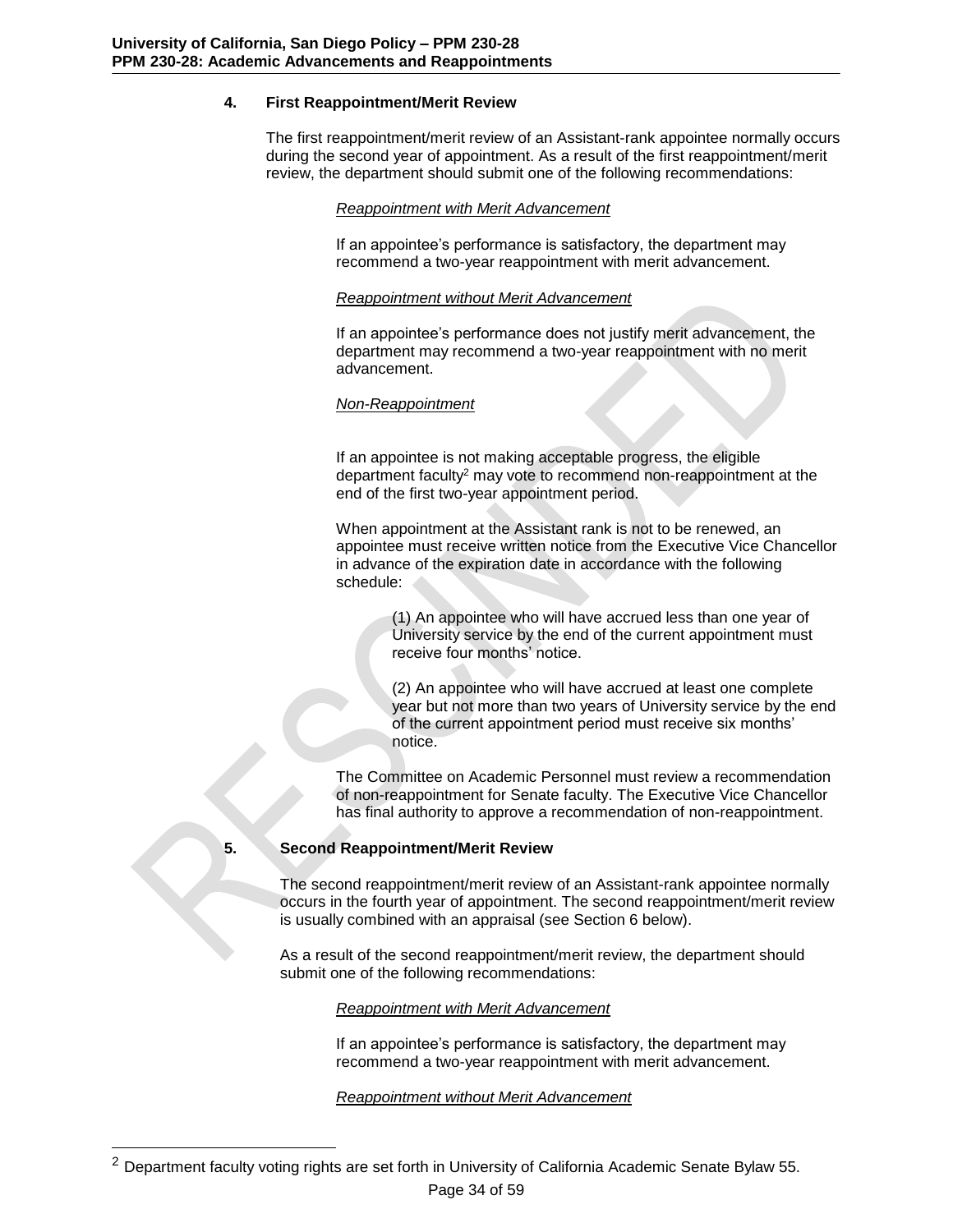If an appointee's performance does not justify merit advancement, the department may recommend a two-year reappointment with no merit advancement.

### *Termination*

If an appointee's performance is unacceptable, the department may consider termination. A recommendation to terminate an assistant-rank appointee requires a vote of the eligible department faculty and may only be recommended after the department has conducted an appraisal (see Section 6 below).

### **6. Appraisal**

An Assistant-rank appointee must receive an appraisal, which is a formal evaluation of his or her achievements and progress toward promotion. The appraisal also identifies appointees whose records of performance and achievement are below the level of excellence expected for faculty.

An appraisal should provide an appointee with a careful, considered, analytical evaluation of his or her performance to date in the areas of research and creative work, teaching, professional competence and activity, and University and public service, as well as a candid assessment of his or her potential for promotion, based upon the evidence.

## a. **Timing**

The appraisal is conducted in an appointee's fourth year of service at the Assistant rank (and is combined with the second reappointment/merit review), except when an extension of the probationary period has been granted. If the appraisal is not combined with the second reappointment/merit review, the appraisal must be presented in a separate academic review file.

No appraisal is required if, prior to the normal occurrence of the appraisal, an appointee is recommended for a promotion that will take effect within a year, or has given written notice of resignation, or has been given written notice of non-reappointment.

# b. **Department Consideration**

The following factors should be evaluated when conducting an appraisal:

- An appointee's published research and other completed creative activity and his or her potential for continued research and creative activity.
- At least one type of student or faculty evaluation each for undergraduate and graduate-level instruction, and other evidence of teaching effectiveness, such as course syllabi, reading lists, and statements of course goals.
- An appointee's departmental, University and community service contributions.
- Expertise and achievement in clinical activities, if applicable
- An appointee's self-evaluation (if any)

If the appointee has made significant scholarly contributions (such as research or teaching) in another academic unit, the department should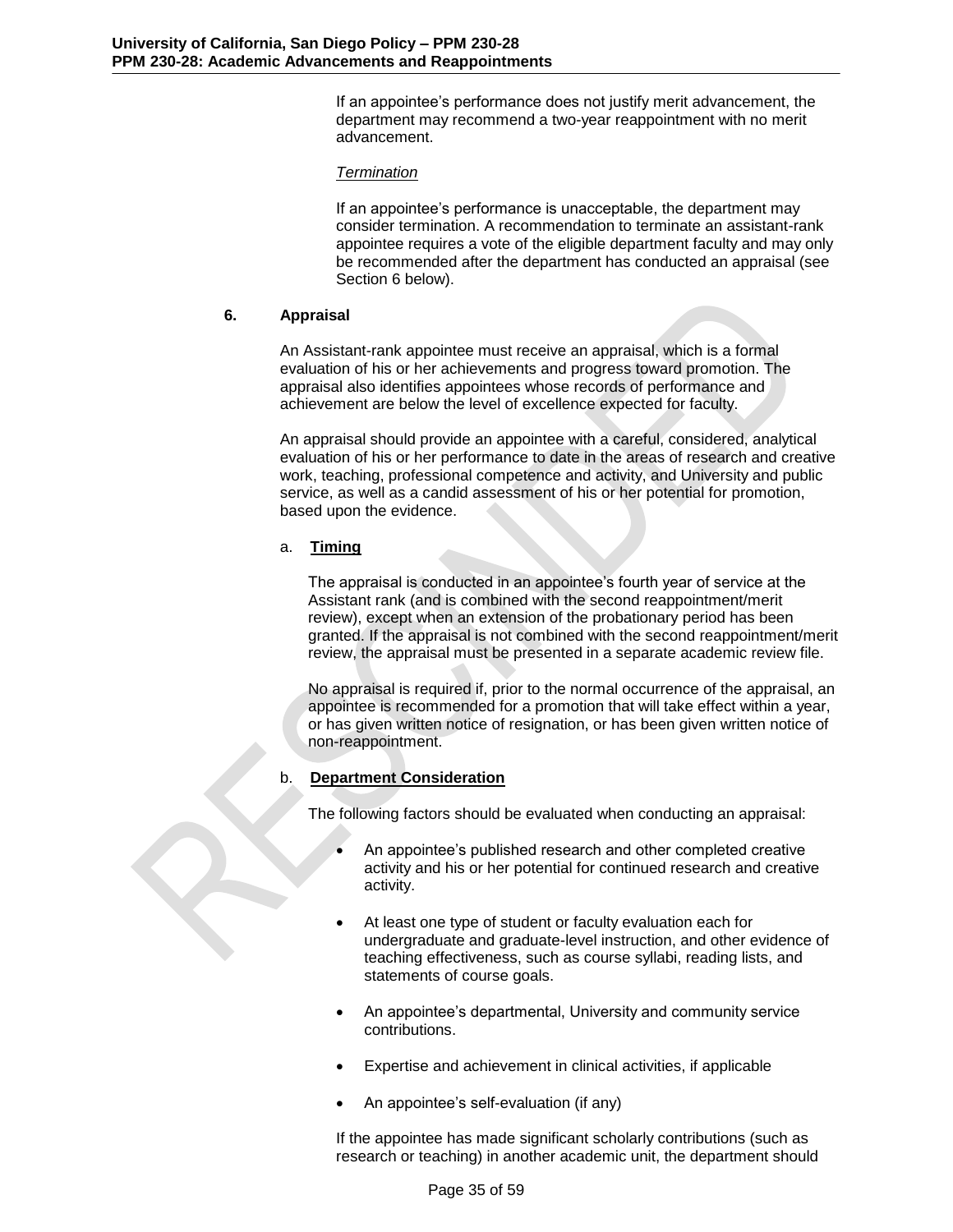solicit input from the unit on the appointee's contributions.

External letters are not required for an appraisal.

If an appointee has been advised at any time of departmental concerns or reservations about continuation of appointment, this should be considered and stated in the departmental letter of recommendation. If the appointee has been advised in writing, a copy of such correspondence should be included in the academic review file.

### c. **Appraisal Vote**

After evaluating and discussing an appointee's achievements and prospects for promotion, the eligible department faculty should vote on an appraisal rating. The possible appraisal ratings are as follows:

| <b>FAVORABLE</b>                                       | Indicates that promotion is likely, contingent on maintaining the<br>current trajectory of excellence and on appropriate external<br>validation. |
|--------------------------------------------------------|--------------------------------------------------------------------------------------------------------------------------------------------------|
| <b>FAVORABLE</b><br><b>WITH</b><br><b>RESERVATIONS</b> | Indicates that promotion is likely, if identified weaknesses or<br>imbalances in the record are corrected.                                       |
| <b>PROBLEMATIC</b>                                     | Indicates that promotion is possible if substantial deficiencies in<br>the present record are remedied.                                          |
| <b>UNFAVORABLE</b>                                     | Indicates that substantial deficiencies are present; promotion is<br>unlikely.                                                                   |

### **If the vote results in an Unfavorable rating**:

If the majority of eligible department faculty vote for an appraisal rating of "unfavorable," a second vote of the faculty should be taken to determine whether the department wishes to continue the appointment or recommend termination.

*(1) Result of second faculty vote: Continuation of Appointment is Recommended*

When the appraisal is combined with a reappointment/merit review, the department must make a recommendation regarding reappointment and merit advancement (see Section 5 above).

Reappointment with merit advancement indicates that sufficient work has been completed during the review period to justify merit advancement, and the potential exists for an appointee to make marked improvements prior to consideration for promotion.

Reappointment without merit advancement indicates there has not been sufficient work completed in the review period to justify merit advancement, but the potential exists for an appointee to make marked improvements prior to consideration for promotion.

*(2) Result of second faculty vote: Termination of Appointment is Recommended*

Termination should be considered if the majority of voting faculty are convinced the substantial deficiencies cannot be corrected in time for consideration for promotion and therefore further effort will not result in promotion.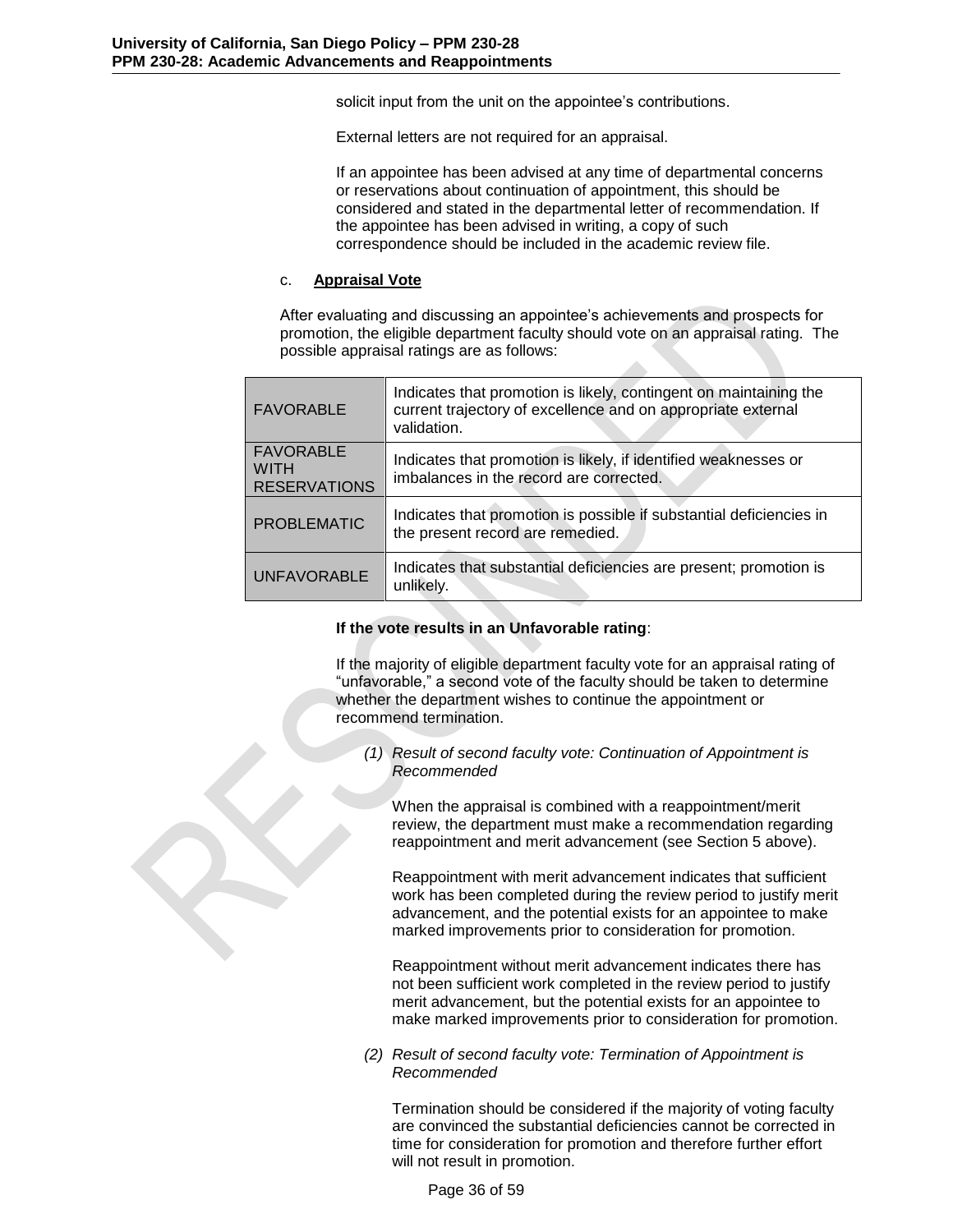The departmental letter should discuss the justification for the recommendation to terminate, as well as the details of the vote.

### d. **Promotion**

If, as a result of the appraisal process, the department wishes to recommend promotion to the Associate or Full rank, the department must conduct a promotion review and solicit letters from external referees.

### e. Campus Review

The Committee on Academic Personnel must review appraisals. An ad hoc review committee may be appointed if deemed necessary by the Executive Vice Chancellor or the Committee on Academic Personnel.

The Executive Vice Chancellor has authority to determine the final outcome of appraisals.

At the conclusion of the campus review process, the Executive Vice Chancellor will inform the department of the final outcome of the appraisal, as well as any information or advice resulting from the appraisal. The department chair must discuss the results of the appraisal with the appointee and provide the appointee a copy of the Executive Vice Chancellor's letter.

### **7. Final Merit/Reappointment Review**

The third reappointment/merit review of an assistant-rank appointee normally occurs in the sixth year of appointment. Absent an extension of the probationary period or a prior deferral of an academic review, an appointee's third merit/reappointment review is the appointee's final merit/reappointment review at the assistant rank.

Three outcomes are possible in the final merit/reappointment review, and the eligible faculty must vote on the proposed action.

### **a. Promotion is Recommended**

If the department is convinced that an appointee's record meets or exceeds the University's expectations for promotion, the department may vote to recommend promotion to the Associate or Full level, effective the following July 1.

### **b. Postponement of Promotion Review is Recommended**

If the department believes there is significant work in progress that cannot be completed in time to justify promotion, but which should be completed prior to the promotion review and, when completed, would likely suffice for promotion, the department may propose postponement of the promotion review.

The department must demonstrate that the appointee's academic record is strong and that he or she is making active and timely progress on substantial work that:

- should be completed prior to the promotion review (the anticipated completion date must be indicated); and
- would likely suffice for promotion.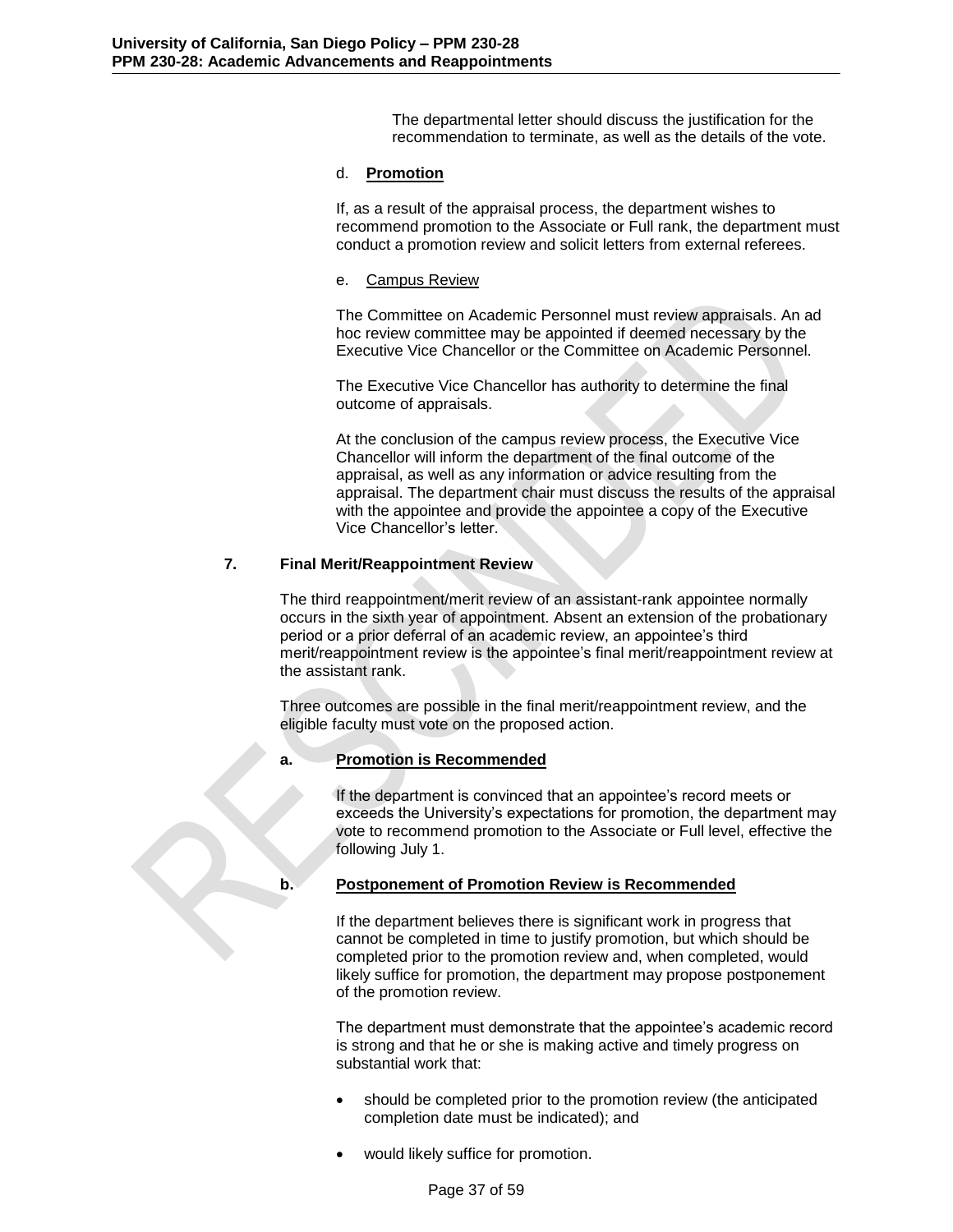If the department proposes postponement of the promotion review, a reappointment file (recommending a two-year reappointment with or without merit advancement) must be submitted in accordance with the campus deadline for submission of reappointment and merit advancement files.

# **c. Termination is Recommended**

If the department believes an appointee's overall career achievements do not justify promotion, the department may vote to recommend termination with notice.

External letters of reference are not required if the department recommendation is termination. However, the departmental recommendation letter must include information on the appraisal rating and should indicate how an appointee failed to improve sufficiently or declined in performance such that promotion is not justified.

# **8. Tenure or Security of Employment**

For an appointee to be promoted to a title that accords tenure or security of employment, the appointee must hold a title eligible for tenure or security of employment, and the Executive Vice Chancellor must provide in writing an affirmative decision to grant tenure or security of employment following a review process that involves consultation with the Academic Senate Committee on Academic Personnel (CAP).

## **9. Notice of Termination**

A Senate Assistant-rank appointee with more than two years of University service must be provided 12 months' notice of termination. Only the Executive Vice Chancellor may provide an appointee with written notice of termination.

If adequate notice of termination cannot be provided due to error or oversight, the Executive Vice Chancellor may authorize an extension of the appointment for a period not to exceed one year.

Neither the failure to provide the required notice nor extension of the appointment will afford tenure, security of employment, or promotion.

# **10. Reconsideration**

An appointee who has received notice of termination may be reconsidered for promotion. Reconsideration is appropriate only when there is substantial evidence of significant improvement in the appointee's record of scholarly achievement since the termination decision was reached, particularly with respect to those elements of the record previously identified as areas of weakness.

A reconsideration file must be received in the Academic Personnel office no later than February 15 of the terminal year. All reconsideration files are submitted to CAP for review. Neither submission of a reconsideration file nor a failure to meet the file deadline will postpone a terminal appointment ending date.

A reconsideration file is typically prepared and considered during an appointee's 12 months' notice period. If a final decision has not been made by the ending date of the terminal period of service, the appointment will end as scheduled. If reconsideration results in a decision to promote, the promotion action becomes effective retroactive to July 1, regardless of when the decision is reached.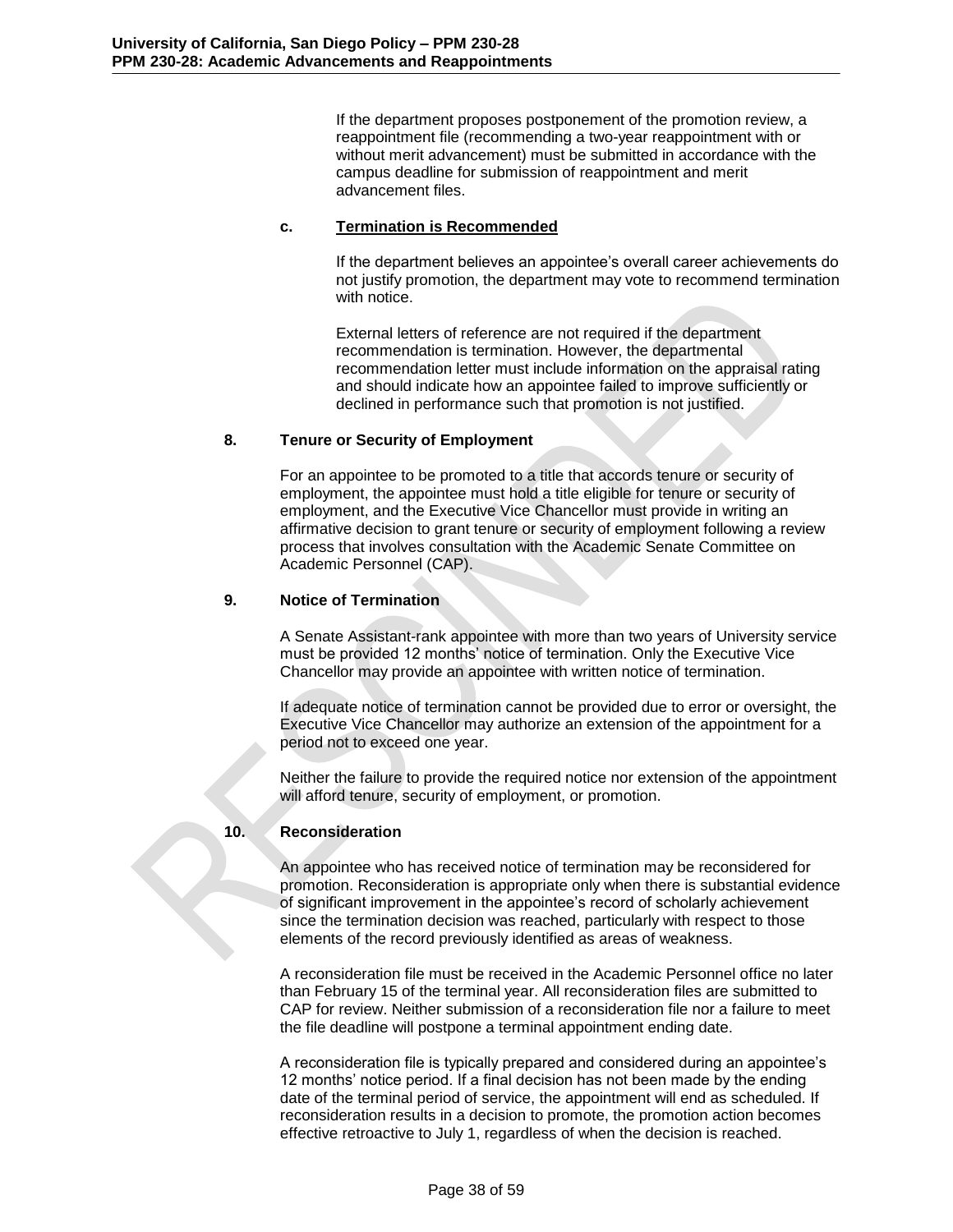# **11. Five-Year Prohibition of Appointment**

When there has been an academic review of an Assistant Professor, an Assistant Professor in Residence, an Assistant Professor of Clinical X (e.g., Medicine), or a Lecturer PSOE or Senior Lecturer PSOE appointed at more than 50% time, and the review has resulted in a decision not to continue the individual's appointment in that series (non-reappointment or termination), the individual may not be appointed for a period of five years at any campus of the University of California to the following academic series and titles:

- Professor series
- Acting titles
- Visiting titles
- Professor In Residence series
- Adjunct Professor series
- Professor of Clinical (*e.g., Medicine*) series
- Health Sciences Clinical Professor series
- Research Scientist series
- Supervisor of Physical Education series
- Supervisor of Teacher Education
- Lecturer
- Senior Lecturer
- Lecturer with Potential Security of Employment
- Senior Lecturer with Potential Security of Employment
- Lecturer with Security of Employment
- Senior Lecturer with Security of Employment
- Coordinator of Field Work
- Field Work Supervisor
- Field Work Consultant

Note: The title Lecturer in Summer Session and the Clinical Professor, Voluntary series are not included in this list.

# **E. Evaluation of Non-Senate Assistant-Rank Appointees**

<span id="page-38-0"></span>This section applies to assistant-rank appointees in non-Senate series, including the Adjunct Professor, Health Sciences Clinical Professor, Professional Research (Research Scientist), Project Scientist, and Specialist series.

# **1. Probationary Period**

At UC San Diego, promotion consideration typically occurs in the sixth year of appointment at the Assistant rank. The period of time prior to consideration for promotion is referred to as the probationary period. During the probationary period, Assistant-rank appointees are expected to produce work sufficient to justify promotion.

There are limited circumstances in which the probationary period may be extended, most commonly as a family accommodation (see [PPM 230-15, Family](http://adminrecords.ucsd.edu/ppm/docs/230-15.pdf)  [Accommodations Policy\)](http://adminrecords.ucsd.edu/ppm/docs/230-15.pdf).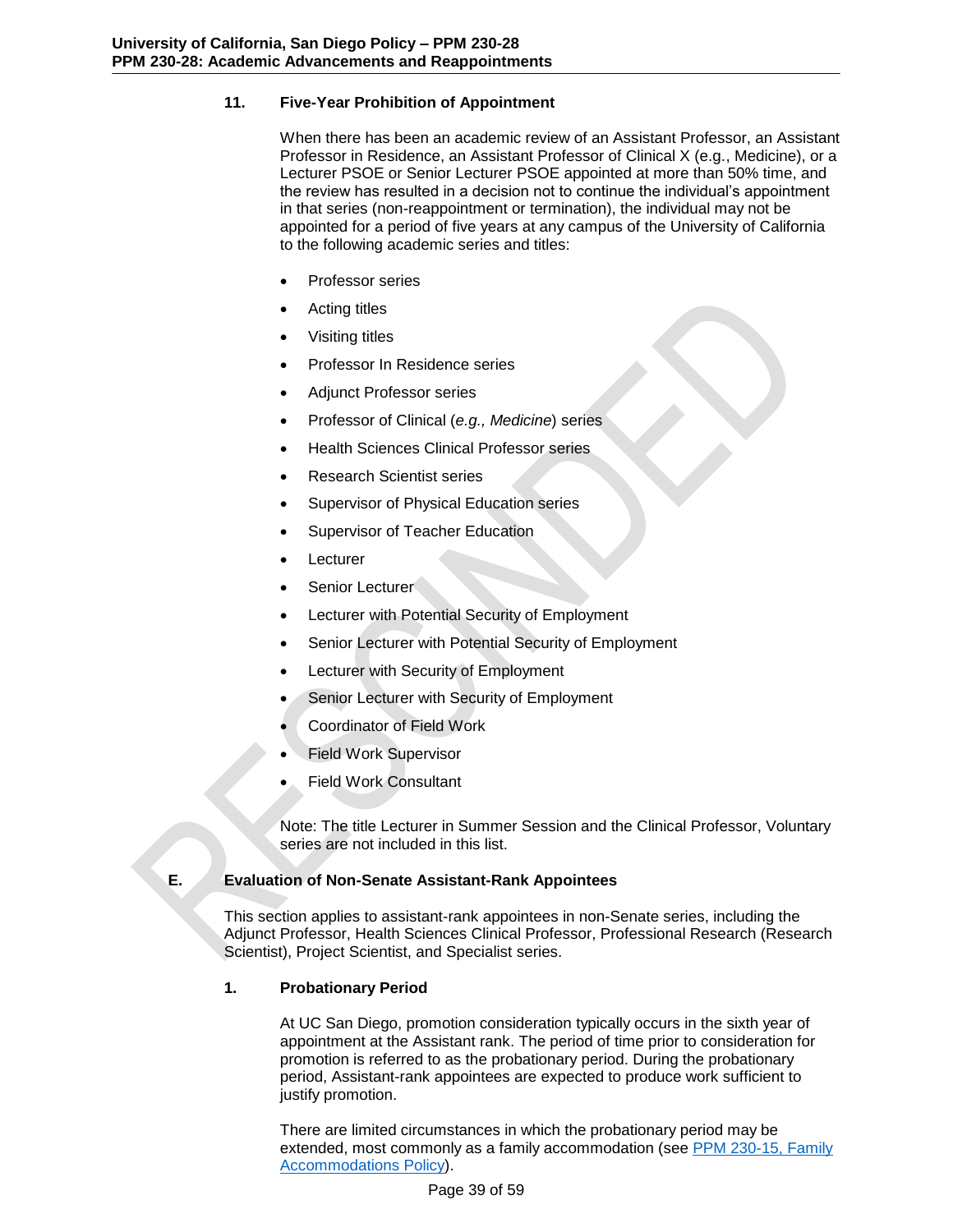# **2. Procedural Safeguards**

PPM 230-29, Policies and Procedures to Assure Fairness in the Academic Personnel Review Process, sets forth procedural safeguards to ensure the academic review process is fair and consistent. When conducting an evaluation of a non-Senate Assistant-rank appointee, particular attention should be paid to PPM 230-29 Section III. D. (procedural safeguards) and Section III. E. (additional safeguards for Assistant-level appointees).

# **3. Terms of Service**

Each reappointment at the Assistant rank is limited to a maximum term of two years. Reappointment may be for a period of less than two years.

There is no assurance of reappointment, merit advancement, or eventual promotion. The University has the discretion to appoint and reappoint non-Senate academic appointees with term appointments; reappointment is not automatic. Advancement and reappointment decisions are made in accordance with the [UC](http://academicaffairs.ucsd.edu/_files/aps/docs/AuthRevChart.pdf)  San Diego [Authority and Review Chart.](http://academicaffairs.ucsd.edu/_files/aps/docs/AuthRevChart.pdf)

# **4. Reappointment/Merit Review**

When a non-Senate appointee is scheduled for reappointment/merit review, the department should first determine whether reappointment is warranted. If the department does not wish to reappoint, then in accordance with APM 137, Non-Senate Appointees/Term Appointment, the appointment will expire on the established ending date.

If reappointment is warranted, the department must prepare a reappointment/merit review file with one of the following recommendations:

# *Reappointment with Merit Advancement*

If an appointee's performance is satisfactory, the department may recommend reappointment with merit advancement.

# *Reappointment without Merit Advancement*

If an appointee's performance does not justify a merit, the department may recommend reappointment with no merit advancement.

# **5. Appraisal**

An assistant-rank appointee in the Adjunct Professor, Health Sciences Clinical Professor, or Professional Research (Research Scientist) series must receive an appraisal, which is a formal evaluation of his or her achievements and progress toward promotion. The appraisal also identifies appointees whose records of performance and achievement are below the level of excellence expected for academic appointees.

Departments may conduct appraisals for appointees in other non-Senate series if the department believes such an assessment would be valuable to the department and/or appointee.

An appraisal should provide an appointee with a careful, considered, analytical evaluation of his or her performance to date in the applicable areas of research and creative work, teaching, professional competence and activity, and University and public service, as well as a candid assessment of his or her potential for promotion, based upon the evidence.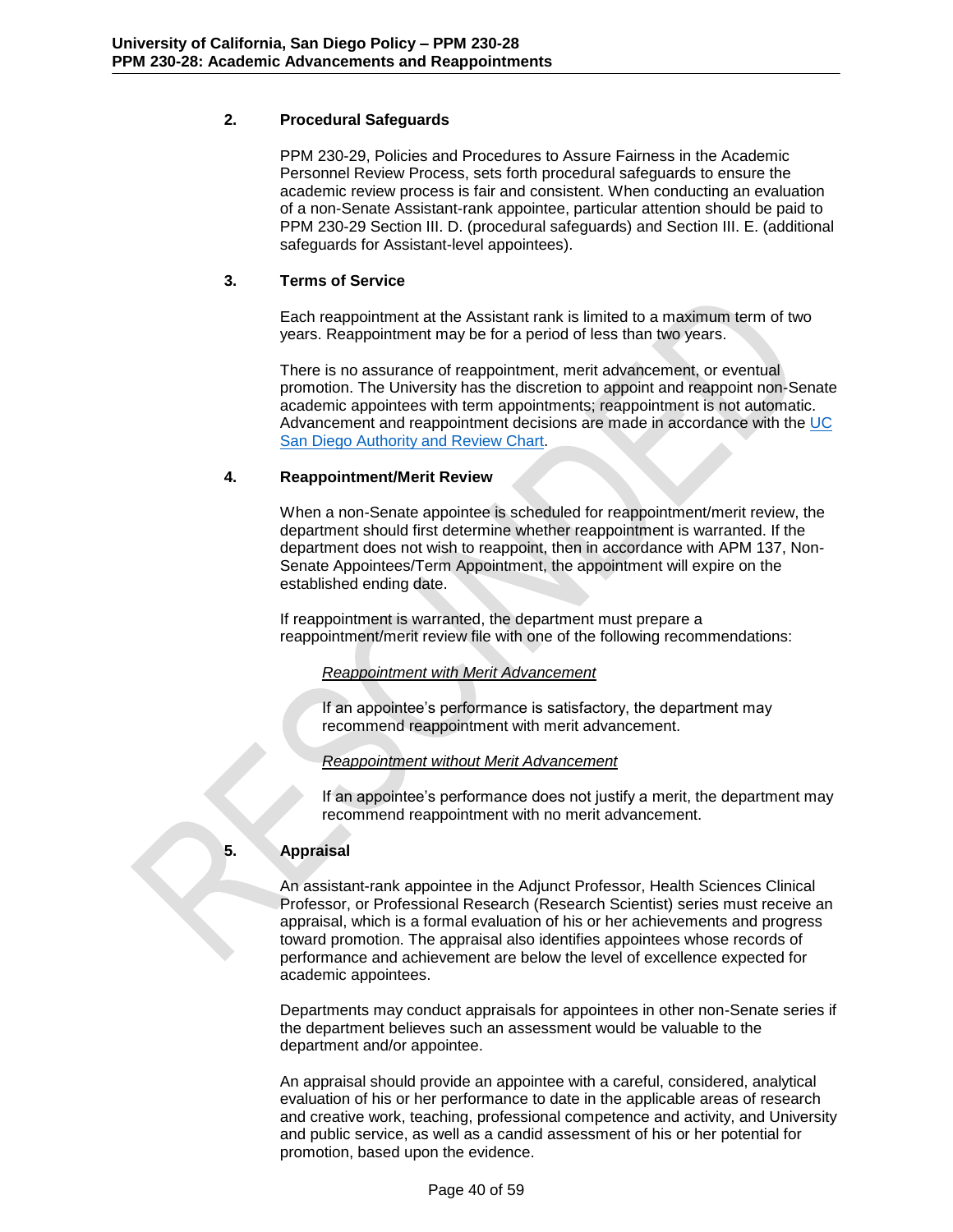# a. **Timing**

The appraisal is conducted in an appointee's fourth year of service at the Assistant rank (and is combined with the second reappointment/merit review), except when an extension of the probationary period has been granted. If the appraisal is not combined with a reappointment/merit review, the appraisal must be presented in a separate academic review file.

An appraisal is not required if, prior to the normal occurrence of the appraisal, an appointee is recommended for a promotion that will take effect within a year, or has given written notice of resignation, or the department has not prepared a reappointment file and the appointment will therefore expire on the established ending date.

### b. **Department Consideration**

The following factors should be evaluated, if appropriate for the series, when conducting an appraisal:

- An appointee's published research and other completed creative activity and his or her potential for continued research and creative activity.
- At least one type of student or faculty evaluation each for undergraduate and graduate-level instruction, and other evidence of teaching effectiveness, such as course syllabi, reading lists, and statements of course goals, as applicable.
	- An appointee's departmental, University, community or professional service contributions, as applicable.
- Professional (clinical) competence and activity (patient care)
- An appointee's self-evaluation (if any)

If the appointee has made significant scholarly contributions (such as research or teaching) in another academic unit, the department should solicit input from the unit on the appointee's contributions.

External letters are not required for an appraisal.

If an appointee has been advised at any time of departmental concerns or reservations about continuation of appointment, this should be considered and stated in the departmental letter of recommendation. If the appointee has been advised in writing, a copy of such correspondence should be included in the appraisal review file.

### c. **Appraisal Vote**

An appraisal vote is not required for non-Senate appointees; however, departments and/or divisions may choose to establish voting procedures for non-Senate appraisals.

A department may form a departmental ad hoc committee in order to assess the appointee's achievements and activities.

The departmental recommendation letter should discuss the nature and extent of department consultation on the appraisal, as well as the result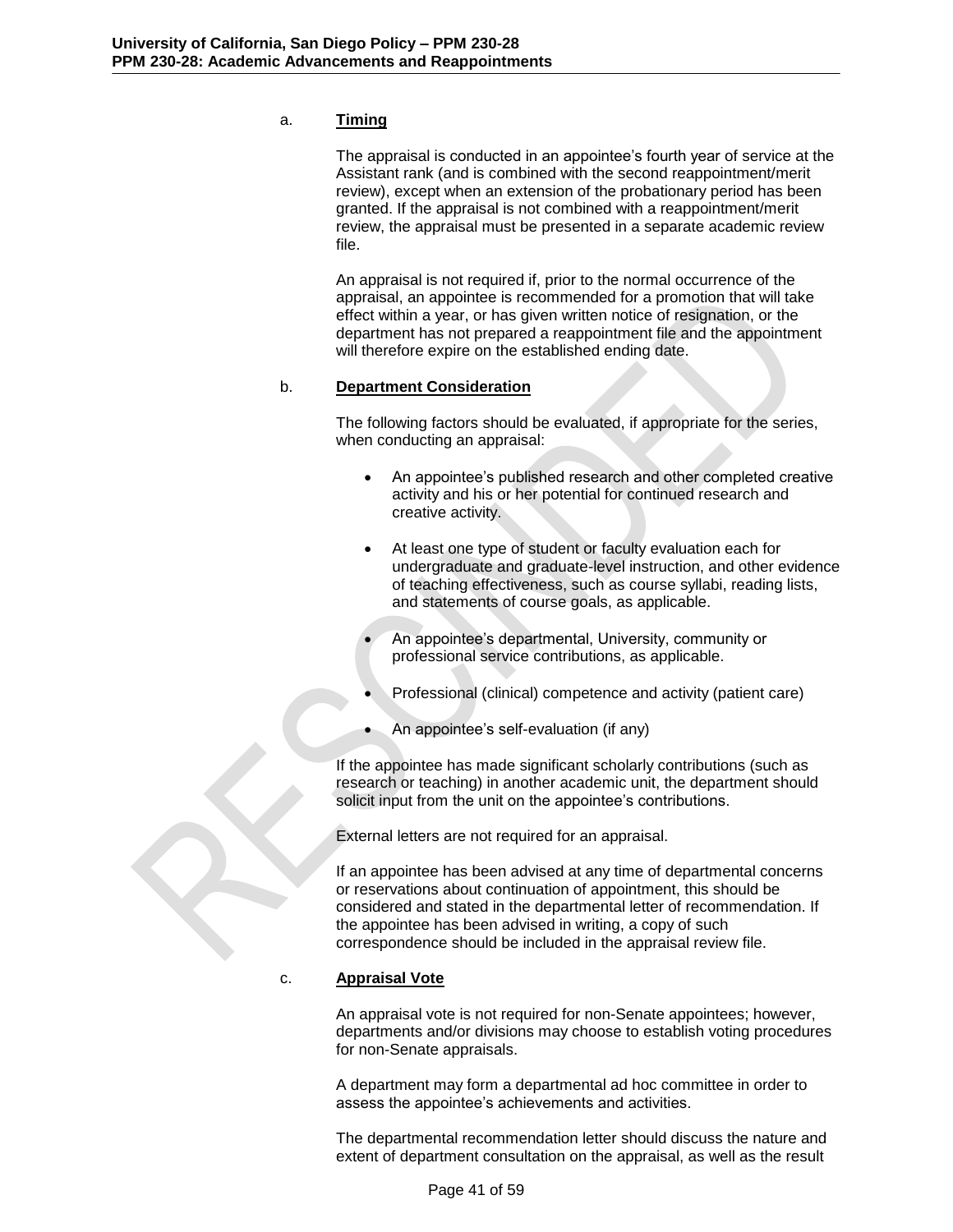of a vote, if taken.

# d. **Promotion**

If, as a result of the appraisal process, the department wishes to recommend promotion to the Associate or Full rank, the department must conduct a promotion review and solicit letters from external referees.

# **6. Final Merit/Reappointment Review**

The third reappointment/merit review of an assistant-rank appointee normally occurs in the sixth year of appointment. Absent an extension of the probationary period or a prior deferral of an academic review, an appointee's third merit/reappointment review is the appointee's final merit/reappointment review at the assistant rank.

Three outcomes are possible in the final merit/reappointment review, and the eligible faculty must vote on the proposed action.

## **a. Promotion is Recommended**

If the department is convinced that an appointee's record meets or exceeds the University's expectations for promotion, the department may recommend promotion to the Associate or Full level, effective the following July 1.

## b. **Postponement of Promotion Review is Recommended**

If the department believes there is significant work in progress that cannot be completed in time to justify promotion, but which should be completed within the reappointment period (either one or two years) and, when completed, would likely suffice for promotion, the department may propose postponement of the promotion review.

The department must demonstrate that the appointee's academic record is strong, and that he or she is making active and timely progress on substantial work that:

- should be completed prior to the promotion review (the anticipated completion date must be indicated); and
- would likely suffice for promotion

If the department proposes postponement of the promotion review, a reappointment file must be submitted in accordance with the campus deadline for submission of reappointment and merit advancement files.

### **c. Non-reappointment**

If the department believes that an appointee's overall career achievements do not justify promotion, and that a postponement of the promotion review is not warranted, no promotion file is prepared and the appointee will not be reappointed. In accordance with APM 137, Non-Senate Appointees/Term Appointment, the appointment will expire on the established ending date. In cases of non-reappointment, the department chair should consult with the dean.

If promotion is proposed and denied, or if the department does not propose promotion and/or reappointment, in accordance with APM 137, Non-Senate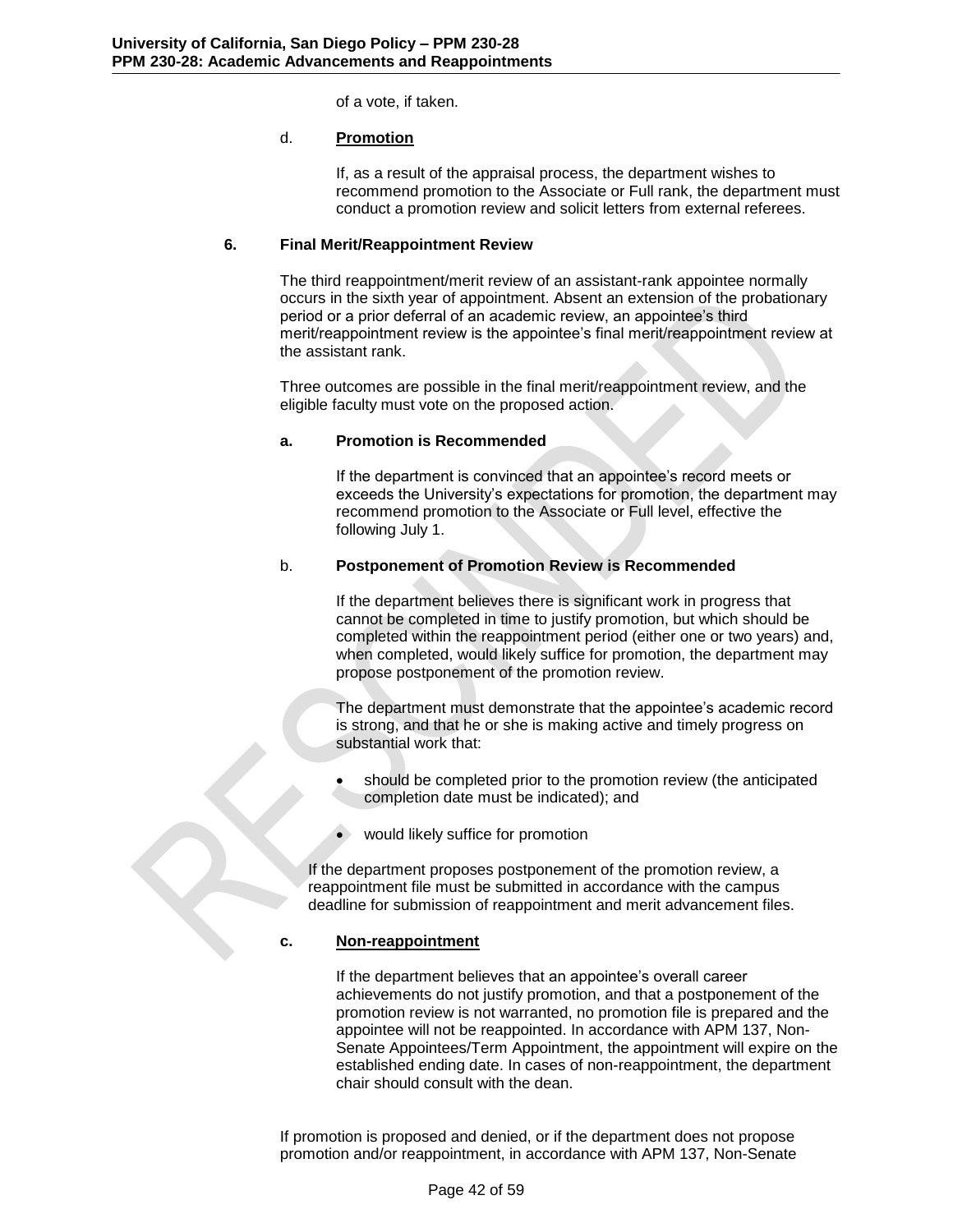Appointees/Term Appointment, the appointment will expire on the established ending date.

## **7. Notice of Non-Reappointment**

Although notice of non-reappointment is not normally required<sup>3</sup>, the department should provide written notice of non-reappointment whenever possible.

## **VIII. VOTING AND CONSULTATION WITHIN THE DEPARTMENT**

### <span id="page-42-0"></span>**A. Faculty Consultation and Voting**

l

<span id="page-42-1"></span>Certain actions require a faculty vote, as described in [Academic Senate Bylaw 55.](http://senate.universityofcalifornia.edu/manual/bltoc.html)

Once the department has compiled the academic review file and the appointee has been provided the opportunity to contribute to and view the file as stipulated in PPM 230-29, Section D (before the departmental recommendation is determined), a vote should be solicited in accordance with Bylaw 55 and the following guidelines:

Except in unusual circumstances, whenever University or departmental policy requires a vote on a proposed action, the action must be supported by at least 50% of the members eligible to vote and in residence on campus in the quarter when the vote is taken. Unusual circumstances may make it impossible to comply with this rule. In such cases, it is incumbent upon the department chair to explain the circumstances in the departmental recommendation letter.

Mail ballots are permissible at any time and may be necessary to ensure a sufficient number of votes on the proposed action.

Ideally, the faculty voting should be familiar with the case through attendance at a department meeting. If this is not possible, faculty should familiarize themselves with the appointee's academic file in order to render an informed vote.

Faculty should be notified that the file is available for review and that voting will be conducted for a designated period of time. Ballots should be prepared and the complete file should be placed in a location convenient to faculty. The file should be available for review in a location where its integrity and confidentiality will be preserved.

After reviewing the file, each faculty member should mark a ballot and place it in a ballot box or return it via mail. Alternatively, voting may be conducted via e-mail, if the department faculty agree and understand e-mail does not provide complete confidentiality. The votes should be counted at the end of the voting period and the results recorded on the Academic Recommendation Summary and discussed in the departmental recommendation letter.

Except for appraisals, votes should be "for," "against," "abstain," or "absent," as defined below:

| <b>FOR</b>     | The voter is in favor of the proposed action.                   |
|----------------|-----------------------------------------------------------------|
| <b>AGAINST</b> | The voter is not in favor of the proposed action.               |
| <b>ABSTAIN</b> | The voter is available, but has elected to refrain from voting. |

<sup>3</sup> In accordance with APM 137, Non-Senate Appointees/Term Appointment, notice is not required for appointees who have served fewer than eight consecutive years in the same academic title or title series on a campus. If an appointee has served more than eight consecutive years, notice is required as specified in APM 137.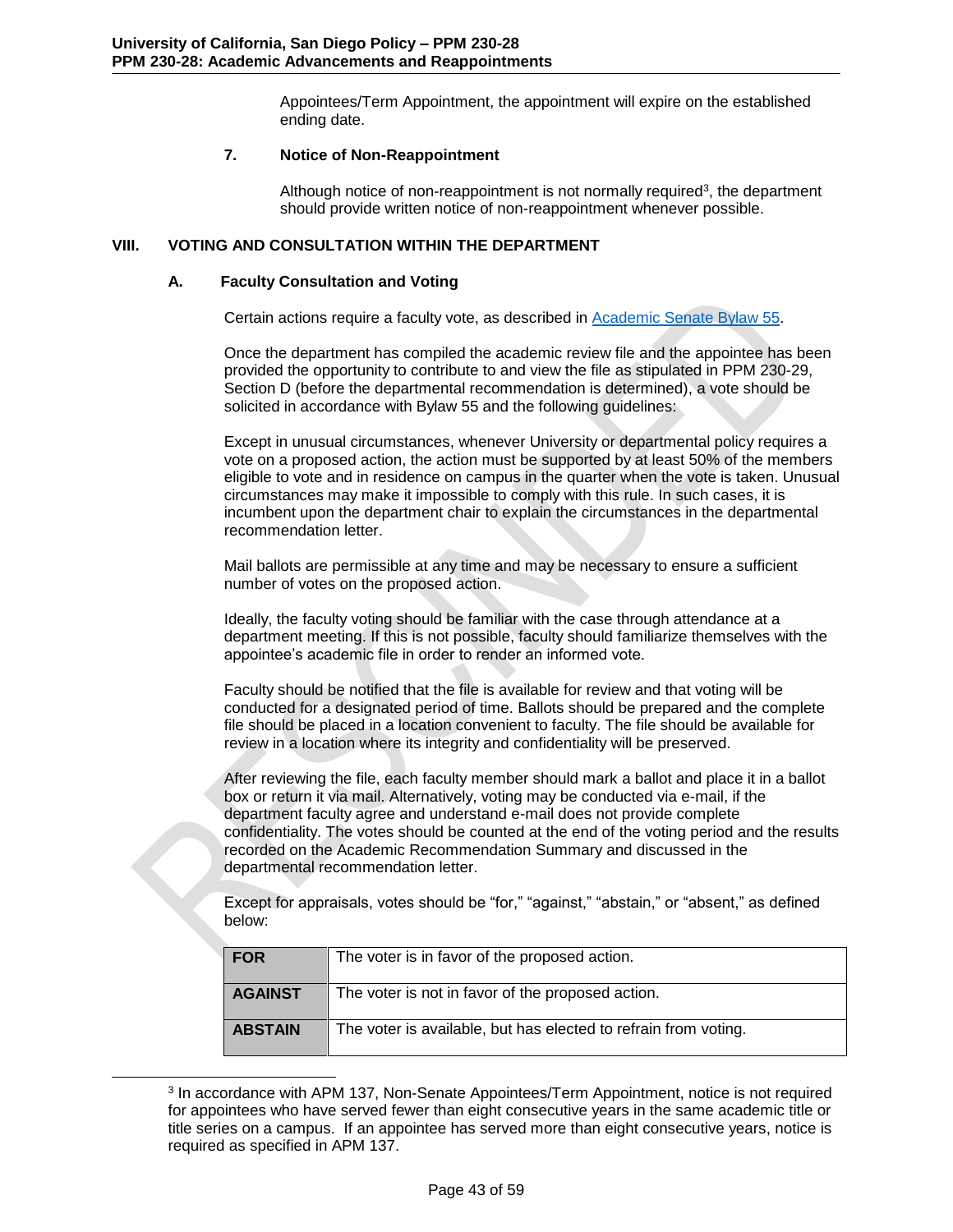**ABSENT** The voter is unavailable for voting due to an approved leave or other absence from campus.

### **B. Proposed Actions Not Covered by Senate Bylaw 55**

<span id="page-43-0"></span>Departments may develop their own rules, if necessary, for consultation or voting on academic personnel actions not covered by Academic Senate Bylaw 55. The department chair must make clear in the departmental recommendation letter the degree of consultation with faculty.

Note: Though Bylaw 55 does not require it, full faculty voting (by those eligible to vote) on advancements to Step VI and Above Scale is recommended to ensure a clear departmental mandate for such actions, rather than leaving the determination to a departmental ad hoc committee or the department chair, as is sometimes done. Departmental votes are also helpful in evaluating proposals for step advances, including accelerations, and bonus off-scale salary components. For example, a proposed acceleration backed by a unanimous departmental vote carries more weight than one without a vote recorded.

## **IX. SUBMISSION OF ADVANCEMENT AND REAPPOINTMENT FILES**

### <span id="page-43-1"></span>**A. Timely Submission**

<span id="page-43-2"></span>All academic review files must be submitted to the appropriate dean's office by the dean's established deadline.

All academic review files are due in the UC San Diego Academic Personnel office on or before the due dates set forth in [Campus File Deadlines](http://academicaffairs.ucsd.edu/aps/advance-train/file-deadlines.html) on the Academic Personnel Services Web site.

Files received after the stipulated deadline will be returned to the department for submission the following year.

[Instructions for preparing and submitting academic review files](http://academicaffairs.ucsd.edu/aps/advance-train/appt-rev-process.html) are available on the Academic Personnel Web site.

# **X. ACADEMIC FILE REVIEW AND FINAL AUTHORITY**

<span id="page-43-3"></span>No advancement or reappointment is final until there has been an academic review and the individual with final authority has approved the advancement or reappointment.

The UC San Diego [Authority and Review Chart](http://academicaffairs.ucsd.edu/_files/aps/docs/AuthRevChart.pdf) sets forth the individual(s) and/or committees responsible for review, as well as the final authority for approval.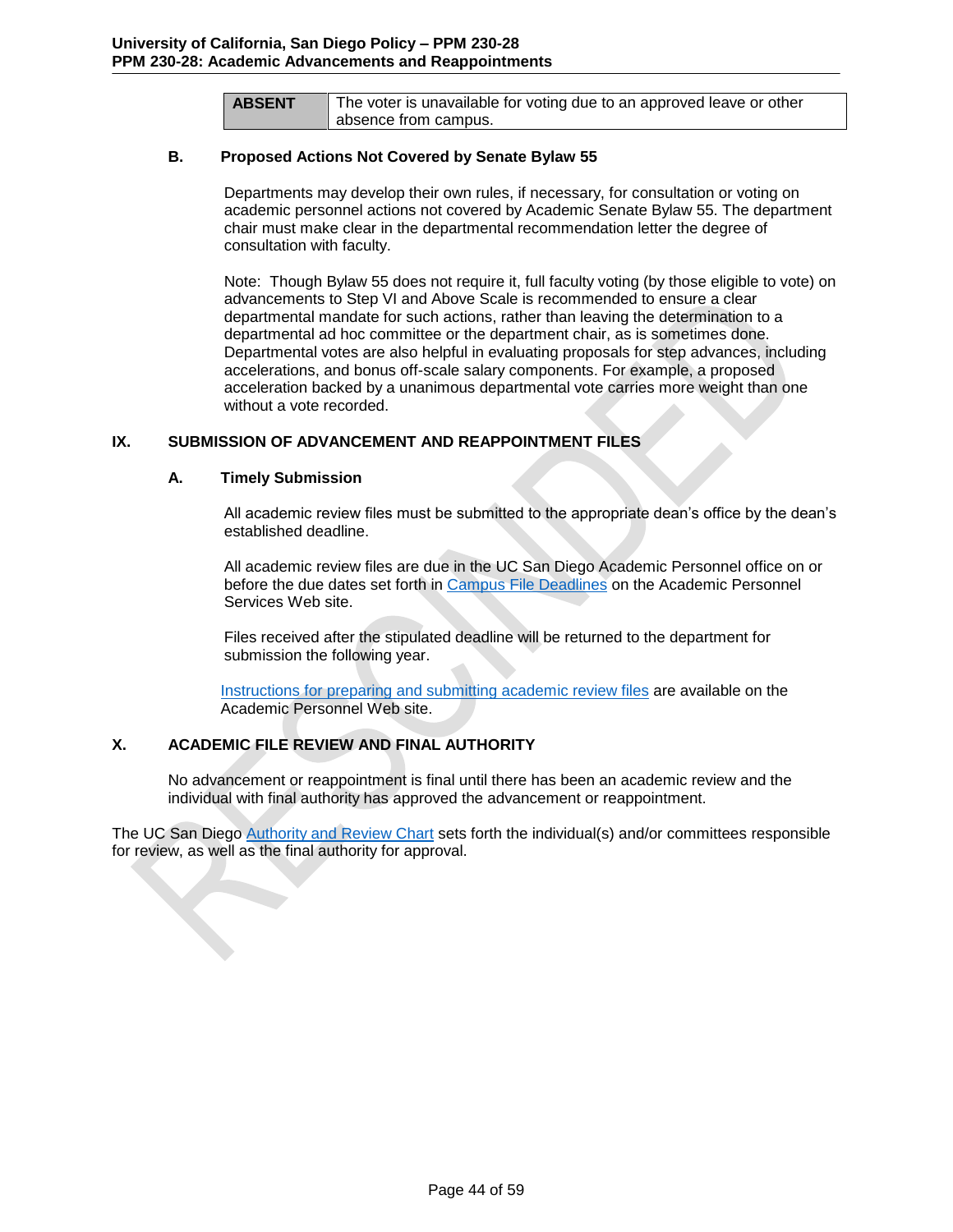

[Search](http://adminrecords.ucsd.edu/ppm/index.html) | [A–Z Index](http://adminrecords.ucsd.edu/ppm/ppmindex.html) [| Numerical Index](http://adminrecords.ucsd.edu/ppm/numerical.html) | [Classification Guide](http://adminrecords.ucsd.edu/ppm/alphabetical.html) [| What's New](http://adminrecords.ucsd.edu/ppm/whatsnew.html)

**PERSONNEL-ACADEMIC Section: 230-28 SUPPLEMENT I** Effective: 09/01/2013 Rescinded: 07/01/2017 Supersedes: 07/02/2012 Review Date: Not Applicable Issuance Date: 09/01/2013 Issuing Office: [Academic Personnel Services](http://academicaffairs.ucsd.edu/aps/)

# **GUIDELINES FOR THE PROFESSOR OF CLINICAL X (e.g., MEDICINE) SERIES**

<span id="page-44-0"></span>These guidelines are intended to provide additional, detailed information on the Professor of Clinical X (e.g., Medicine) series (hereafter referred to as Clinical X) at UC San Diego, to assist in the evaluation of the appropriateness of appointment to and advancement within the Clinical X series.

### **Definition of the Professor of Clinical X series**

The Professor of Clinical X series should be reserved for those faculty who have demonstrated expertise, dedication and achievement in clinical and educational activities within and outside Health Sciences. Appointment in this series should represent recognition by the institution of an individual's commitment to the clinical and educational activities that are of utmost importance to the mission of Health Sciences. Thus, appointment in this series should reflect high institutional esteem for the selected individual, and advancement should be based on well-documented contributions toward this mission. Criteria for appointment and promotion in this series should be rigorously applied.

Candidates for the Professor of Clinical X series should demonstrate excellence in both teaching and clinical practice, as well as documented scholarship that has an impact beyond UC San Diego. This requirement is intended to distinguish Clinical X faculty from faculty in the Health Sciences Clinical Professor series, who are required only to demonstrate excellence in teaching and clinical activity with scholarly or creative activities related to their clinical practice at UC San Diego. In achieving beyond the criteria set forth for the Health Sciences Clinical Professor series, candidates in the Professor of Clinical X series should be able to demonstrate 1) accomplishments of increasing geographic scope as they advance through the series, from local to regional to national to international levels, and 2) areas of recognized clinical expertise, whether in general or specialty practice.

The Professor of Clinical X series should be available at all levels of professorship, to candidates who have demonstrated focus, ability, and commitment towards a career of clinical education and practice. This should be considered as specific as the criteria for the Ladder-Rank series. The Professor of Clinical X should not be used as a series into which to transfer faculty from other series because of insufficient research productivity. It is preferable that a candidate demonstrate desire for a continuous career in clinical education and practice from the time of his or her first appointment, although well-substantiated changes in career goals do occur and should be taken into consideration.

### **Criteria and Methods of Evaluation for Appointment and Advancement**

Candidates for the Professor of Clinical X series will be required to demonstrate excellence in teaching and clinical activity and creativity in these areas or in research. It is essential that the candidate demonstrate early in his or her career a desire to participate and advance in this series through continuous achievement. The guidelines should therefore be clear and unequivocal such that candidates are fully aware of the level of achievement expected of them prior to appointment or advancement at each level. When a candidate approaches the time of consideration for appointment or advancement in the series, the individual has the primary responsibility for documenting success in reaching the required level of achievement. The department has the responsibility to ensure that appropriate teaching assessment is performed.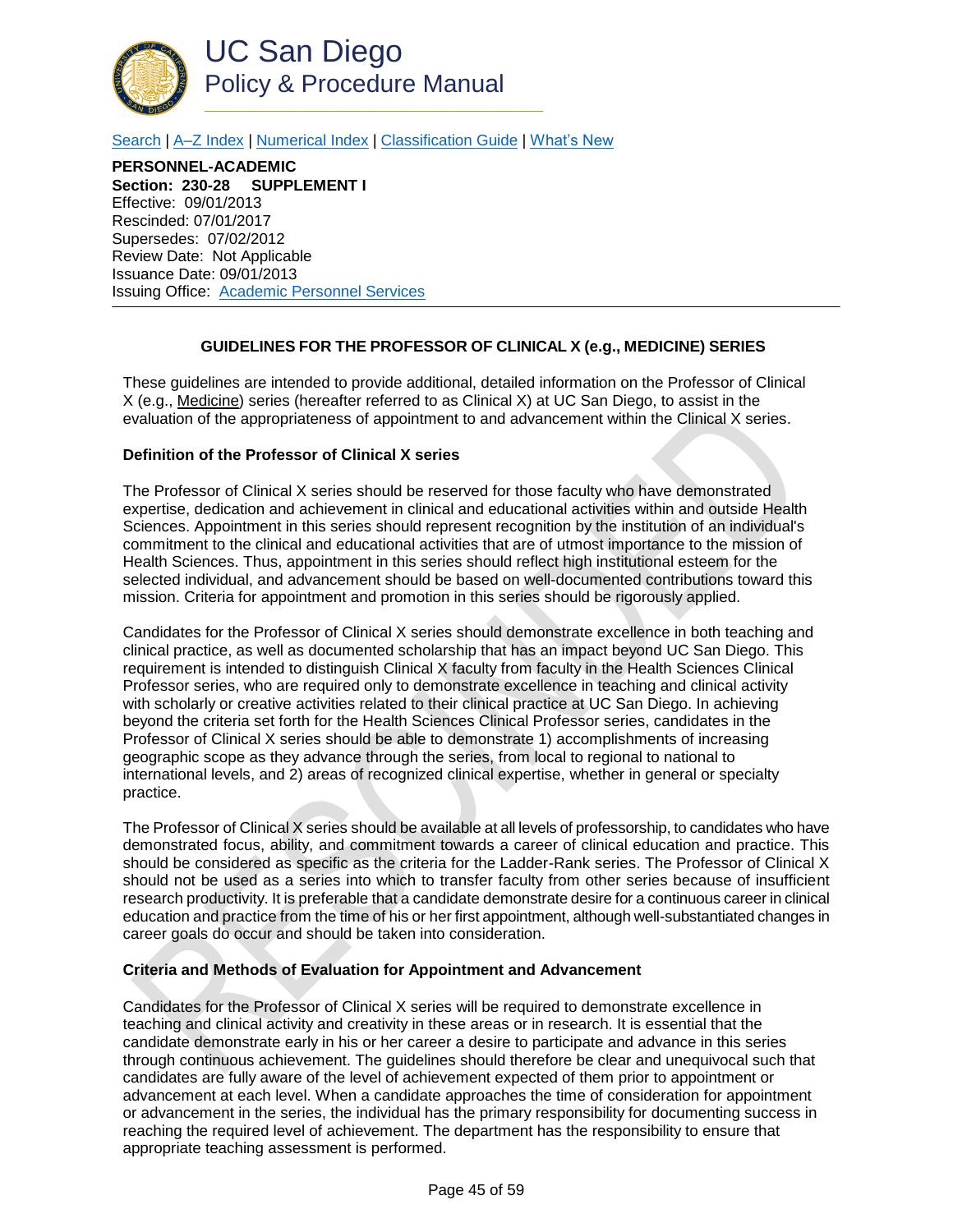# **A) Teaching and Educational Activity**

The level at which excellence in educational activity is recognized for appointment or advancement in the Professor of Clinical X series should be:

- 1) Assistant Professor: recognition at the local school and medical center level.
- 2) Associate Professor: recognition at the institutional and regional level.

Full Professor: recognition at the institutional and national level.

### **Method of Evaluation:**

The following methods are not all-inclusive and should be used only where appropriate.

- 1) Documentation of the types of teaching carried out, the time involved, the primary teaching role (e.g., clinic or ward attending, lecturer, or mentor), the average number and type of students per year, and the average number of contacts per year. Descriptions of the teaching environment and workload are important.
- 2) Documentation of special courses taught, including the type and setting. These could include, e.g., the physiology section of OPP, a dog laboratory on the use of pulmonary artery catheters or transesophageal echocardiography, the American Heart Association ACLS Course, or a postgraduate course for community physicians on laparoscopic cholecystectomy or management of diabetes. The course could be for medical or allied health students, house officers, or postgraduate physicians. Also documented should be the continuity of the course (year-to-year, for example). Attendance, growth of attendance, and participant evaluations of the course should be included.
- 3) Letters or standardized teaching evaluations from students who have been taught at the individual, group, and conference levels. Students may be required to submit evaluations of their teachers for completion of a course of studies. There must be more than one kind of teaching assessment.
- 4) Recommendations and critical reviews from fellow educators at the parent institution or from other institutions, outside physicians and other health care personnel, including unsolicited commendations. These should be based on personal observation of the candidate's teaching (including peer review). Letters from patients may be included, but would receive less weight if not critically written.
- 5) Documentation of teaching leadership in the department, medical centers or Health Sciences; in some cases may be indicated by title (e.g., Director of Training Program), in all cases by extent of responsibility and recognition.
- 6) Description of teaching awards received and the basis for the recognition.
- 7) Documentation of the number of invitations to participate in conferences and CME courses. The type of conference and sponsoring institution should be recorded. Teaching ratings and comments from the participants should be included. If available, ratings of other lecturers (with identity undisclosed) should be included with this information for comparison.
- 8) Roles in educational organizations (e.g., offices, committees, or boards of directors). The duties performed and the innovations accomplished should be outlined. Leadership contributions to the organization of educational activities in Health Sciences may also be considered and evaluated here, beyond ordinary participation as university service.
- 9) Documentation of a role in running a scientific or clinical meeting locally, nationally,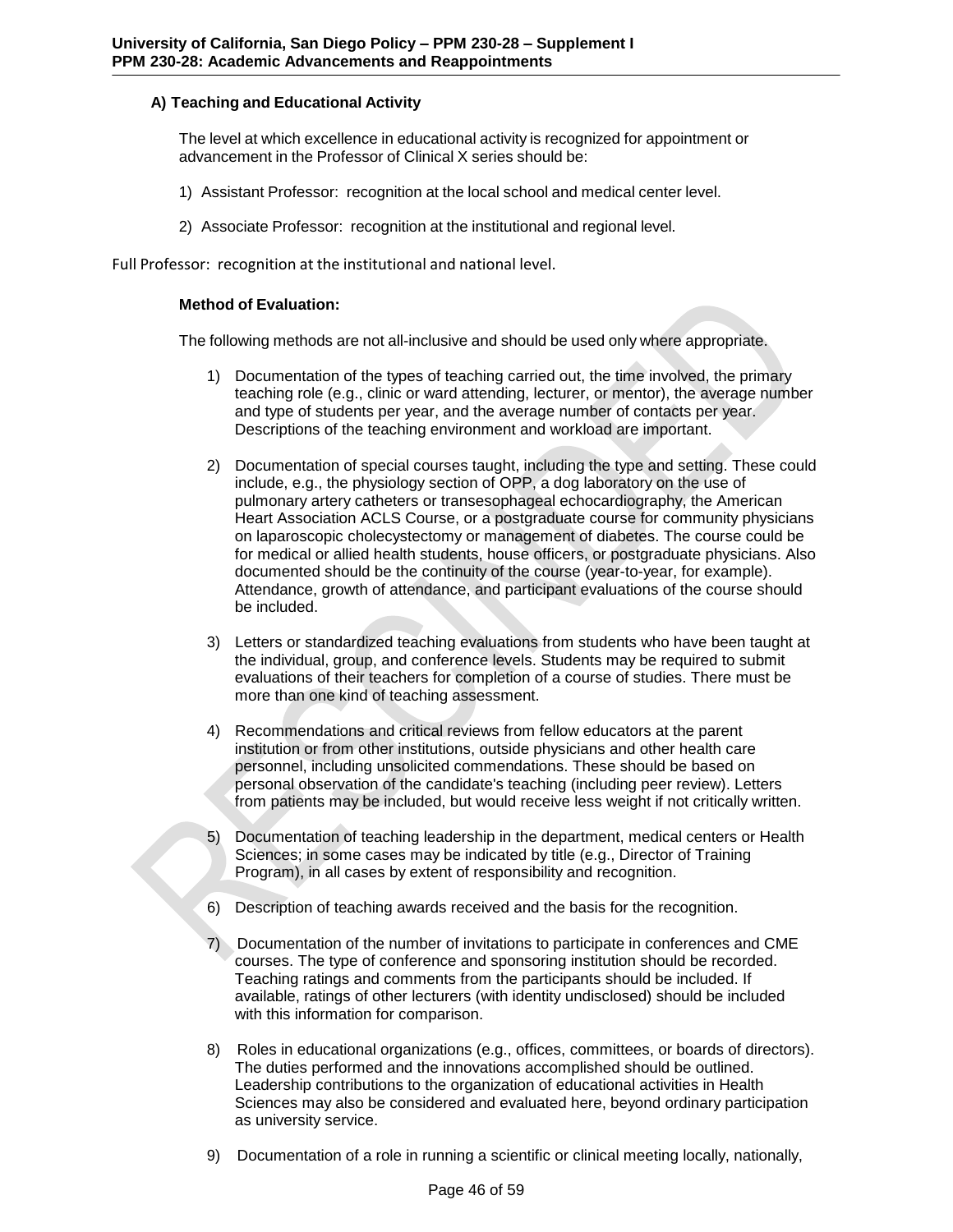or internationally. This should include factual and evaluative documentation as above. It is also recommended that candidates review their objective evaluations from the sources indicated when consulting with the department chair.

# **B) Professional Competence and Clinical Activity**

These criteria concern the extent and quality of the candidate's clinical performance.

1) The Assistant Professor level:

The candidate must demonstrate an understanding of the subject of his or her clinical activity, as well as an appropriate quality and volume of activity as judged using the methods described below. This evaluation may be based on activity at the UC San Diego Medical Center or the Veterans Administration San Diego Healthcare System (VASDHS). Clinical services beyond our own institutions, such as at regional or national levels, can serve as further evidence of the candidate's standing. In addition to routine individual patient care, clinical activity may take the form of developing or sustaining specific clinical care programs or programs involving applications of new techniques or new uses of existing therapeutic modalities. These could include, but are not limited to, developing a model program for a diagnostic or therapeutic procedure or a successful clinical program that could be implemented in a new setting. It is important that the candidate demonstrate promise and a desire to progress in the acquisition and application of clinical expertise.

2) The Associate Professor Level:

For appointment or promotion to the associate level, the candidate must be clinically active in the local institution and, in applicable disciplines, at the community or regional levels. The latter are more likely to involve program development, supervision, or consultation, rather than individual patient care, although a regional referral record would certainly qualify. Activities at the national level are desirable but not required. A demonstration of creativity is important in documenting superior clinical achievement.

3) The Professor Level:

For appointment or promotion to full professor, the candidate's clinical influence must be recognized beyond the parent institution and, in applicable disciplines, at the regional and national levels. Activities at the international level are desirable, but not required. A clear demonstration of creativity is important in evaluating clinical achievement, to afford proper recognition and reward.

# **Methods of Evaluation:**

The following list is not all-inclusive. Each method should be used only where appropriate. In each case, the goal is to document excellence, and the data should be evaluated accordingly.

- 1) Testimony from peers and faculty of higher rank. It is important to obtain such testimony from practitioners of the same and related disciplines. This is solicited by the department chair, who would send to prospective evaluators forms that address the quality of critical aspects of practice in that clinical discipline, as explained below. These forms may be similar to ones used to evaluate residents. Also important for perspective are evaluations from outside the department. For example, radiologists could evaluate internists, and vice versa; surgeons could evaluate anesthesiologists, and vice versa.
- 2) Documentation of the pattern of referral, e.g., the extent and number of referrals, as well as the area from which they are drawn--hospital, community, regional, national, or international. A summary of referrals, with names of referring physicians, the number of patients referred by each physician, and a description of the areas of San Diego city and county, California, the nation, and other countries from which they are drawn would be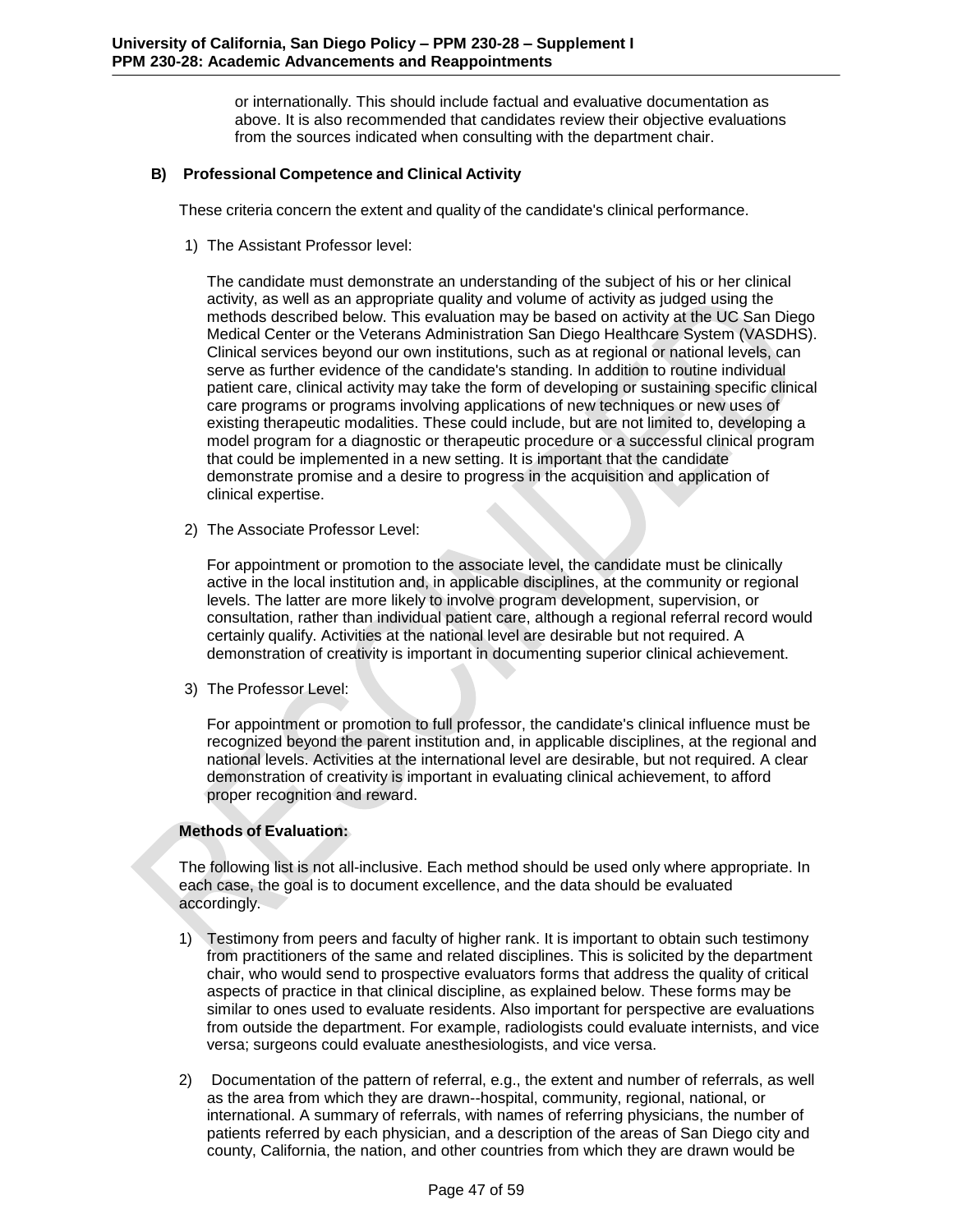especially useful. A clinician who treats patients from all over the world is probably excellent.

In specialties that entail the performance of procedures, such as surgery or radiology, documentation of the quality of the candidate's practice (e.g., the number of difficult cases performed or the complication rates) would provide a measure of excellence. In anesthesia, for example, huge databases are being accumulated that can provide a detailed profile of the excellence of a clinician's practice.

- 1) In specialties that render consultations, documentation of the helpfulness or the frequency of error in the rendering of expert opinion would also provide a measure of clinical excellence. These evaluations would usually be obtained outside the candidate's specialty. In particular, primary care physicians may evaluate the quality of consultations by specialists, while specialists can evaluate the quality of referrals by primary care physicians.
- 2) In the case of primary care physicians, documentation of the thoroughness of patient workup and the appropriateness of the requests for consultation by specialists and consultants would serve as a measure of clinical excellence. Chart reviews are also commonly useful in this assessment.
- 3) Establishing or running a clinical service, either inpatient or outpatient. This could include, e.g., trauma, intensive care, ECG, cardiac catheterization, diabetes, child abuse, or drug abuse. The pattern of referral should be documented, as described below.

The success of a service in attracting referrals from outside the University system is an important factor in measuring excellence. Documentation of excellence when the candidate establishes or runs a clinical service should be relatively straightforward. A successful clinical service that attracts a large patient population denotes excellence; after all, one of the reasons for this series is to reward clinicians who can help the medical school, and hence the University.

We realize that evaluating, quantifying, and establishing clinical excellence can be difficult, but several mechanisms exist whereby this is possible. Some data will be more appropriate for procedural specialties than for consulting specialties. To use the example of anesthesia again, in analyzing procedural data, there are certain "flags" that trigger an entry into the anesthesiologist's database. If the anesthesiologist is significantly below the norm currently only a local norm — counseling is advised. If the candidate is strikingly above that norm, this could serve as one criterion to help establish excellence.

Outcome data, especially a particularly low rate of complications, could also indicate excellence. Evidence that physicians are continually sending their difficult cases to the candidate is an outstanding endorsement of his or her clinical excellence.

As mentioned above, another possibility for establishing excellence is evaluation forms. The following gives examples of evaluation forms that can be used. Note that there are short forms and long forms. The use of the short form is encouraged, since it is more likely to be filled out by the large number of people required to make any evaluation credible. If the short form is used, the department should carefully define each category for the evaluator. Each department should develop its own set of evaluation forms, since the problems and characteristics for each department are different. Similarly, each department should develop different forms for each set of evaluators: students, house officers, members of the department, members of other departments, physicians outside UC, any physician who consults with the candidate, nurses, patients, etc.

Nurses can make excellent evaluators. They pick up subtle factors in clinical performance that most others cannot. For example, they are often the first to spot a decrement in performance in an impaired physician.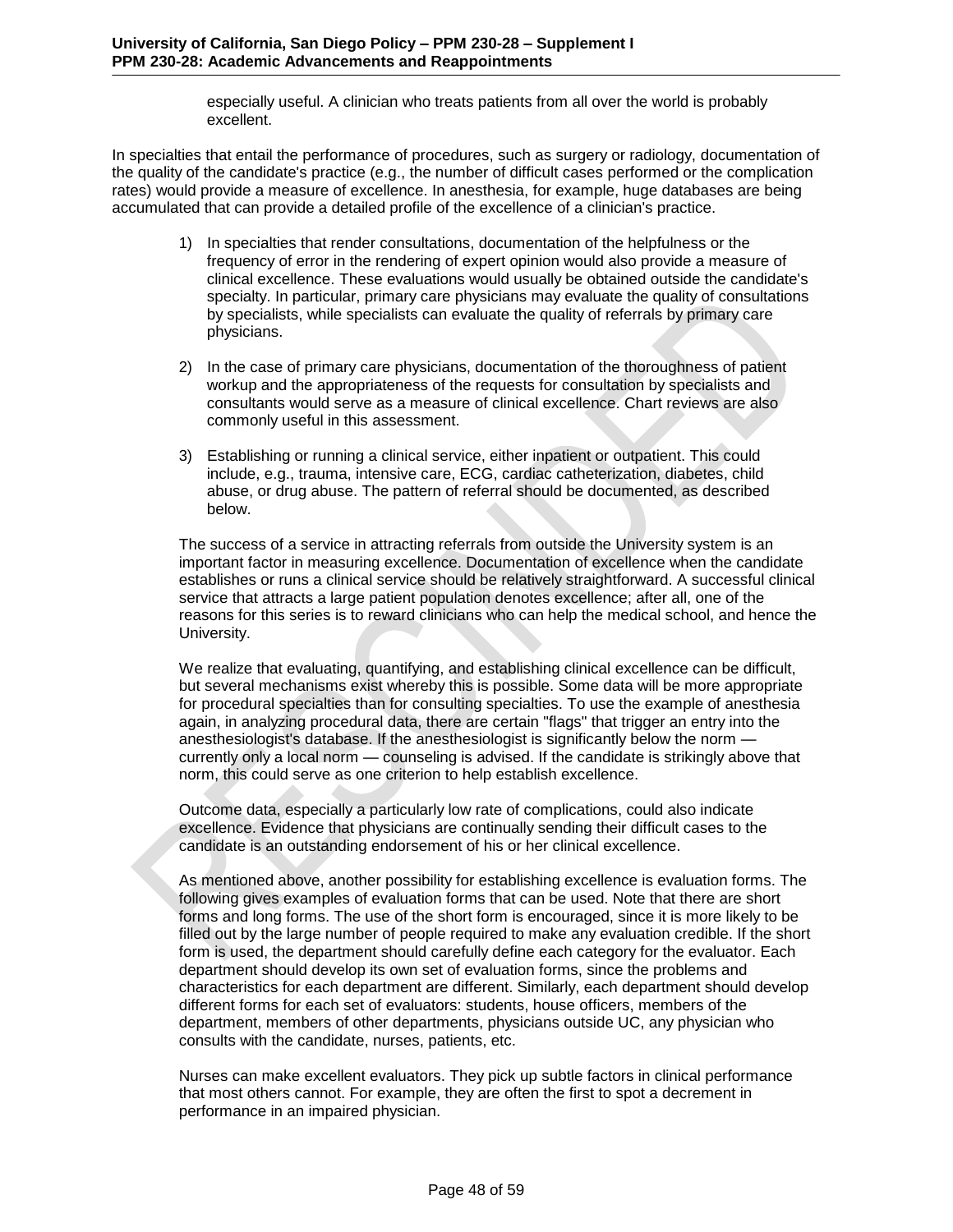The following should be regarded as an example only:

Example of an evaluation form

Rate each of the following according to your experience with the candidate.

Use the appropriate descriptor (extremely effective, very effective, moderately effective, moderately ineffective, totally ineffective, NA).

> Communication skills Accessibility/availability Clinical skills Clinical judgment **Creativity** Leadership initiative Personal qualities

Would you want yourself or a member of your family to be treated by this physician?

## **C) Creative Work**

Many faculty in the health sciences devote a large proportion of their time to the inseparable activities of teaching and clinical service and therefore have less time for formal creative work than most other scholars in the University. Some clinical faculty devote this limited time to academic research activities; others utilize their clinical experience as the basis of their creative work. Nevertheless, an appointee to the Professor of Clinical X series is expected to participate in scholarly pursuits in applied clinical sciences. This includes activities which may be independent or collaborative, and may focus on formal clinical or laboratory research, scholarly publications, or creative educational work.

1) The Assistant Level:

For advancement at the Assistant level, a candidate's achievement and contribution to scholarship in the applied or clinical sciences should include at a minimum active participation in such pursuits.

2) The Associate Level:

For appointment or promotion to Associate rank, a candidate's achievement and contribution to scholarship in the applied or clinical sciences should have resulted in a significant contribution to knowledge or clinical or educational practice. Independence or leadership in some of these creative activities must also be demonstrated.

3) The Professor Level:

For appointment or promotion to the Professor rank, a candidate's achievement and contribution to scholarship in the applied or clinical sciences should manifest continued involvement and leadership in activities such as those described above.

# **Method of Evaluation:**

The candidate's creative work must have been disseminated, e.g., in a body of publications, in teaching materials used in other institutions, or in improvements or innovations in professional practice. For appointment or promotion to higher levels, there should be evidence that these have been adopted or had an influence elsewhere.

1) Evidence of achievement may include clinical case reports. Clinical observations are an important contribution to the advancement of practice and knowledge in the health sciences and should be judged by their accuracy, scholarship, and utility.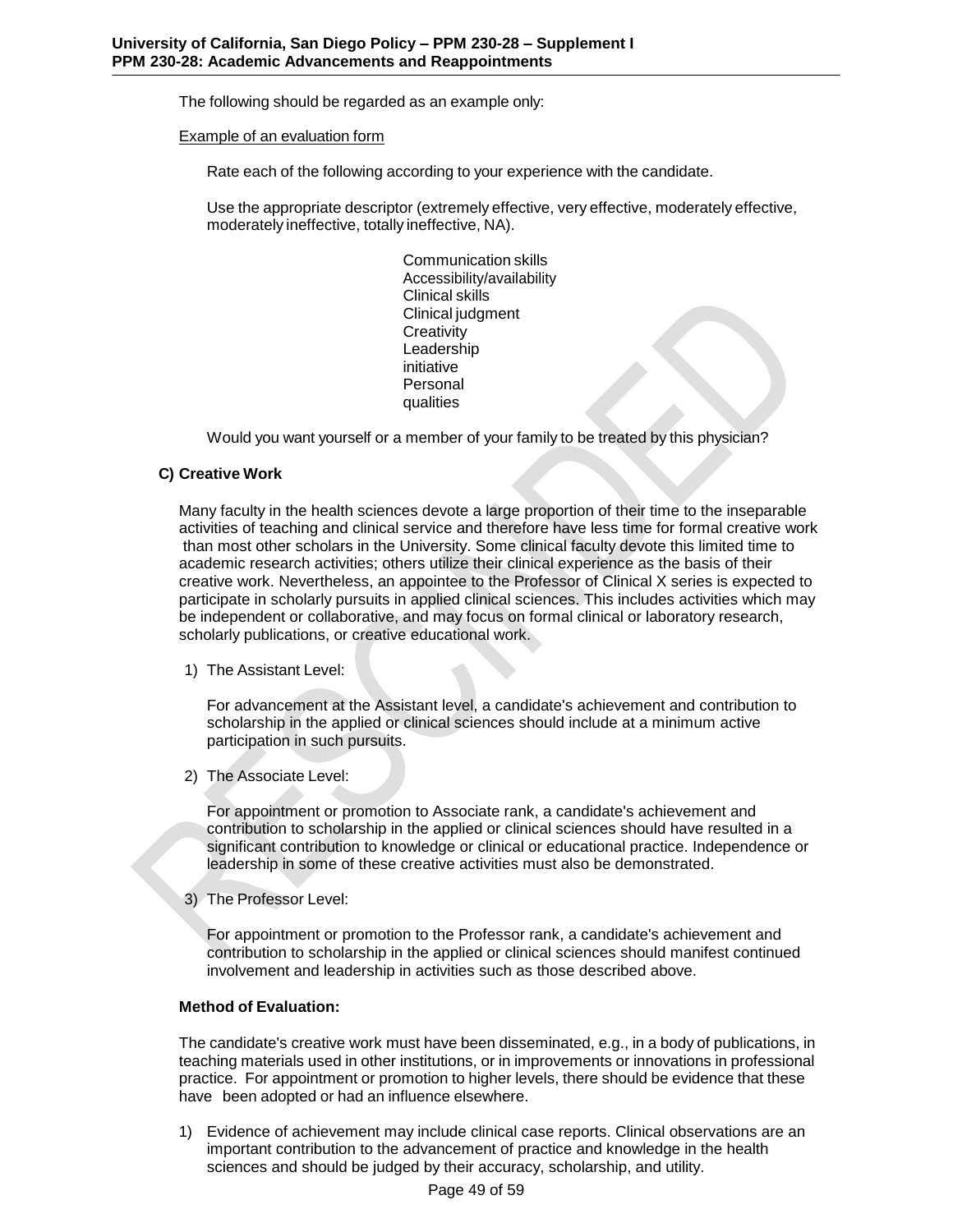- 2) The development and evaluation of techniques and procedures by clinical investigators constitute significant and valuable pursuits in the clinical sciences. These activities are necessary for improvement in the practice of health care. Creative achievement may be demonstrated by the development of innovative programs in health care or in transmitting knowledge associated with new fields or other professional activity.
- 3) Textbooks and reference publications, or contributions by candidates to the literature for the advancement of professional education or practice, should be judged as creative when they contain original scholarlywork, manifest an innovative approach, or include new information such as research results.
- 4) The development of new or better ways of teaching the basic knowledge and skills required by students in the health sciences may be considered evidence of creative work. This may be demonstrated in written materials, novel approaches to teaching, or, for example, the development of computer methods that can be used for teaching, clinical care, or research.
- 5) Acquisition of extramural resources for clinical or educational programs, including research or practice, is usually an indication of successful creative effort.

The significance of the quantitative productivity level achieved by a candidate should be assessed realistically, with knowledge of the time and institutional resources available to the individual for creative work, and the nature of the individual's professional discipline.

## **D University and Public Service**

Service is an important component of the activity of faculty in the Professor of Clinical X series. In many cases, this service will have a direct bearing on the education and clinical care missions of the University, and will therefore be best listed and evaluated under the categories of teaching and professional or clinical activity, which take precedence as criteria for advancement. For example, invited service on QA boards would be useful in evaluating a candidate's clinical expertise.

With increasing rank, greater participation and leadership in service are expected, although formal criteria are not specified. The extent and significance of service at the department, school, campus, University, community, and national or profession-wide level should be evaluated.

September 2013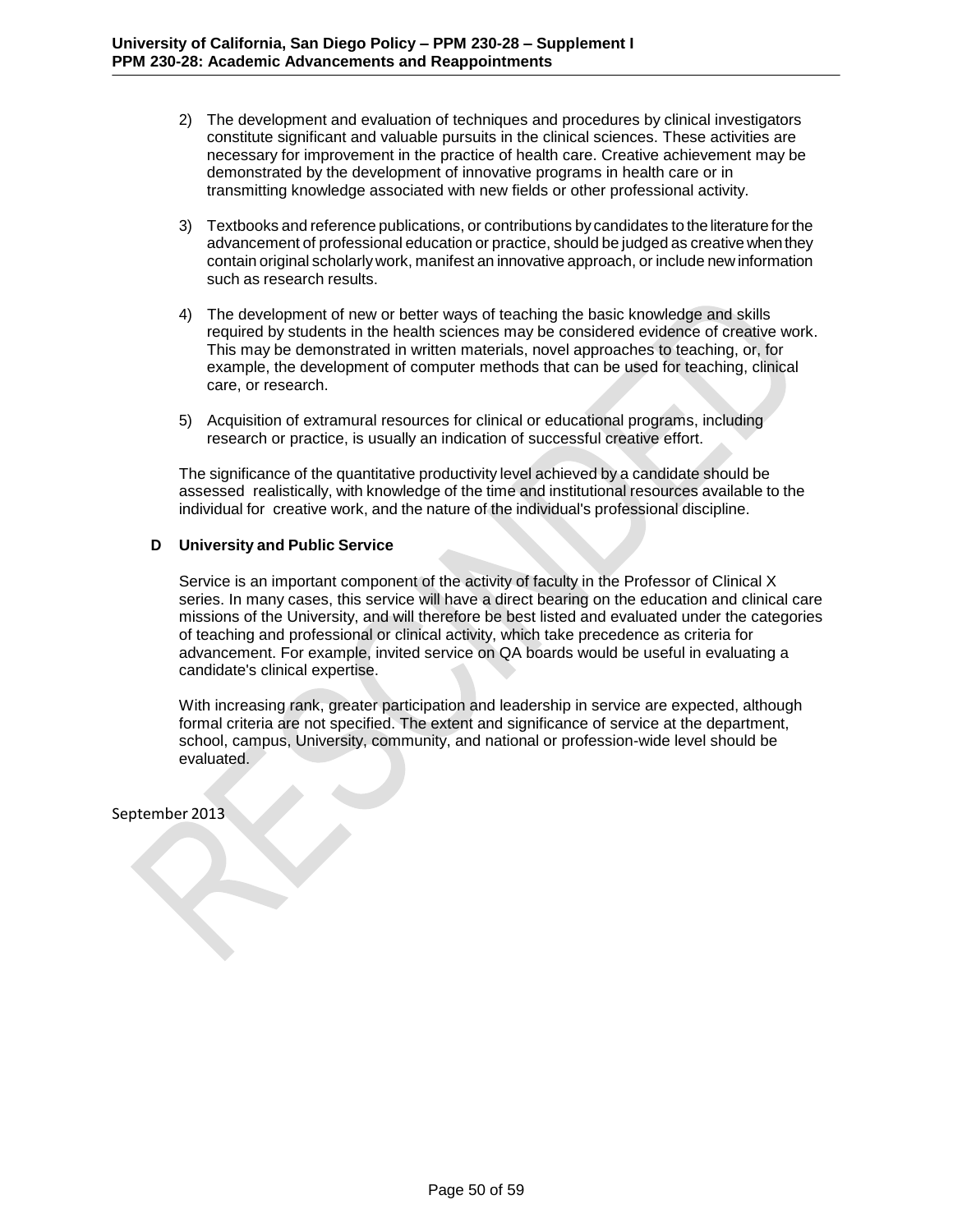

[Search](http://adminrecords.ucsd.edu/ppm/index.html) | [A–Z Index](http://adminrecords.ucsd.edu/ppm/ppmindex.html) [| Numerical Index](http://adminrecords.ucsd.edu/ppm/numerical.html) | [Classification Guide](http://adminrecords.ucsd.edu/ppm/alphabetical.html) [| What's New](http://adminrecords.ucsd.edu/ppm/whatsnew.html)

**PERSONNEL-ACADEMIC Section: 230-28 SUPPLEMENT II** Effective: 09/01/2013 Rescinded: 07/01/2017 Supersedes: 07/02/2012 Review Date: Not Applicable Issuance Date: 09/01/2013 Issuing Office: [Academic Personnel Services](http://academicaffairs.ucsd.edu/aps/)

## **GUIDELINES FOR THE HEALTH SCIENCES CLINICAL PROFESSOR SERIES**

<span id="page-50-0"></span>These guidelines are intended to provide additional, detailed information on the Health Sciences Clinical Professor series at UC San Diego to assist in the evaluation of the appropriateness of appointment to and advancement within this series.

The guidelines also are intended to provide information on the distinctions between this series and the Professor of Clinical X series.

It should be noted that the diversity of talents and accomplishments required in the Health Sciences Clinical Professor Series are such that the criteria for appointments and advancement must be applied with some degree of flexibility. These guidelines create a better understanding of the series at UC San Diego and the flexible application of the series criteria.

The four criteria for appointment and advancement in the regular professorial series at UC San Diego are:

- 1. Performance in teaching
- 2. Scholarly and creative accomplishments (research)
- 3. Professional (clinical) competence and activity (patient care)
- 4. University and public service

However, the combined demands of teaching, research, patient care and community service are such that it is unrealistic to expect that all faculty members in a clinical department can excel in each of these endeavors.

Faculty in the Health Sciences Clinical Professor series are appointed for the primary purpose of filling roles in patient care services and in the clinical teaching programs. These functions should be identified and documented by the department in preparing the candidate's file for review.

The criteria and the frequency of review in judging candidates for appointment or advancement in this series are the same as those specified for the regular professorial series, except that each of the criteria must be appropriately weighted to take into account the primary emphasis on direct patient care services and clinical teaching activities.

Documentation should be compiled as for other academic series, including documentation of teaching and clinical performance as described in the Professor of Clinical X series criteria.

The Health Sciences Clinical Professor series should not be regarded as an escape or contingency appointment for faculty in other series who fail to receive promotion.

### **Professional Competence and Activity**

Professional competence and activity generally focus on the quality of patient care. A doctoral degree in a clinical discipline, as well as a demonstrated distinction in the special competencies appropriate to the field and its characteristic activities, is a criterion for appointment. The candidate should also demonstrate evidence of achievement, leadership, or progress in the development or utilization of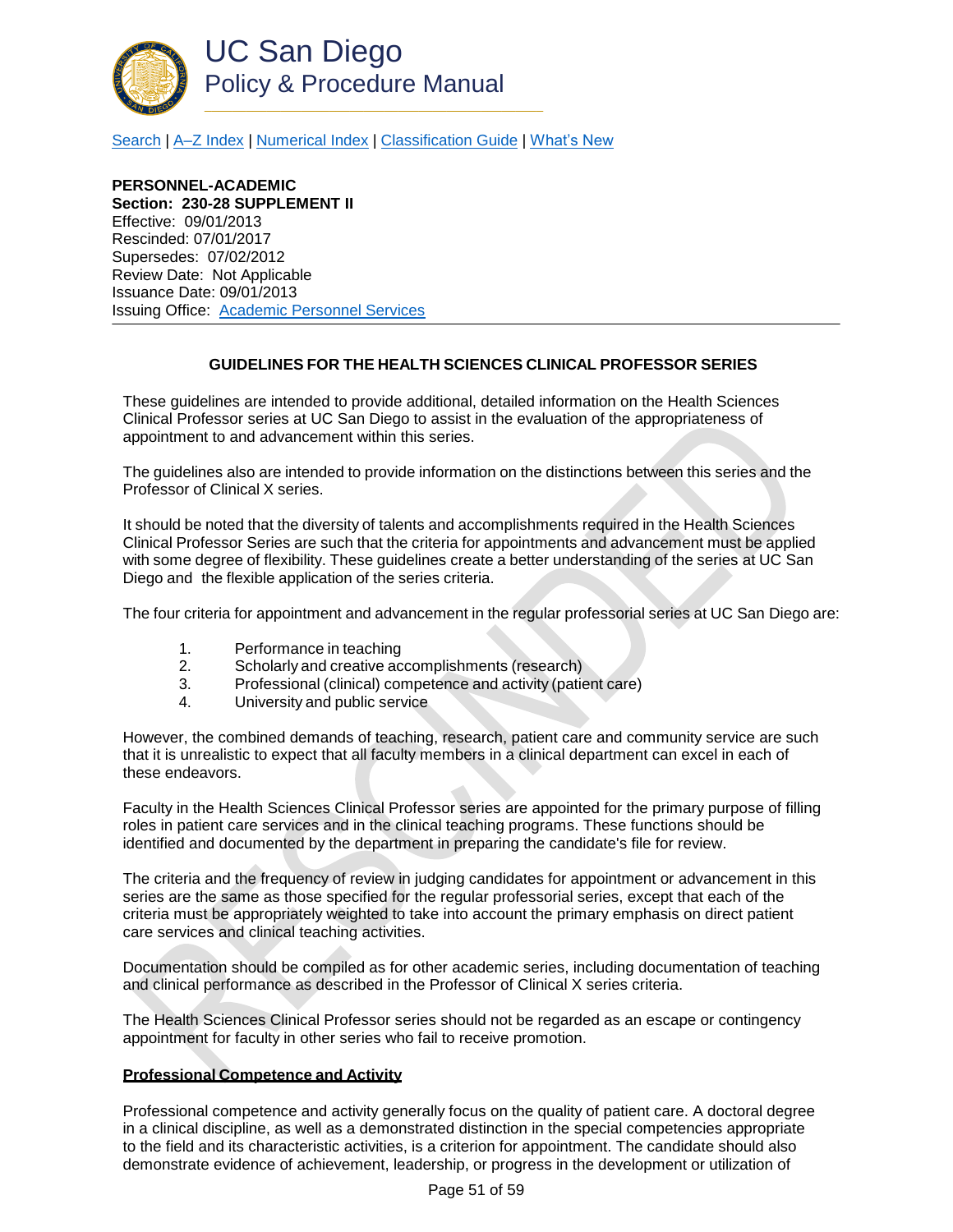new approaches and techniques for the solution of professional problems.

Although it need not be as extensive as that required for the other professorial series (e.g., Clinical X), some evidence of scholarly or creative activity appropriate to the clinical discipline, as determined by the individual department, is expected in this series at UC San Diego. Scholarly activities such as participation in collaborative research, publications in the medical literature ( e.g. case reports, book chapters, reviews, letters to the editor), published articles for the lay population (e.g. newsletters, newspapers, magazines) presentations at scholarly meetings or continuing education courses are desirable and should be encouraged. Development of innovative clinical procedures, teaching methods, new courses, clinical guidelines, and instructional materials for teaching patients should also be recognized as creative accomplishment.

## 1. **Health Sciences Assistant Clinical Professor**

For an initial appointment to the rank of Health Sciences Assistant Clinical Professor, the departmental recommendation letter should describe the candidate's present position and the likelihood that the candidate will be a competent teacher and develop an excellent professional practice.

For appointment as Health Sciences Assistant Clinical Professor, Step I or II, the candidate should:

- have high-quality postgraduate clinical training providing eligibility for one of the medical specialty boards (a minimum of three years post–M.D.);
- demonstrate teaching ability or have a clear potential as a clinical teacher; and
- demonstrate clinical ability of high quality commensurate with his or her experience in a branch of medicine.

For appointment at a Step III or above, the candidate must also:

- be board eligible in the specialty appropriate to the clinical care and teaching activities, or have appropriate equivalent recognition;
- demonstrate ability as a clinical teacher; and
- demonstrate continuing achievement in clinical care and teaching.

# 2. **Health Sciences Associate Clinical Professor**

In addition to proven competence in teaching, a candidate for appointment to the rank of Health Sciences Associate Clinical Professor should demonstrate evidence of excellence in professional practice. Such evidence may include, but is not limited to, evaluations that demonstrate:

- a. provision of high-quality patient care;
- b. a high level of competence in a clinical specialty;
- c. expanded breadth of clinical responsibilities;
- d. significant participation in the activities of clinical and/or professional groups;
- e. effective development, expansion, or administration of a clinical service;
- f. recognition or certification by a professional group; or
- g. evidence of scholarly or creative activities appropriate to this series.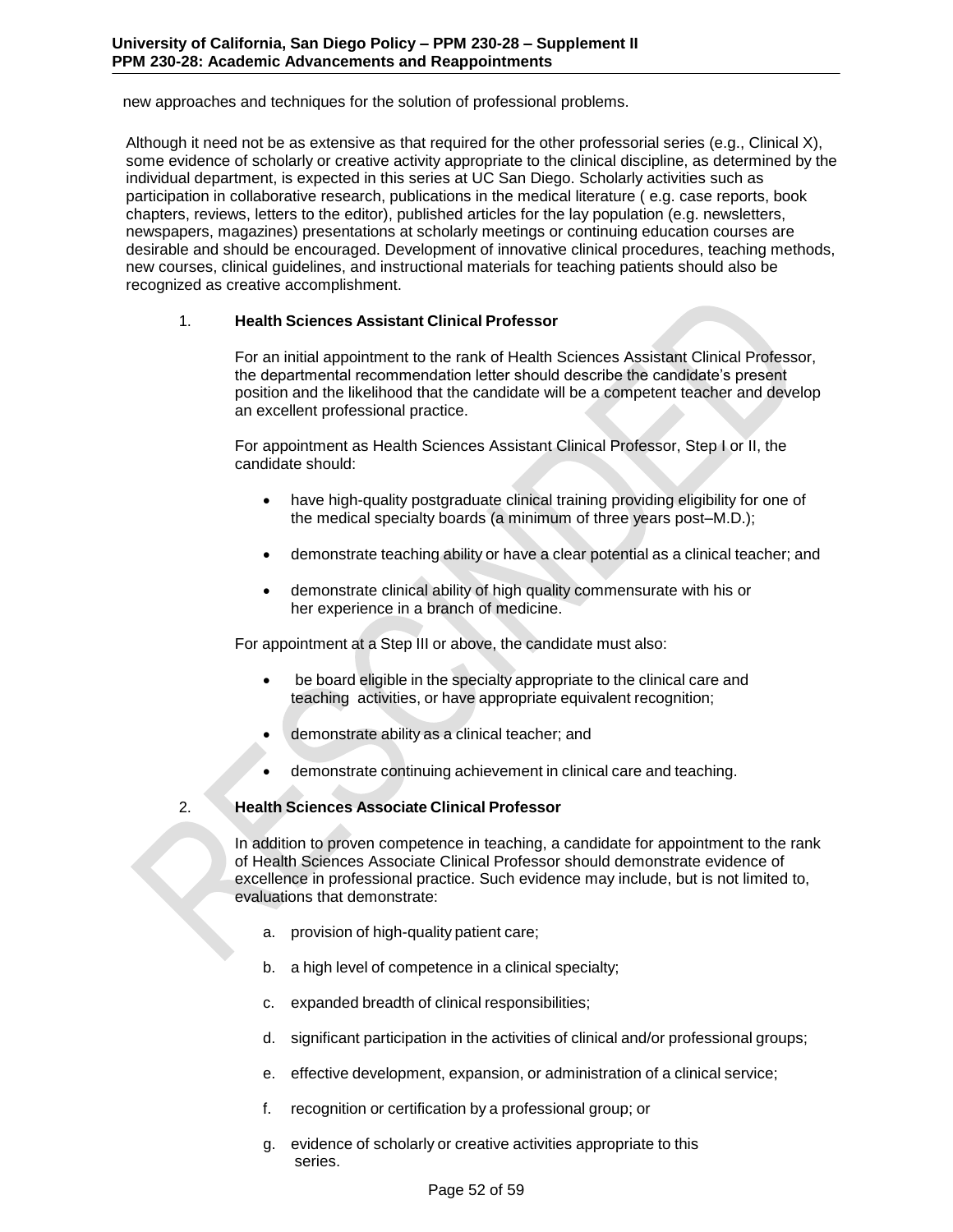Further, the candidate must:

- h. be certified by one of the medical specialty boards, or demonstrate equivalent achievement and recognition;
- i. be recognized as a consistently effective clinical teacher by undergraduate, graduate, or postgraduate students and by faculty;
- j. have excellent clinical skills and abilities and apply them in the management of clinical problems, as evidenced by the opinion of the faculty, house staff and appropriate professional groups;
- k. serve effectively as a clinical consultant to house staff, faculty, and members of the community; and
- l. actively and effectively participate in the affairs of professional organizations, UC San Diego Medical Center or VASDHS committees, School of Medicine committees, University and administrative committees, and community programs.

## 3. **Health Sciences Clinical Professor**

A candidate for appointment to the rank of Health Sciences Clinical Professor should satisfy the above qualifications for Health Sciences Associate Clinical Professor. In addition, the candidate must:

- a. demonstrate superior clinical teaching;
- b. demonstrate superior clinical skills and abilities;
- c. provide documentation that his or her clinical service and/or teaching are of great importance to the academic or healthcare missions of the University; and
- d. demonstrate appropriate scholarly or creative activities.

Transfer of faculty from one series to another, especially from the regular professorial series to the Health Sciences Clinical Professor series, should occur only in exceptional cases. Requests for such transfers must carefully document the specific achievements and future responsibilities in clinical care and teaching that qualify the candidate for such a transfer.

Faculty who demonstrate sustained, substantial scholarship that has an impact beyond UC San Diego should be considered for transfer to the Professor of Clinical X series. Examples of sustained, substantial scholarship include, but are not limited to development of new diagnostic or therapeutic approaches and procedures that have been adopted regionally or nationally, publication of clinical case studies, creative design of teaching materials or textbooks used regionally or nationally, active participation in collaborative and joint research programs, or demonstrated effectiveness in establishing and supervising major teaching or clinical service programs, development of innovative health care programs that have had regional or national impact, or development of innovative computer software.

September 2013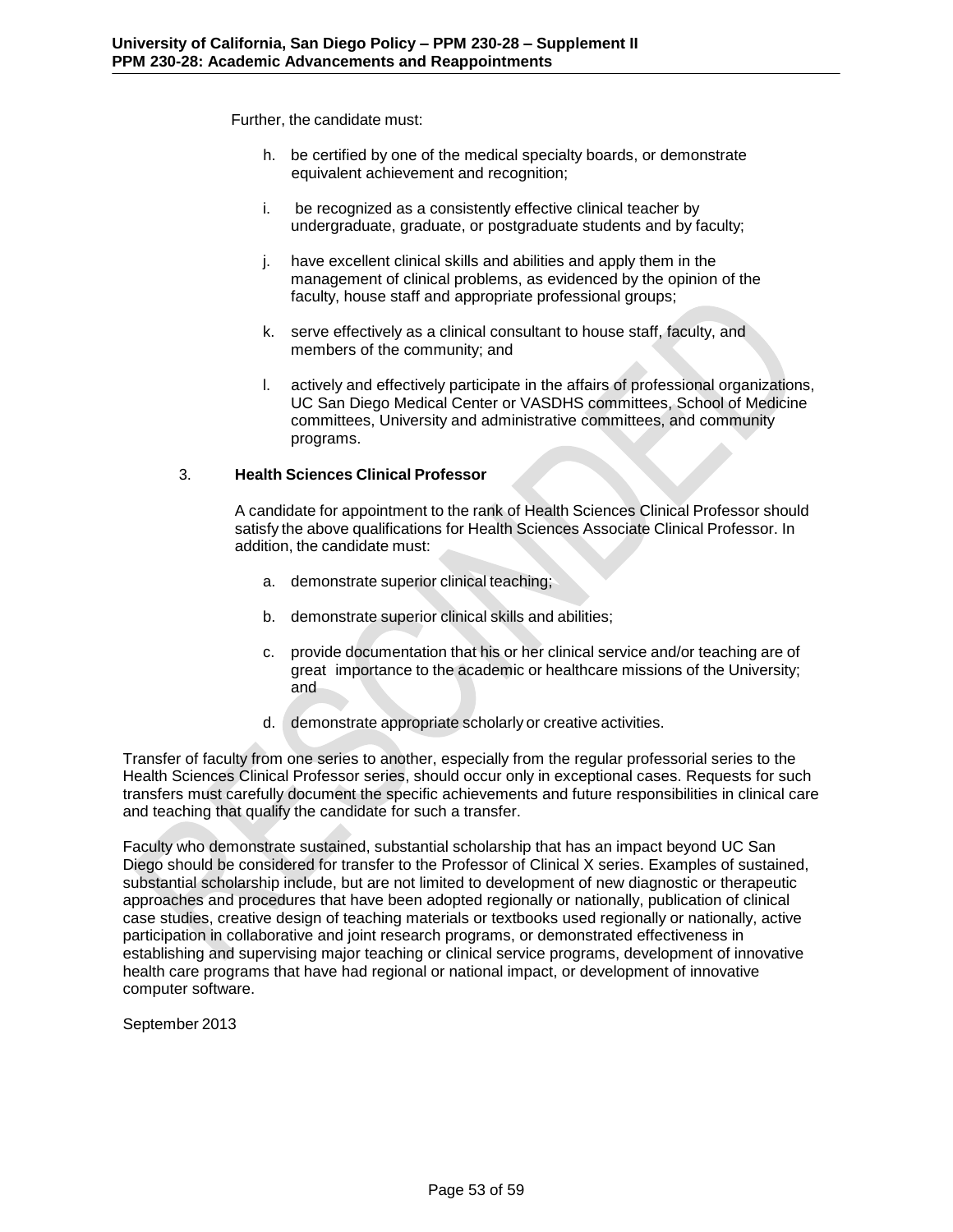

[Search](http://adminrecords.ucsd.edu/ppm/index.html) | [A–Z Index](http://adminrecords.ucsd.edu/ppm/ppmindex.html) [| Numerical Index](http://adminrecords.ucsd.edu/ppm/numerical.html) | [Classification Guide](http://adminrecords.ucsd.edu/ppm/alphabetical.html) [| What's New](http://adminrecords.ucsd.edu/ppm/whatsnew.html)

**PERSONNEL-ACADEMIC Section: 230-28 SUPPLEMENT III** Effective: 03/01/2014 Rescinded: 07/01/2017 Supersedes: New Review Date: Not Applicable Issuance Date: 03/01/2014 Issuing Office: [Academic Personnel Services](http://academicaffairs.ucsd.edu/aps/)

# **GUIDELINES FOR THE PROFESSOR OF CLINICAL X (i.e., PHARMACY) SERIES**

<span id="page-53-0"></span>These guidelines are intended to provide additional, detailed information on the Professor of Clinical X (i.e., Pharmacy) series (hereafter referred to as Clinical X) at UC San Diego, to assist in the evaluation of the appropriateness of appointment to and advancement within the Clinical X series in the Skaggs School of Pharmacy and Pharmaceutical Sciences (SSPPS).

### **Definition of the Professor of Clinical X series**

The Professor of Clinical X series should be reserved for those faculty who demonstrate, or have the strong potential to demonstrate expertise, dedication and achievement in clinical and educational activities within and outside the Health Sciences. Appointment in this series should represent recognition by the institution of an individual's commitment to the clinical and educational activities that are of utmost importance to the mission of the Health Sciences. Thus, appointment in this series should reflect high institutional esteem for the selected individual, and advancement should be based on well-documented contributions toward this mission. Criteria for appointment and promotion in this series should be rigorously applied.

Candidates for the Professor of Clinical X series should demonstrate excellence in both teaching and clinical practice, as well as documented scholarship that has an impact beyond UC San Diego. This requirement is intended to distinguish Clinical X faculty from faculty in the Health Sciences Clinical Professor series, who are required to demonstrate excellence in teaching and clinical activity with scholarly or creative activities related to their clinical practice. In achieving beyond the criteria set forth for the Health Sciences Clinical Professor series, candidates in the Professor of Clinical X series should be able to demonstrate 1) accomplishments of increasing geographic scope as they advance through the series, from local to regional to national to international levels, and 2) areas of recognized clinical expertise.

The Professor of Clinical X series should be available at all levels of professorship to candidates who have demonstrated focus, ability, and commitment towards a career of clinical education and practice. The criteria should be considered as specific as the criteria for the Ladder-Rank series. The Professor of Clinical X should not be used as a series into which to transfer faculty from other series because of insufficient research productivity. It is preferable that a candidate demonstrates desire for a continuous career in clinical education and practice from the time of his or her first appointment, although wellsubstantiated changes in career goals do occur and should be taken into consideration.

### **Criteria and Methods of Evaluation for Appointment and Advancement**

Candidates for the Professor of Clinical X series will be required to demonstrate excellence in teaching, professional competence, clinical activity and creativity. It is essential that the candidate demonstrate early in his or her career a desire to participate and advance in this series through continuous achievement. The guidelines should therefore be clear and unequivocal such that candidates are fully aware of the level of achievement expected of them prior to appointment or advancement at each level. When a candidate approaches the time of consideration for appointment or advancement in the series, the individual has the primary responsibility for documenting success in reaching the required level of achievement. The school has the responsibility to ensure that appropriate teaching assessments are performed.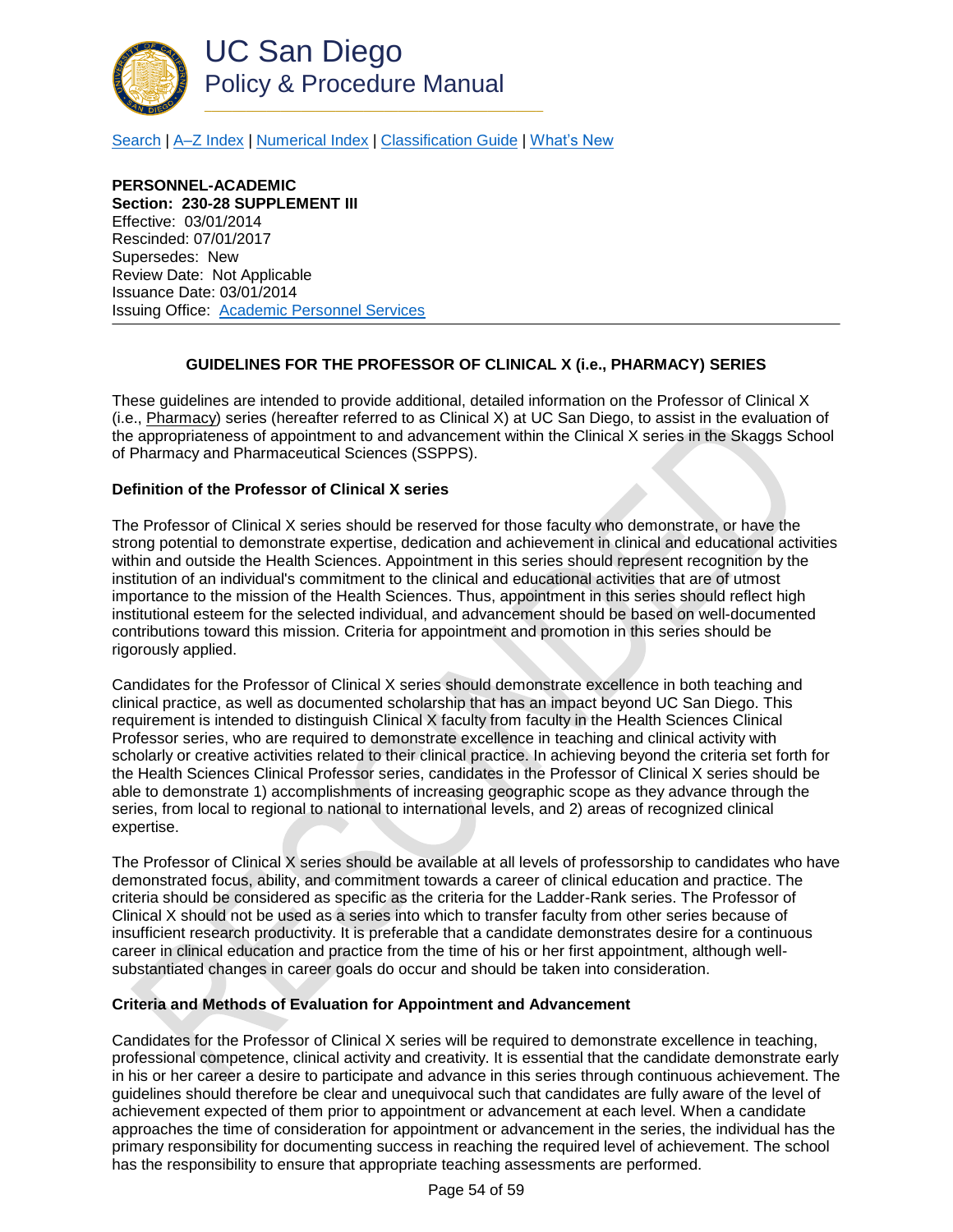# **A) Teaching and Educational Activity**

The level at which excellence in educational activity is recognized for appointment or advancement in the Professor of Clinical X series should be:

- 1) Assistant Professor: recognition at the institutional and local level.
- 2) Associate Professor: recognition at the institutional and regional level.
- 3) Full Professor: recognition at the institutional and national level.

### **Methods of Evaluation:**

The following methods are not all-inclusive and should be used only where appropriate.

- Documentation of the types of teaching carried out, the time involved, the primary teaching role (e.g., preceptor, lecturer or mentor), the average number and type of students per year, and the average number of contacts per year. Descriptions of the teaching environment and workload are important.
- Documentation of special courses taught, including the type and setting. Also documented should be the continuity of the course (year-to-year, for example). Attendance, growth of attendance, and participant evaluations of the course should be included.
- Letters or standardized teaching evaluations from students who have been taught at the individual, group and conference levels.
- Recommendations and critical reviews from fellow educators at the parent institution or from other institutions, outside pharmacists and other health care professionals, including unsolicited commendations. These should be based on personal observation of the candidate's teaching (including peer review). Letters from patients may be included, but would receive less weight if not critically written.
- Documentation of teaching leadership in the department, medical centers or pharmacy school; in some cases may be indicated by title (e.g., Director of Training Program), in all cases by extent of responsibility and recognition.
- Description of teaching awards received and the basis for the recognition.
- Documentation of the number of invitations to participate in conferences and continuing education courses. The type of conference and sponsoring institution should be recorded. Teaching ratings and comments from the participants should be included. If available, ratings of other lecturers (with identity undisclosed) should be included with this information for comparison.
- Roles in educational organizations (e.g., offices, committees, or boards of directors). The duties performed and the innovations accomplished should be outlined. Leadership contributions to the organization of educational activities in the health sciences schools may also be considered and evaluated here, beyond ordinary participation as university service.
- Documentation of a role in running a scientific or clinical meeting locally, nationally, or internationally. This should include factual and evaluative documentation as above. It is recommended that candidates review their objective evaluations from the sources indicated when consulting with the department chair or equivalent.

### **B) Clinical Activity and Professional Competence**

Pharmacy practice in the health care system is in constant evolution. Faculty in this series should have clinical activity that is innovative and creative and expands the scope of pharmacy practice.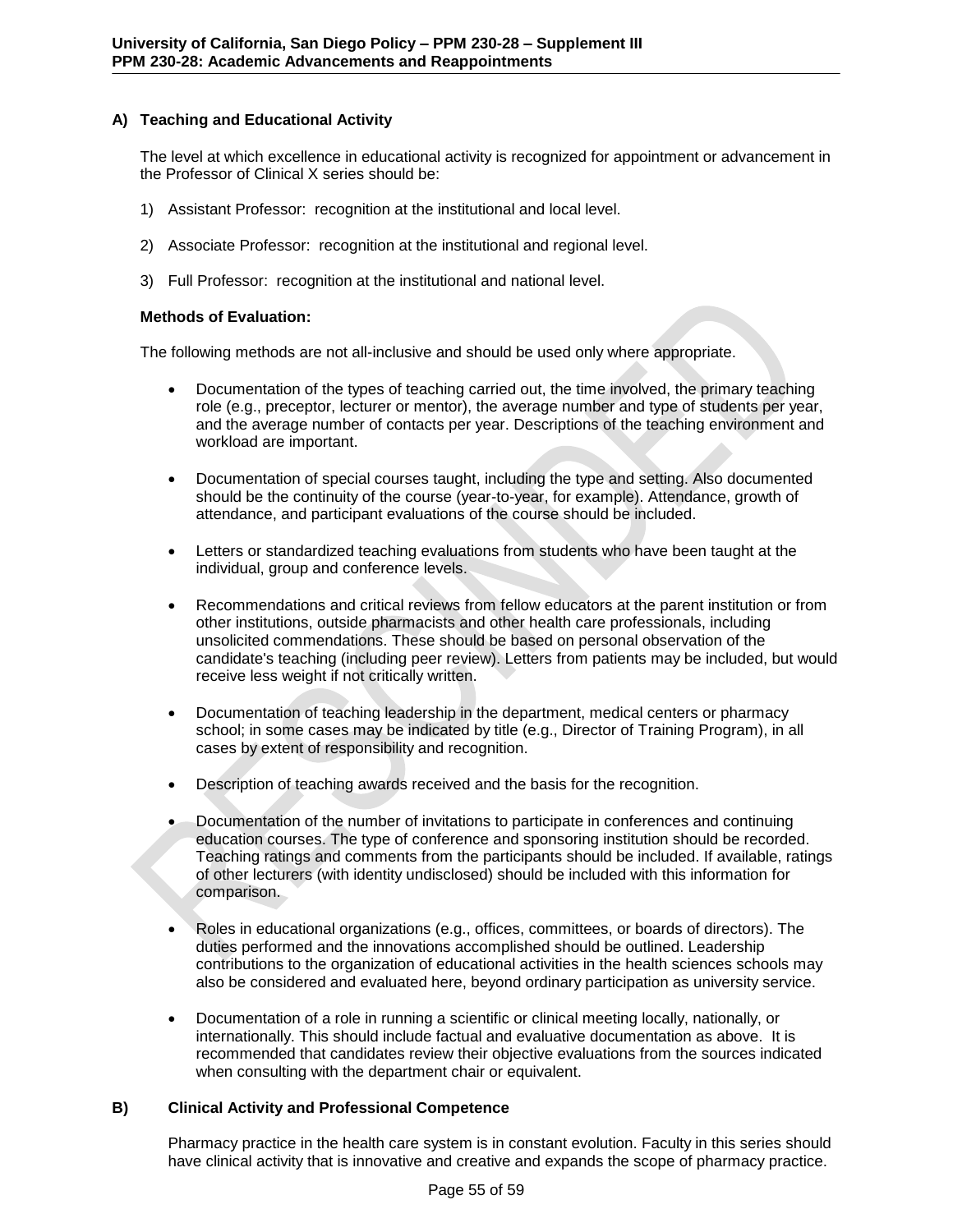The impact may be on the care of individual patients or on the care of patient populations depending on the type and scope of the practice environment.

1) Assistant Professor:

The candidate must demonstrate an understanding of the subject of his or her clinical activity, as well as an appropriate quality and volume of activity as judged using the methods described below. This evaluation may be based on activity at UC San Diego or its affiliated institutions. In addition to the provision of individual patient care, clinical activity may take the form of developing and/or administrating specific clinical care programs or programs involving applications and quality improvement of new methodologies in the delivery and use of medications and clinical pharmacy services. These may include, but are not limited to, developing, implementing or administering a successful clinical program (e.g. medicationtherapy management program, pharmacist-physician collaborative practice, therapeutic drug monitoring service, etc.). It is important that the candidate demonstrates promise and a desire to progress in the acquisition and application of clinical expertise.

2) Associate Professor:

The candidate must be clinically active in the local institution and, in applicable disciplines, at the community or regional levels. The latter are more likely to involve program development, supervision, or consultation, rather than individual patient care. Activities at the national level are desirable but not required. A demonstration of creativity is important in documenting superior clinical achievement.

3) Full Professor:

The candidate's clinical influence must be recognized beyond the parent institution, at the regional and national levels. Activities at the international level are desirable, but not required. A clear demonstration of creativity is important in evaluating clinical achievement.

### **Examples of Clinical Activity:**

Clinical activity is distinct from research and creative work in that it impacts individual patients and/or patient populations in the care of the candidate. The following examples are not allinclusive:

- Consulting pharmacist in medical center in- and/or outpatient specialty services such as infectious disease rounds, emergency medicine service, anti-coagulation clinics, etc. wherein complex cases of patients with multiple conditions are reviewed for situations such as, contraindicated medication combinations, most effective medications to use among a number of alternatives, etc.
- Contributions to Drug Utilization Review or Formulary Consultations to determine the most effective medication based on what is available in a hospital formulary.
- Medication reconciliation services wherein patient medications are reviewed to identify such things as contraindicated combinations of medications, assessment of more effective medications than those currently prescribed, etc.
- Development and implementation of medication prescribing systems in medical centers (e.g., computerized tracking of medicines using bar codes) to reduce medication errors.
- Development, implementation, and participation in new clinical practice sites.
- Development and implementation of new models of pharmacy care delivery.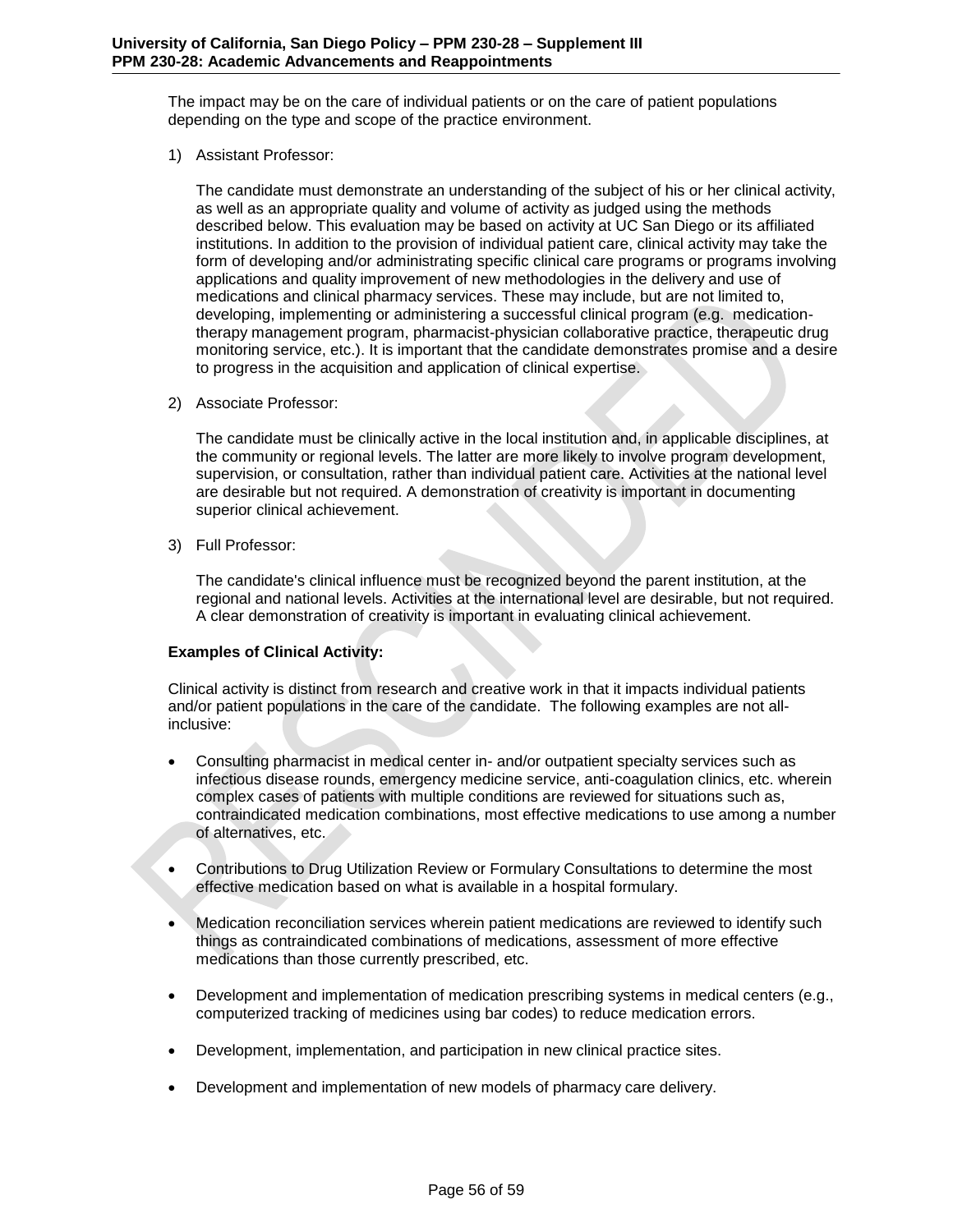### **Examples of Professional Competence:**

The following examples are not all-inclusive:

Invited service on editorial boards, as a peer reviewer for scientific publications, or as a peer reviewer for scientific grant applications are indications of an established or developing professional competence.

Invitations to speak at local, state, national or international scientific meetings or to serve on or lead panel discussions are an indicator of professional competence.

### **Methods of Evaluation:**

The following methods are not all-inclusive. Each method should be used only where appropriate. In each case, the goal is to document excellence, and the data should be evaluated accordingly.

 Testimony attesting to clinical competence from peers and faculty of higher rank (or equivalent rank for full Professors). It is important to obtain such testimony from practitioners of the same or related disciplines. For the evaluation of clinical activity, testimony may be from individuals from within and outside the institution. For appointments above the entry level (Steps I & II at the Assistant rank) such testimony should preferably be from reviewers independent of the candidate (e.g., outside the School of Pharmacy).

Documentation of excellence when a candidate develops or implements a clinical service should be gathered. This should include comments from other healthcare professionals attesting to the impact of the faculty member's practice on patient care and/or the practice environment. When appropriate, evaluators should be asked to comment on the candidate's communication skills, accessibility and availability, clinical skills, clinical judgment, creativity, leadership, personal qualities and/or the effect of the candidate's practice on patient care.

For faculty whose practice does not directly impact individual patients, information should be provided that demonstrates the faculty member's work to improving patient care overall.

- Evaluation forms completed by students, members of the department, practitioners outside UC San Diego, any clinician who consults with the candidate, nurses, patients, etc.
- Documentation of the patient population and pharmacotherapeutic interventions using quantitative and qualitative measures.
- In specialties that render consultations, documentation of the helpfulness or the frequency of error in the rendering of expert opinion would also provide a measure of clinical excellence. These evaluations would usually be obtained outside the candidate's specialty or discipline.

Demonstration of excellence in establishing or running a clinical pharmacy service, either inpatient or outpatient. This could include, e.g., mental health, cardiology, critical care, diabetes, general medicine, chronic kidney disease, liver disease, or pain and palliative care.

Clinical, economic, and humanistic outcomes data could be an indicator of excellence. Evidence of consultations or referrals from other healthcare professionals is outstanding endorsement of a candidate's clinical excellence. Another example of strong evidence of clinical expertise is that the candidate is frequently asked to provide input to committees or organizations that are making decisions influencing the use of medications in patient populations.

As the impact of the candidate's practice may influence patient care in a variety of ways, the total impact on patient care should be evaluated and not just the impact on individual patients.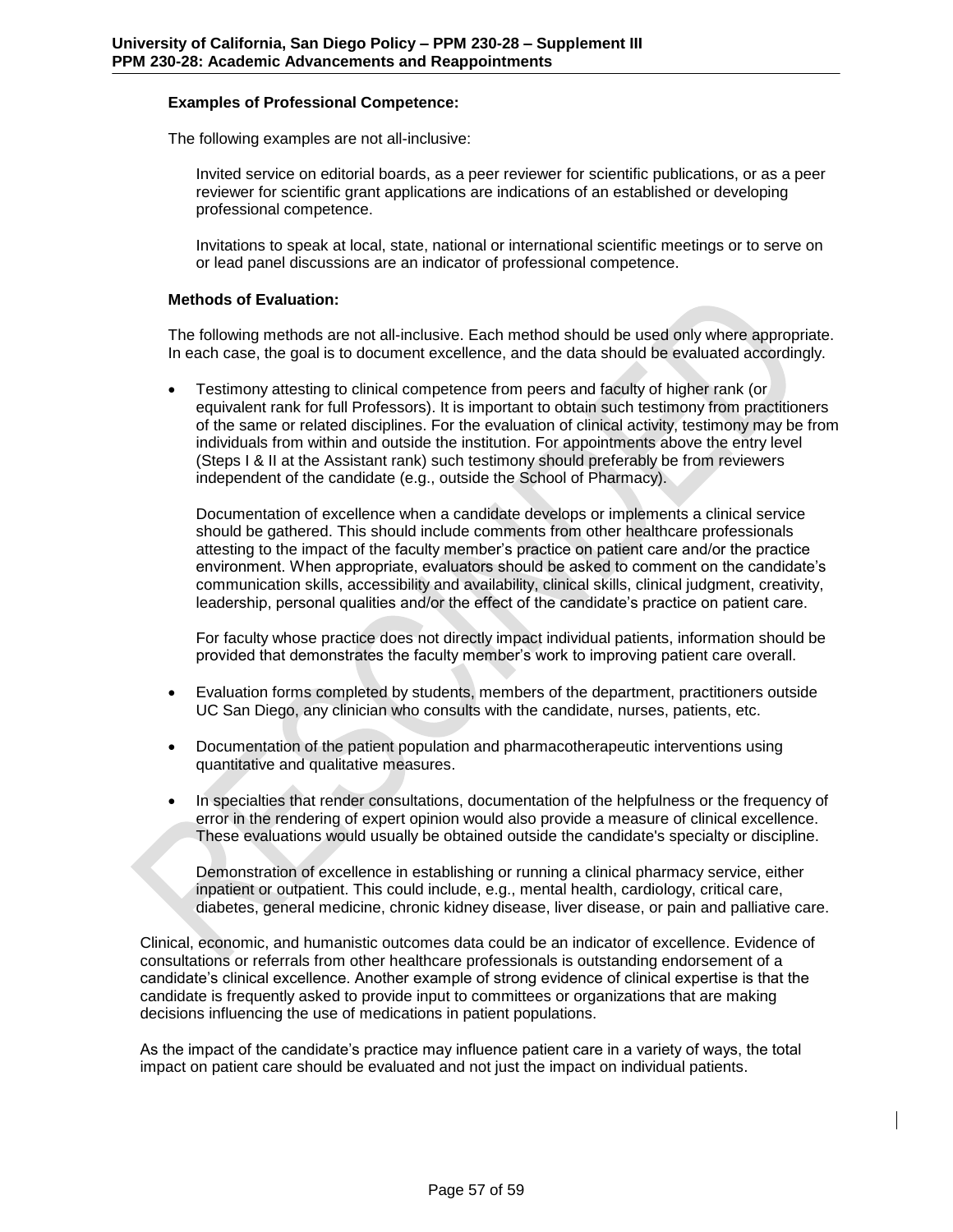# **C) Creative Work**

Many faculty in the health sciences devote a large proportion of their time to the inseparable activities of teaching and clinical service and therefore have less time for formal creative work than most other scholars in the University. Some clinical faculty devote this limited time to academic research activities; others utilize their clinical experience as the basis of their creative work. Nevertheless, an appointee to the Professor of Clinical X series is expected to participate in scholarly pursuits in applied clinical sciences. This includes activities which may be independent or collaborative, and may focus on formal clinical or laboratory research, scholarly publications, or creative educational work.

Creative work is distinct from clinical activity in that it indirectly impacts 1) patient populations that are not in the care of the candidate, 2) the practice of other health professionals, 3) the education of students or trainees beyond those for whom the candidate is responsible for teaching, or is in other ways unrelated to the candidate's direct clinical, educational, administrative activities.

1) Assistant Professor:

A candidate's achievement and contribution to scholarship in the applied or clinical sciences should include at a minimum active participation in such pursuits.

2) Associate Professor:

A candidate's achievement and contribution to scholarship in the applied or clinical sciences should have resulted in a significant contribution to knowledge or clinical or educational practice. Although collaboration with other faculty in the health sciences is expected, independence or leadership in some of these creative activities must also be demonstrated.

3) Full Professor:

A candidate's achievement and contribution to scholarship in the applied or clinical sciences should manifest continued involvement and leadership in activities such as those described above.

### **Methods of Evaluation:**

The candidate's creative work must have been disseminated, e.g., in a body of publications, in teaching materials used in other institutions, or in improvements or innovations in professional practice. For appointment or promotion to higher levels, there should be evidence that these have been adopted or had an influence elsewhere.

For the assessment of research and creative work, testimony should be obtained from independent reviewers from outside the institution.

The following methods are not all-inclusive. Each method should be used only where appropriate.

- 1) Evidence of achievement may include clinical case reports. Clinical observations are an important contribution to the advancement of practice and knowledge in the health sciences and should be judged by their accuracy, scholarship, and utility.
- 2) The development and evaluation of techniques and procedures by clinical investigators constitute significant and valuable pursuits in the clinical sciences. These activities are necessary for improvement in the practice of health care. Creative achievement may be demonstrated by the development of innovative programs in health care or in transmitting knowledge associated with new fields or other professional activity.